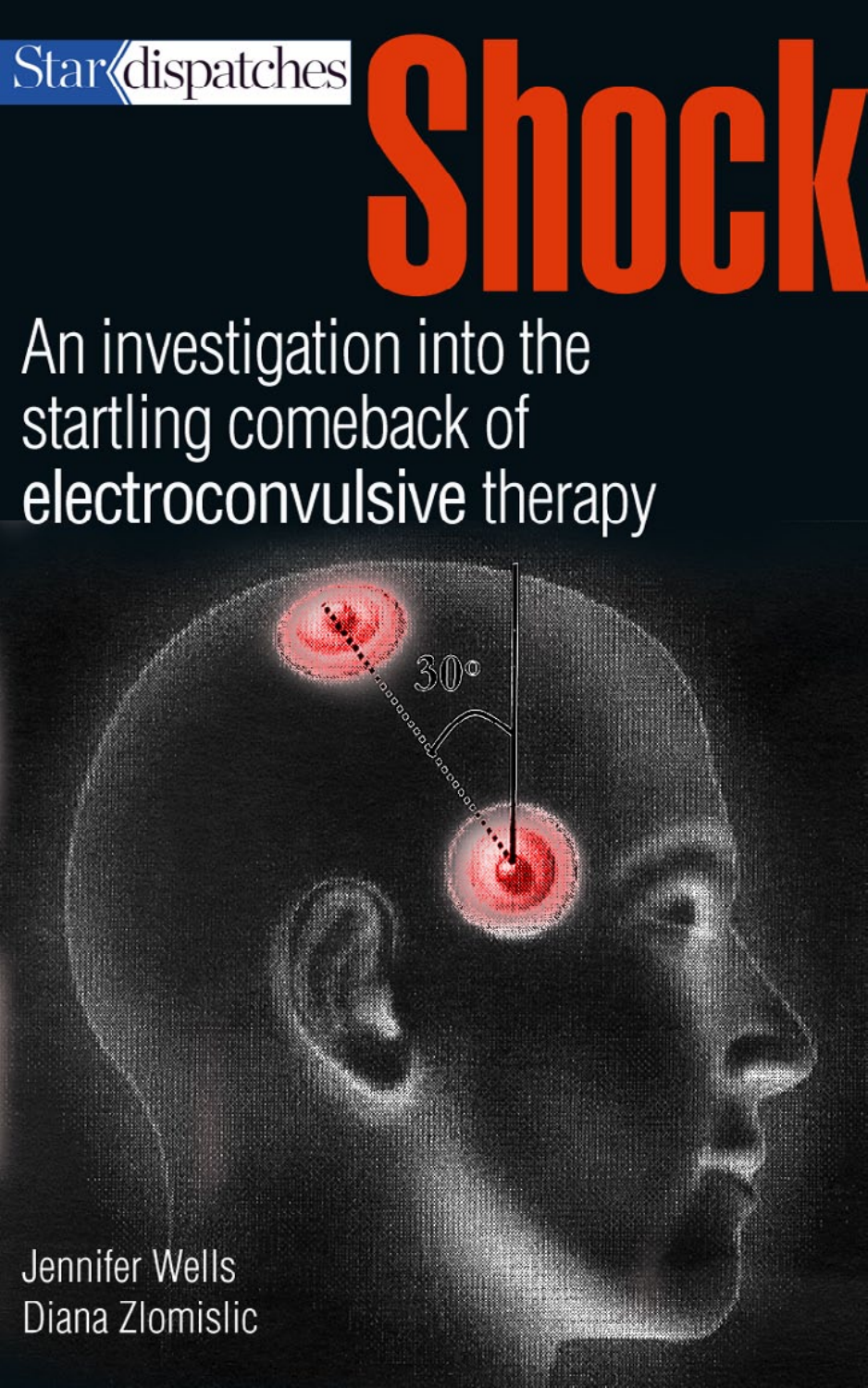

## **Contents**

| 1 Anhedonia         | 3  |
|---------------------|----|
| 2 Supply and Demand | 15 |
| 3 ECT on Trial      | 21 |
| 4 80 Volts          | 32 |
| 5 Memory Gap        | 47 |
| 6 Aftershock        | 51 |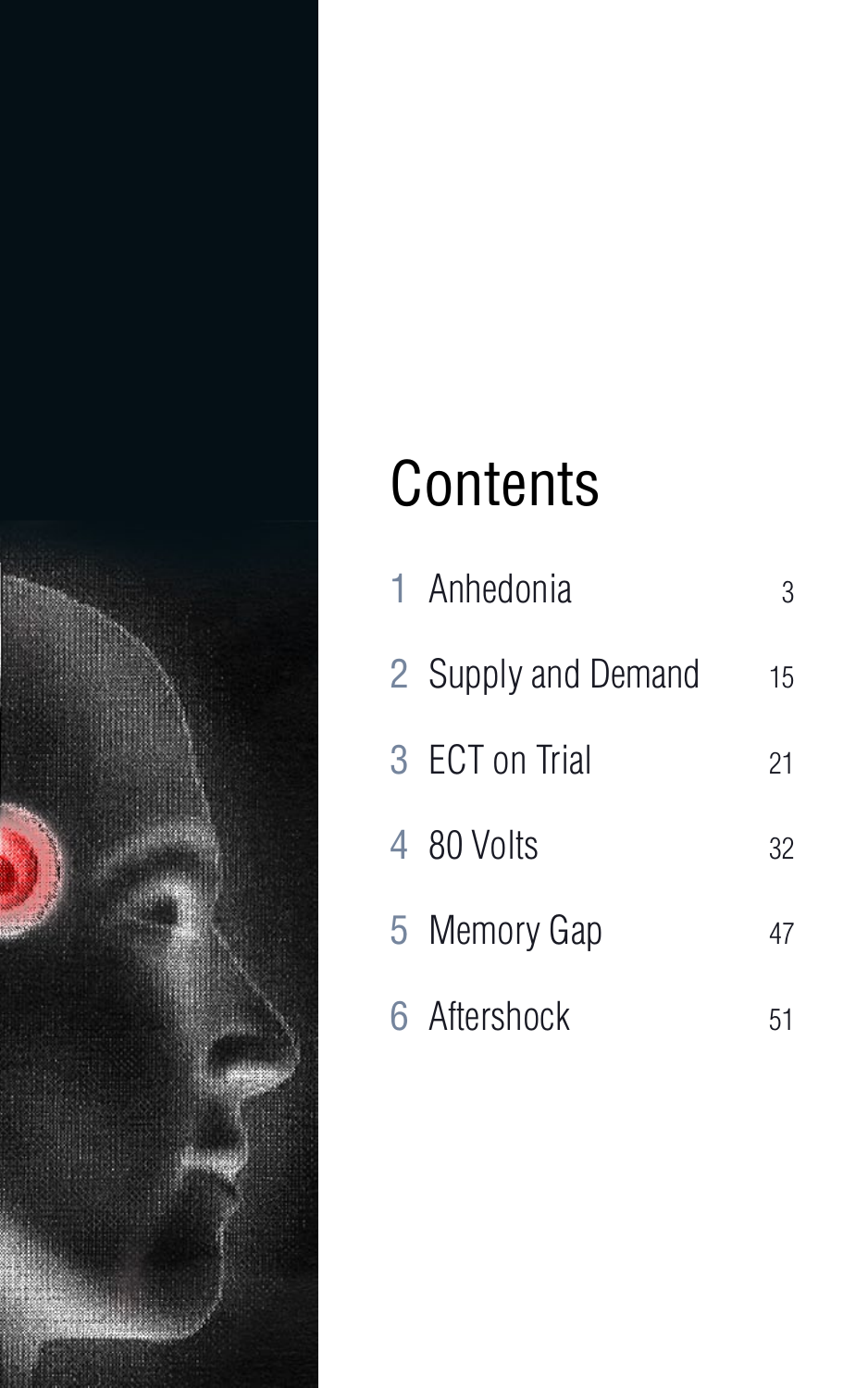## 1 Anhedonia

On the November morning of Matt Damphouse's 15th electroshock treatment, he followed the same ritual as the week before, and the week before that, and the week before that.

He exited the sweet two-bedroom bungalow he shared with his Shih Tzu, a 12-year-old rescue named Mindy, travelled to Windsor Regional Hospital and presented himself to clinical staff.



*Matt Damphouse (Brent Foster for the Toronto Star)*

Among the tasks Matt then attended to was the folding of a piece of paper. He was also asked to spell "world" backwards. This Matt could do.

What Matt could not do in his own world, in his sweet twobedroom bungalow with the half-painted green/yellow porch, was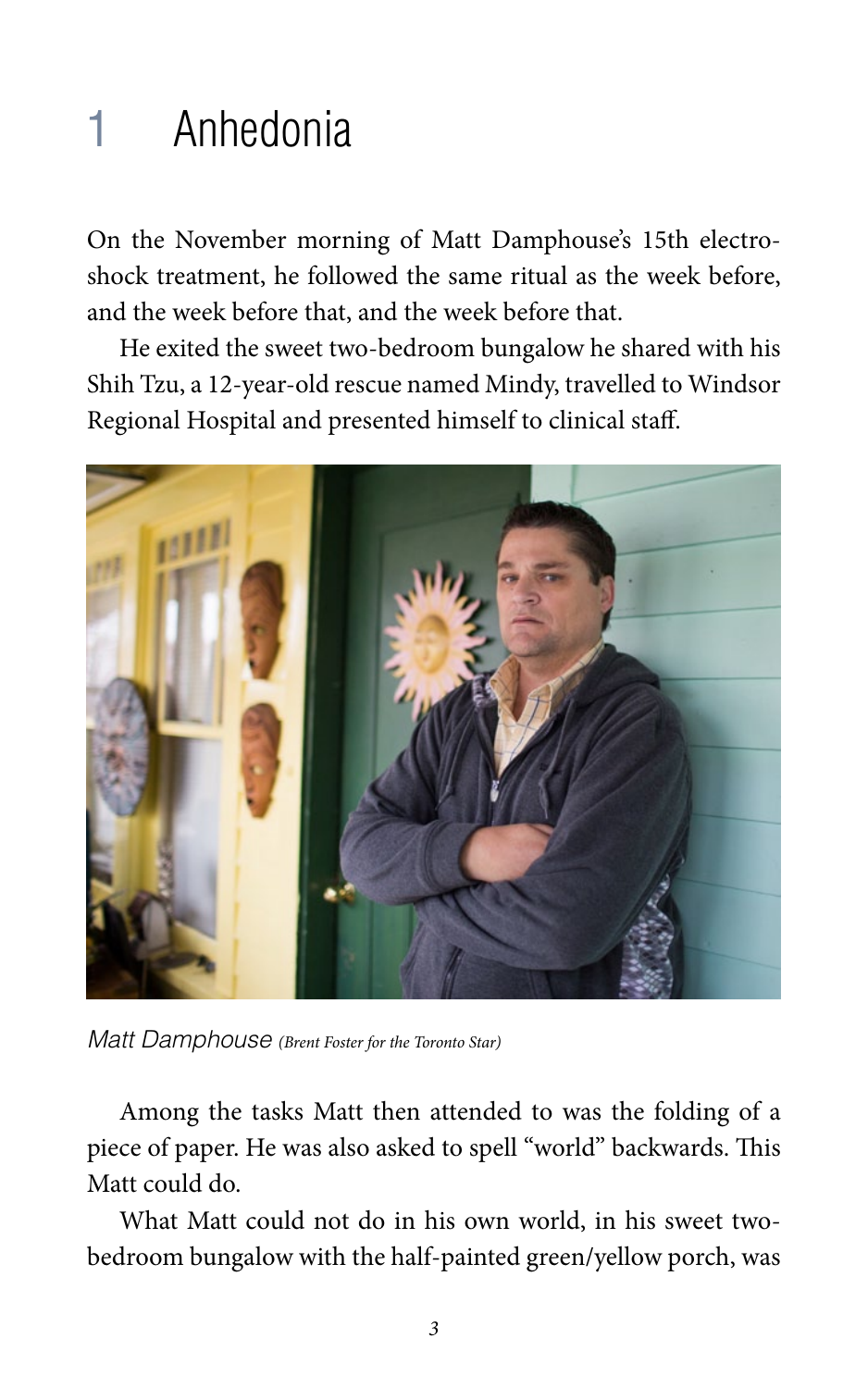rouse the energy to clean the peanut butter off a knife, to put the plate in the kitchen sink.

What Matt needed to do was shake down, or at least stir, the deeply rooted dysphoria that had come to shape his increasingly dysfunctional life. Anhedonia, the docs call it. The inability to experience pleasure. It is a word that floats through the environment at Windsor Regional, in the ether.

On that November morning, Matt, a handsome, smoothskinned slab of a man, changed into a surgical gown, settled his six-foot, 250-pound frame onto a gurney, and was rolled into a pristine treatment room where two electrodes were affixed to his forehead. An electrical current, delivered in the form of a series of pulses each lasting approximately three-tenths of a thousandth of a second, passed between those two electrodes, the electrons skating across the connective tissue between skin and skull, seeking pathways through both hemispheres of Matt's brain. The penetrating electrons then fired, or excited, intracerebral neurons, which in turn triggered Matt's 15th convulsion — Matt was, quite simply, shocked into seizure.

Post-treatment, Matt was again asked to fold a piece of paper. And to spell "world" backwards. This he could do. A mini-mental status examination. Concentration. Attention. Recall.

Ninety minutes later, Matt — dressed, composed, still as pond water — sat alongside his mother in the antiseptically chill meeting room adjacent to what administrators call the electroshock "suite." They don't use the word "electroshock" any more — "electroconvulsive" is the preferred nomenclature. "Mental illness" is a discouraged term. "Brain illness" is the language of the day.

There is a weight to Matt's speech, a heaviness. Matt calls it his post-treatment fog. He recounts what brought him to this place, to this point of last resort. "I had a hundred reasons to end my life, but no reasons, really, to continue," he says flatly, tonelessly.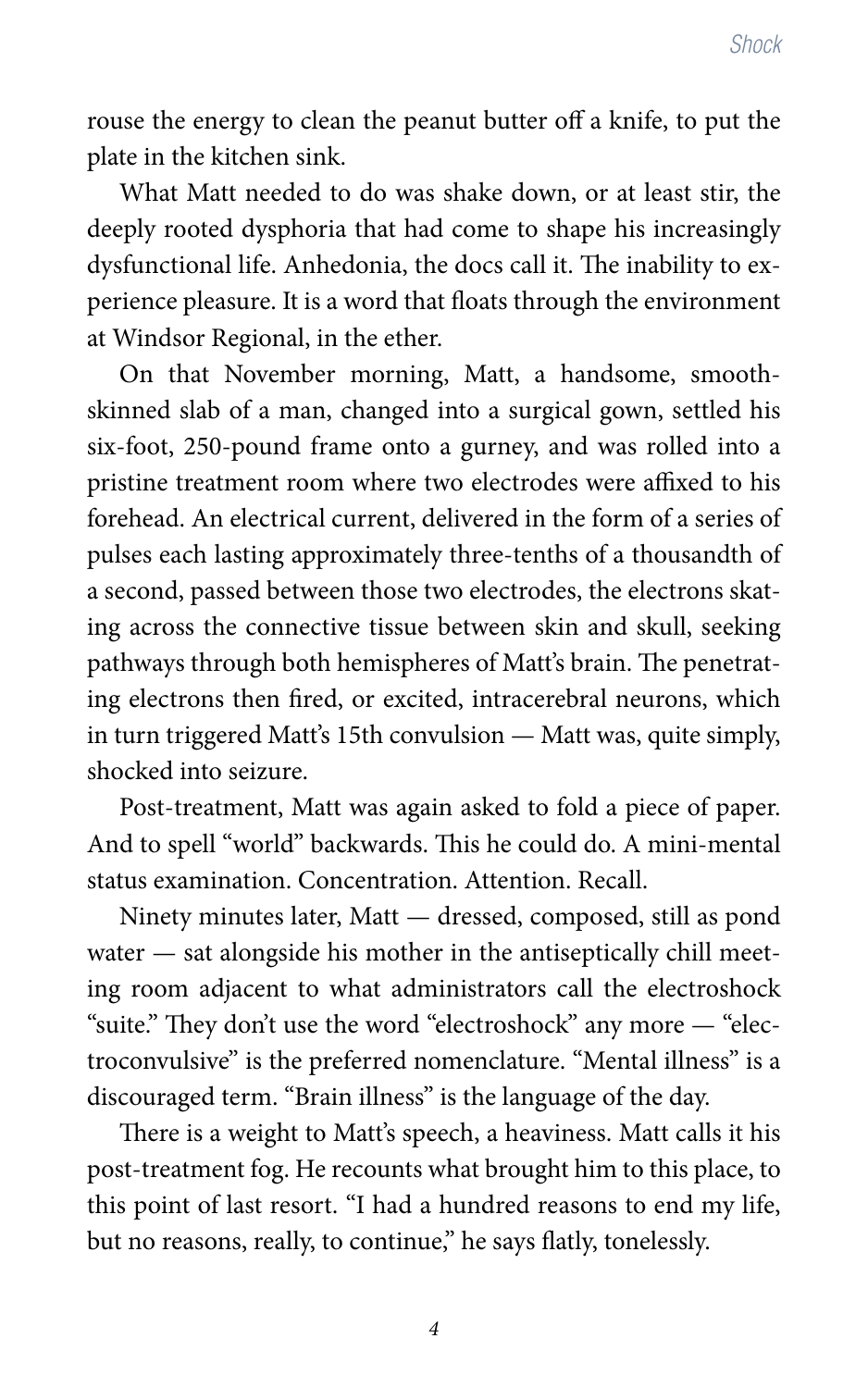In the days ahead, Matt will continue to tell his story. In this moment, he says, the black dogs have been beaten back. The bad thoughts, the bad thing — deflated, poof. "There's no life in them anymore."

And so Matt becomes an advocate, a poster boy for shock treatment, a therapy stigmatized as an unreservedly damaging, bruteforce electrical assault on the brain — a cognitive cluster bomb that to this day, more than 70 years after its discovery, eludes any scientific explanation as to the precise effect of those firing neurons.

The lay person may read all this and respond: "They still do that?"

Yes, and in significant numbers. Based on a survey of the 175 Canadian centres that identify ECT as part of their practice, researchers estimate that 75,000 ECT treatments are delivered in Canada annually.

In Ontario, data released by the Ministry of Health show an acute rise in electroconvulsive therapy. In the fiscal year 2010- 2011, the most recent year for which statistics are available, a total of 16,259 ECT treatments were delivered, an in-patient-outpatient tally. That's more than a 350-per-cent increase in seven years. A breakdown by age and gender reveals startling subsets, especially a 1,300-per-cent treatment increase for patients in the 55-59 age cohort. Treatments for women versus men run two to one, a pattern that has been historically true and one that has been conventionally attributed to a higher rate of depression among women.

The numbers seem almost incomprehensibly high, even given the championing of ECT by members of the psychiatric community who cite the vast numbers of patients who remain pharmaceutically unreachable with antidepressants. The health ministry can offer no insights into what might account for the data explosion. What is known is that almost three decades after a provincial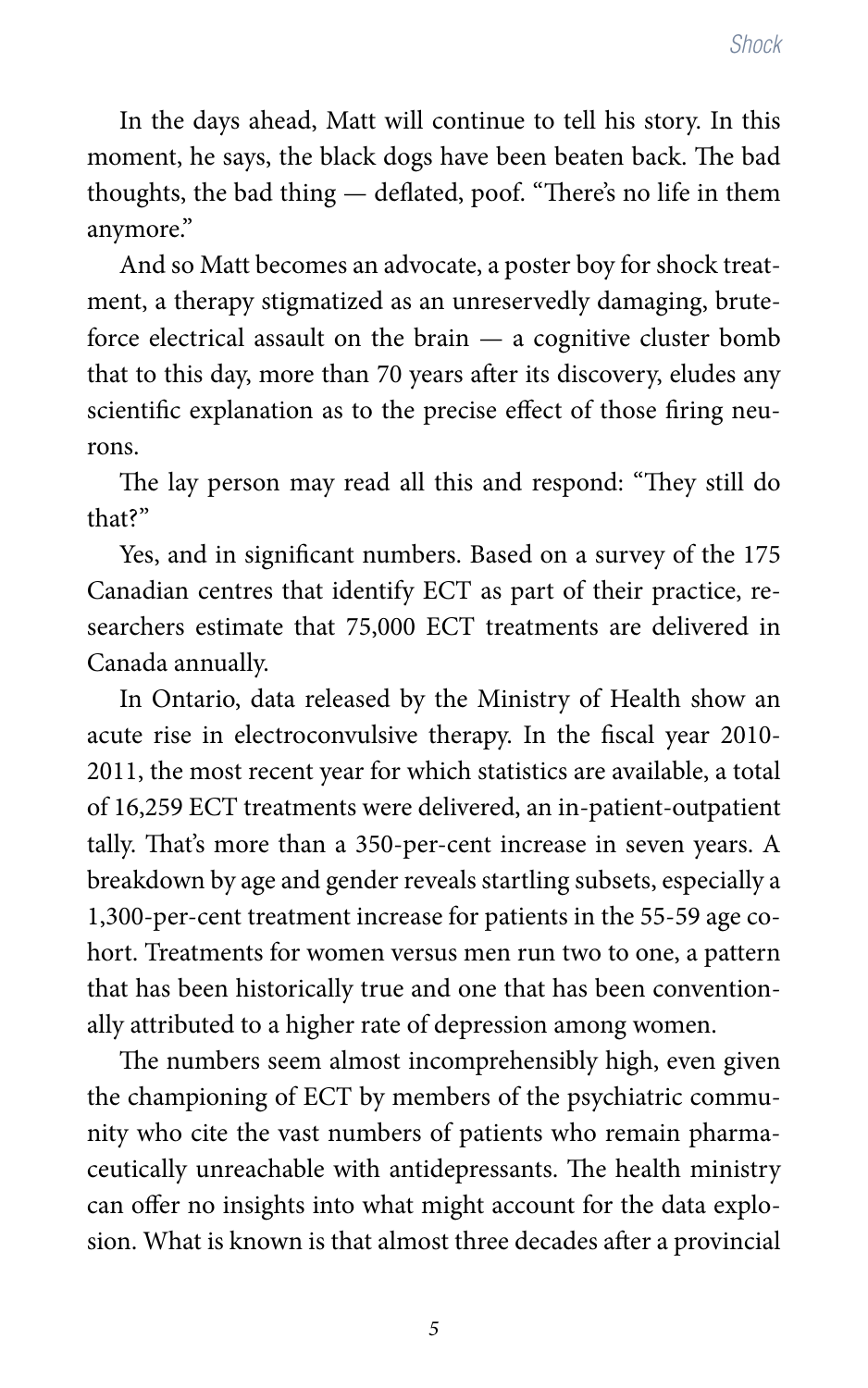inquiry into the practice of ECT in Ontario, there are no training standards, no agreed-upon protocols, no consistent measurements of care, no auditing mechanisms to monitor outcomes. Thirty years after the government was goaded into examining what was then and is still the most controversial treatment in the history of psychiatry, the province has no clinical practice guidelines.

To the general public, ECT is a historic artifact, a throwback to the postwar era, or possibly the Seventies, but back there somewhere. Truth is, it never went away and is today experiencing something of a cultural renaissance. There's a recent New Yorker schoolroom cartoon ("We've found by applying just the tiniest bit of an electric shock, test scores have soared," says the teacher to a set of button-eyed parents). There's the threat of ECT levelled against sadly orphaned and besotted Sam Shakusky in Wes Anderson's *Moonrise Kingdom* (Sam having failed to comply with the behavioural expectations of Ms. Social Services). And perhaps most notably there's the gripping, season-ending moment of the ingenious television series *Homeland*, in which CIA operative Carrie Mathison (Claire Danes) checks herself in for electroshock in the hopes of leashing the hounds of the bipolar disorder that has left her wild-eyed and unhinged (and stratospherically creative). "It's not *Cuckoo's Nest,*" Carrie admonishes her horrified mentor and ex-boss, Saul, before she's fixed with a set of electrodes and a rubber bite block. *Homeland* aficionados were left on the edge of their seats: would Carrie — anesthetized, legs twitching — emerge from her electricity-induced seizure with the ability to remember a crucial, plot-twisting piece of evidence?

As a narrative device, ECT is inarguably riveting. Perhaps, then, it should not come as a surprise to learn that the vast majority of the general public draws its knowledge and opinions of shock therapy from movies and TV. It may come as a surprise to learn that the same goes for medical students. This is not an in-

*6*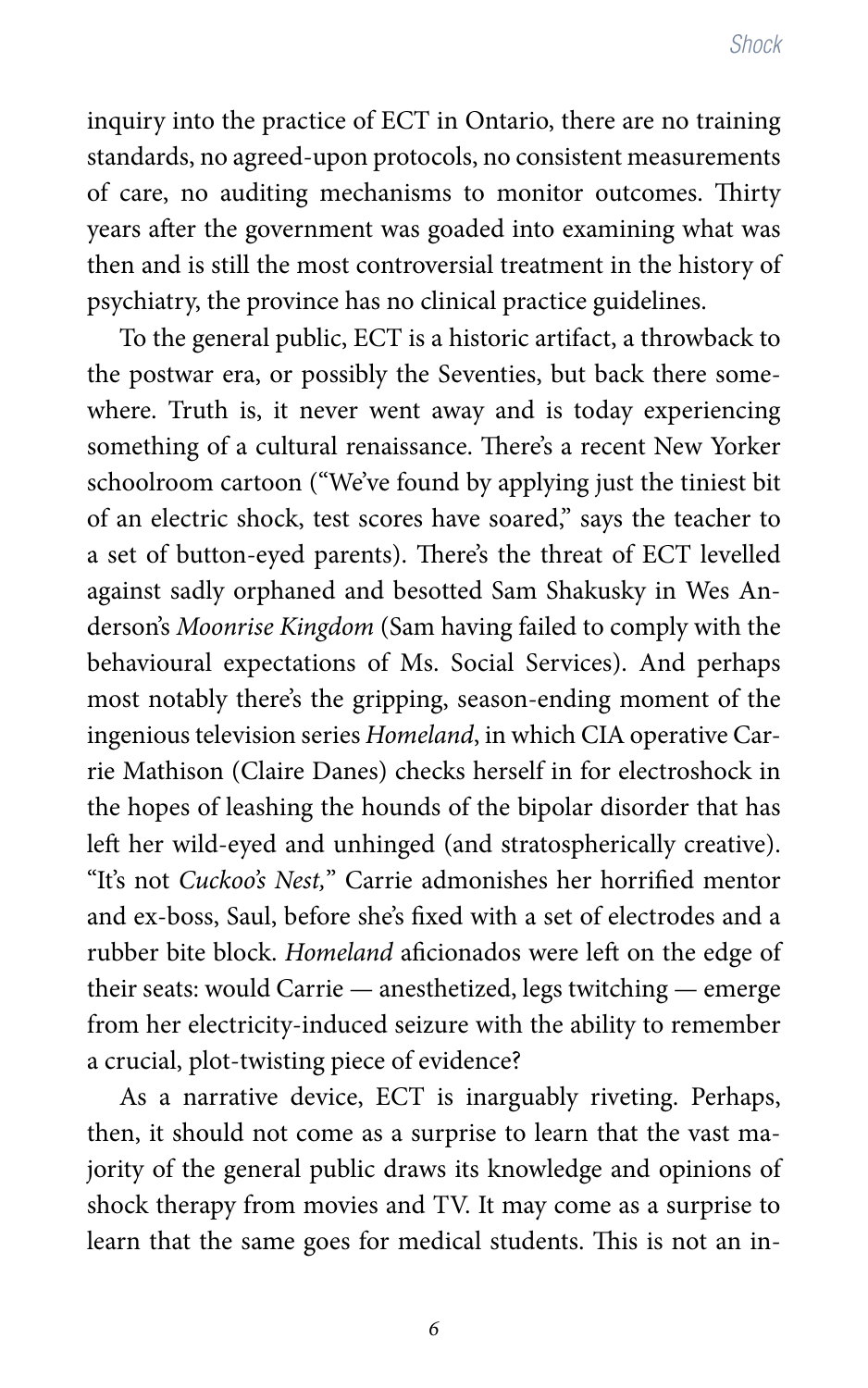cidental consideration. ECT proponents have been fighting the public imagination for decades, ever since Hollywood exquisitely captured that seminal scene in *One Flew Over the Cuckoo's Nest* in which an electrode-sporting Jack Nicholson as the single-minded, anti-establishment Randle McMurphy clamps down on a piece of rubber hose as he's fried, awake, like a strip of bacon on a hot griddle.

Anne approaches the leaf slick of a city park on a wet Sunday in the company of her husband, Rob, and the couple's chocolate Labrador. Rob hucks an orange rubber ball into the far distance, causing the Lab to take off like spit under a bower of soon-it-will-bewinter oak trees.

**—**

Anne appears wary, as if seeking shelter between hunched shoulders. She has a military cap pulled down on her head, with the tiniest little pigtails sticking out the back.

Anne and Rob are not their real names. Anne is worried about the stigma attached to ECT. She does not want to be seen that way, as if disabled, as if desperate. She is 36 and eager to re-enter the work force.

Nine years ago, Anne's life began to unravel. She hadn't yet met Rob, had survived a traumatic crisis involving her then boyfriend, and in the aftermath found herself unmoored.

Off the rails, Anne was prescribed what became a pharmacopoeia of antidepressant medications, the first of which sent her into manic flight. And that, she says, "is when I left shore and never knew the land I came from, so to speak."

There were pills upon pills. "Pills to wake up, pills to go to sleep, pills to level you, pills to stop shaking . . . pills for pills." When Anne met Rob she was taking the antidepressant Wellbutrin and was, she says, on an upswing. "I joined a running team. I started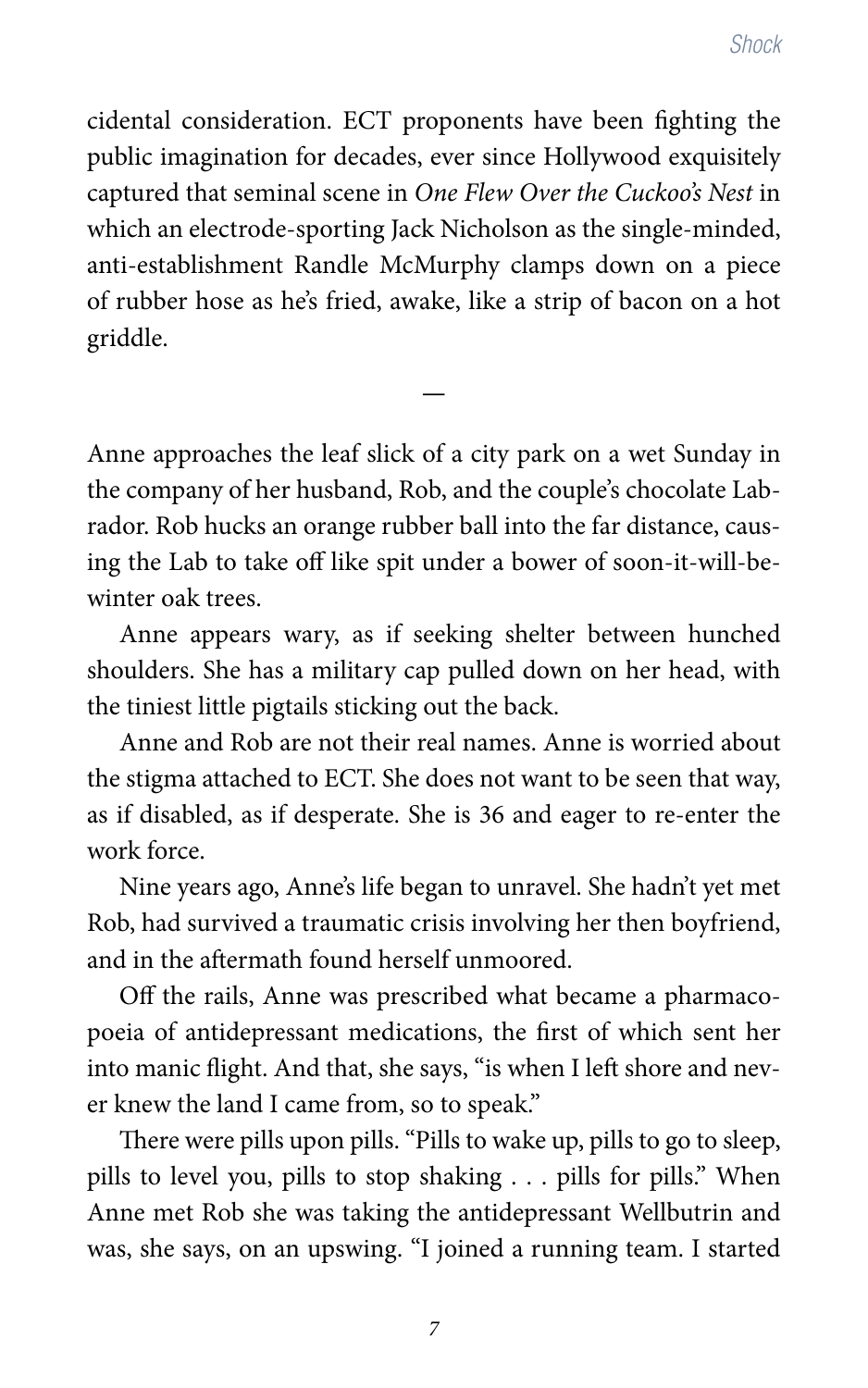volunteering. I started looking for a job. I was very productive."

In a separate interview in the Star's offices, the Toronto couple relived the days and years that followed. At one point, Anne turned to her husband with a searching look and asked: "Who did you fall in love with?"

From the outset of their relationship, Rob understood that Anne was taking a plethora of meds. But, and this is a big but: "She was running, she was active, we did a lot of things." Turning to face his wife he explains through his personal prism what those days were like: "It ebbed and flowed, your ability to function. It was a roller-coaster. There were days when you were sheer brilliance. There were days when you were having a really hard time with it… This wonderful woman was there. She was there. But there were times when you'd go away."

The depressed go away. They do. And their pain is without measure.

In "The Depressed Person," a story published in Harper's magazine in 1998, the revered American writer David Foster Wallace fused his talents to this most intimate subject matter. "The depressed person was in terrible and unceasing emotional pain," Wallace wrote in the beginning of the piece, "and the impossibility of sharing or articulating this pain was itself a component of the pain and a contributing factor in its essential horror."

The essential horror of depression affects, according to the U.S. National Institute of Mental Health, approximately 10 per cent of men and up to 25 per cent of women at least once in a lifetime. Depression accounts for 70 per cent of psychiatric hospitalizations, and we now know that almost a third of sufferers fail to find their way to remission through medication.

Wallace himself was treated for depression and anxiety over very nearly the full course of his adult life. In his mid-20s, he underwent a six-course ECT treatment. Author D. T. Max's recently

*8*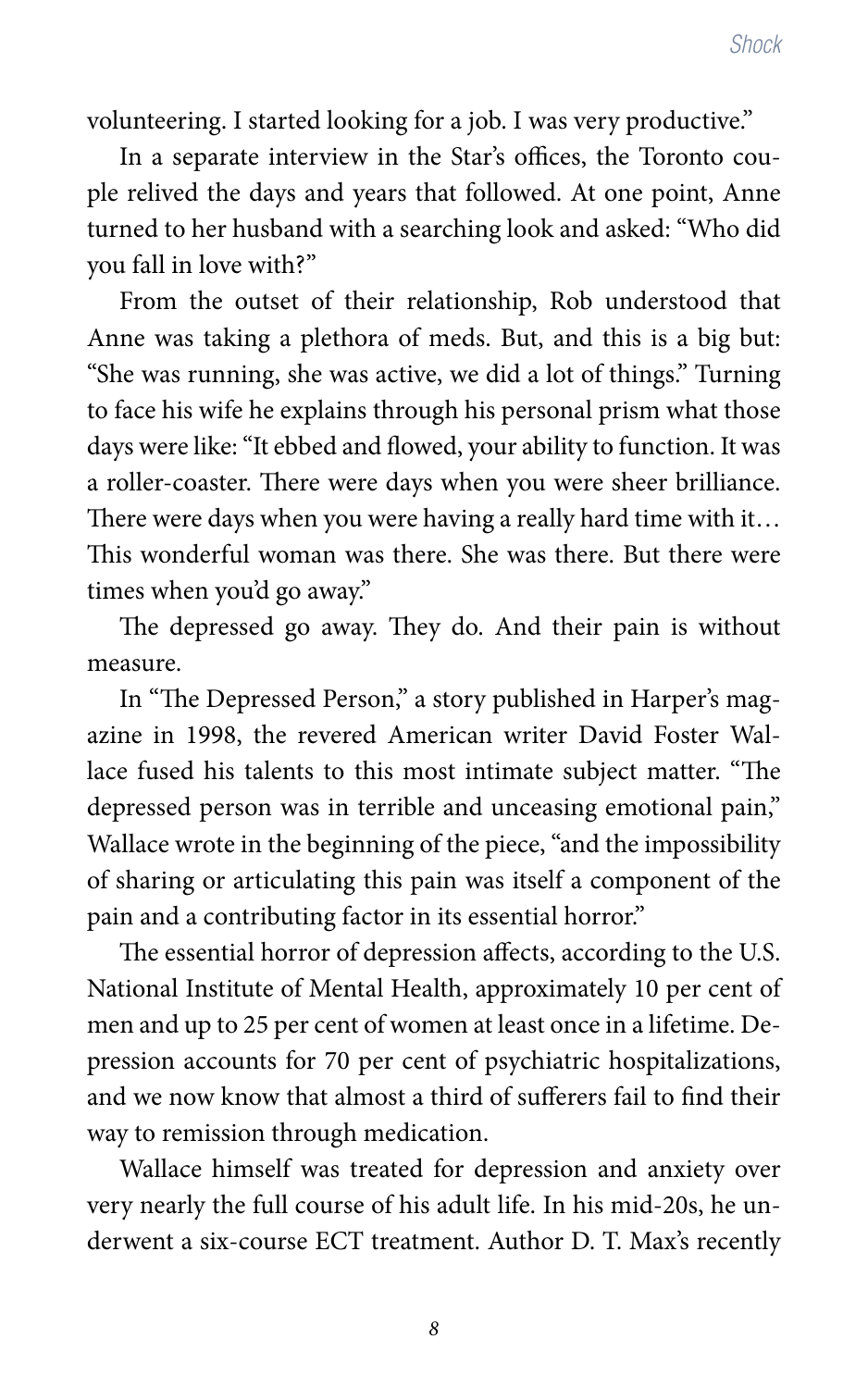released biography of Wallace, *Every Love Story Is a Ghost Story*, documents the writer's fractured memory post-treatment — he emerged, Max writes, "as delicate as a child." Max quotes Wallace's mother, Sally: "He would ask, 'How do you make small talk?' 'How can you know which frying pan to pick out of the cupboard?' "

In an interview, Max reads from a copy of a medical testament Wallace wrote to one of his doctors in which he recounts his ECT experience. "Early October," it states. "Attempted suicide with Restoril. Hospitalized thereafter. Received course ECT at Mercy Hospital in Champaign, which seemed to break the depression."

"That's his phrase," Max continues. "Break the depression . . . That's as much as he gives us." The treatments appeared to work as a stabilizing bridge to antidepressants. "I don't think it's going too far to say people pretty much think it saved his life," Max says.

Twenty years later, Wallace again looked into the abyss. In the summer of 2008, he again attempted suicide and again committed to a course of ECT, this time in California. "For whatever mysterious reason, whether it was the art of how it was administered or the severity of the depression or whatever, it didn't work twice," says Max. "I looked into ECT a little bit when writing the book. It seems so barbaric as a treatment and yet it can be effective. It's just such a weird combination."

Writing in Salon magazine, Robert Ito quoted Wallace's father, James. "Going off the medication was just catastrophic," James Wallace said. "Severe depression came back. They tried all kinds of things. He was hospitalized twice. Over the summer, he had a series of electroconvulsive therapy treatments, which just left him very shaky and very fragile and unable to sleep."

In the late summer of 2008, the writer, whose *Infinite Jest* won international acclaim, went back on an antidepressant. "He was too agitated to give it the weeks it takes to work," Max writes. On the evening of Sept. 12 David Foster Wallace stood on a chair in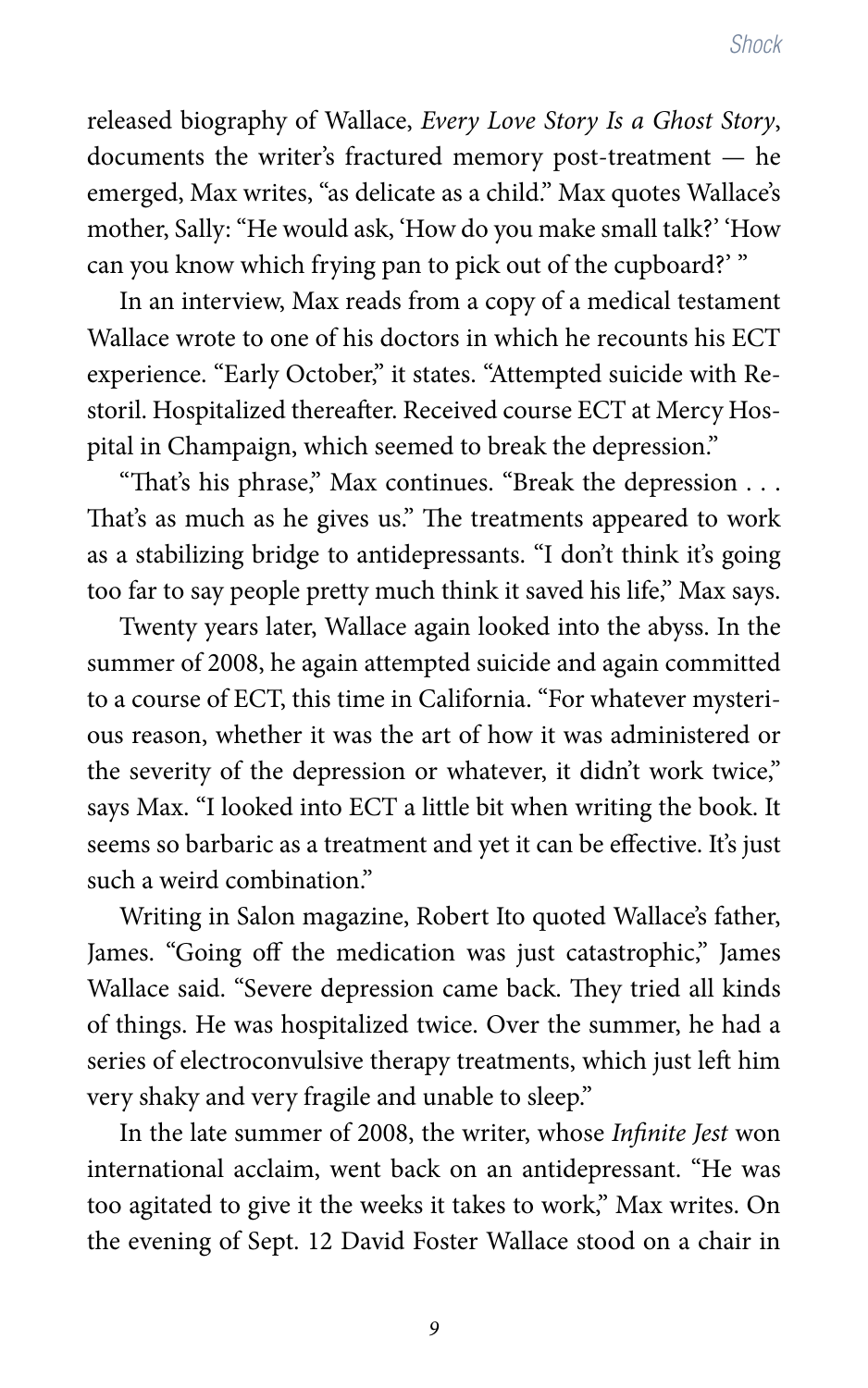the patio of his home in Claremont, Calif., and hanged himself. His wife, Karen Green, returned home at 9:30 that evening to find her husband, a two-page note and the many pages of a manuscript Wallace had struggled to take to completion. "This was not the ending anyone would have wanted for him," Max writes. "But it was the one he had chosen"

The sense of an ending: Anne is positioned on a couch, Rob at her side, his right arm flung across its upholstered backrest as if he could catch his wife at any moment.

"You didn't know what you were going to be coming home to or if you were coming home to me being dead," she says. "You never knew. You didn't, did you?"

Rob is cautious, supportive, warm. He refers to the first year of his marriage to Anne as "medication hell," and adds, unnecessarily, "It was hard."

There came the point in 2009 when, Rob says, there were no medications left to try. Anne had travelled the road from mental fragility to complete shutdown — by November of that year, she was not eating, not speaking, hardly taking in liquids. Anne herself says she was "barely existing." Adds Rob, "That's when the doctor started proposing ECT as the way to go."

The couple quickly found themselves lost in the land of euphemism. ECT is rather like rebooting a computer, they were told. Given the tightness of time — the approach of the Christmas holidays was noted by hospital staff— a six-treatment course was advised using bilateral electrode placement.

Whatever did that mean?

Using *Cuckoo's Nest* as a handy frame of reference — even ECT advocates do — one may recall the halo of metal that arched above Jack Nicholson's head. On either end, a tennis ball-sized pad was pressed to each temple, the protocol for bilateral, or, as it is sometimes called, bitemporal ECT, in which the electrical current is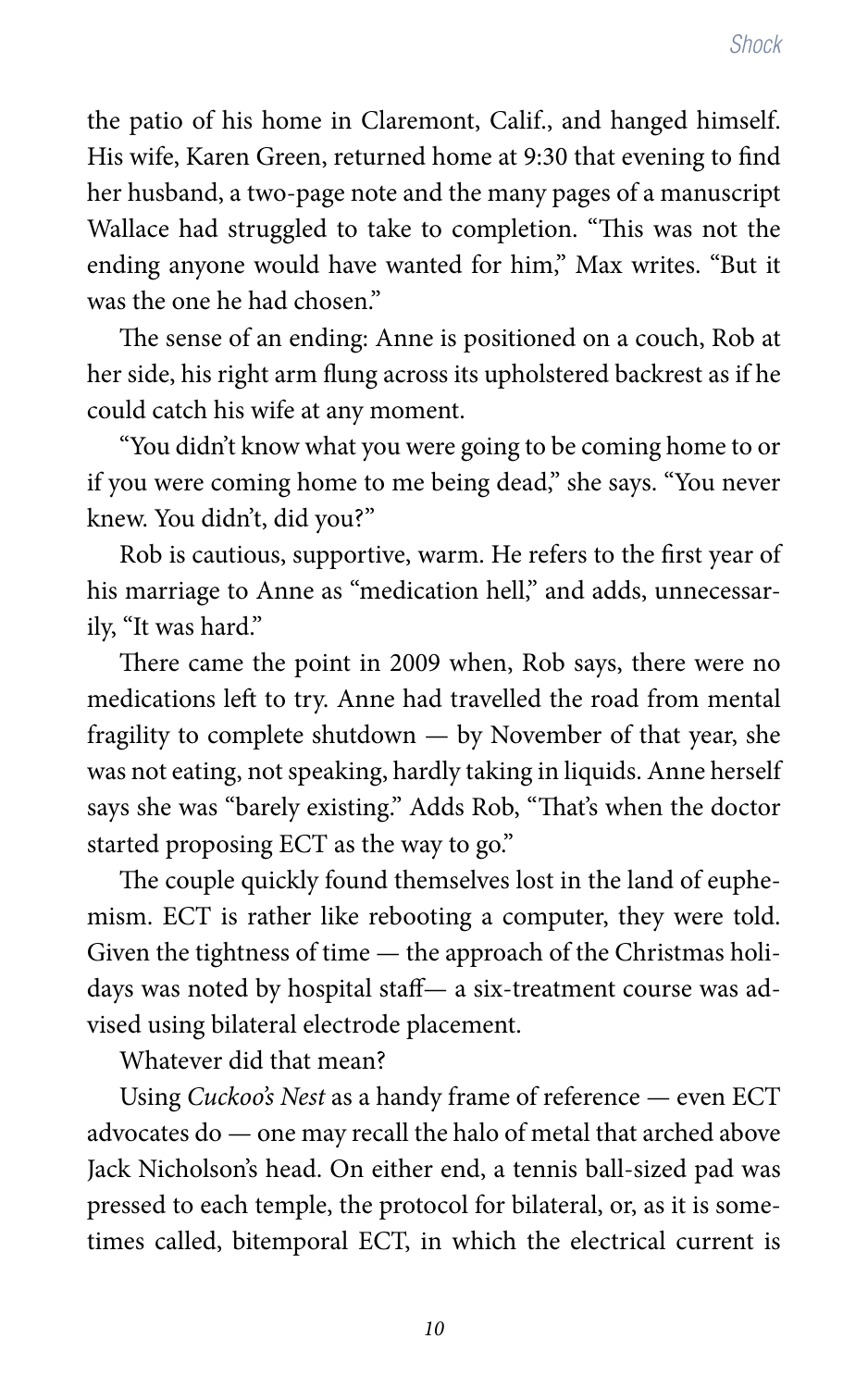pushed into both hemispheres of the brain.

The similarities end there. Written in 1962, Ken Kesey's novel has McMurphy bridging up off the table "till nothing is down but his wrists and ankles and around that crimped black rubber hose a sound like *hooeee!* and he's frosted over completely with sparks."

Decades ago, the practice of ECT moved away from this "unmodified" procedure. Anesthetics and muscle relaxants were and are co-administered to ensure the patient is both out and slack, much like *Homeland*'s Carrie Mathison. A common procedure is to attach a blood pressure cuff to the patient's ankle, impeding the flow of muscle relaxant to the foot and thereby allowing the attending physician to observe the convulsive effect, usually a jerking of the feet, a twitching of the toes.

In recommending the bilateral treatment, Anne's physicians leap-frogged two other options: bifrontal, as Matt Damphouse had, and unilateral, in which two electrodes are placed on the nondominant side of the head. The right side of the head is normally used for right-handed patients, assuming left-hemisphere dominance. This right unilateral treatment has been proven to leave far fewer negative cognitive effects in its wake.

Rob recalls being told that unilateral ECT "doesn't really work." Instead, Anne received a course of six bilateral treatments, followed by a course of 16 unilateral treatments split between two facilities after the first hospital advised that she would be better served by an "ultra-brief pulse" treatment it did not have the technology to deliver. Ultra-brief-pulse is deemed state of the art, shaving tenths of a thousandth of a second off the electrical stimulus from the older, but still in wide use, "brief pulse" treatment.

Two years later, Anne and Rob run through the cognitive impairments Anne struggles with to this day. She speaks of her memories as if they've fallen off a conveyor belt, irretrievable. "My memories of the past 10 years, sometimes more, are spotty, and a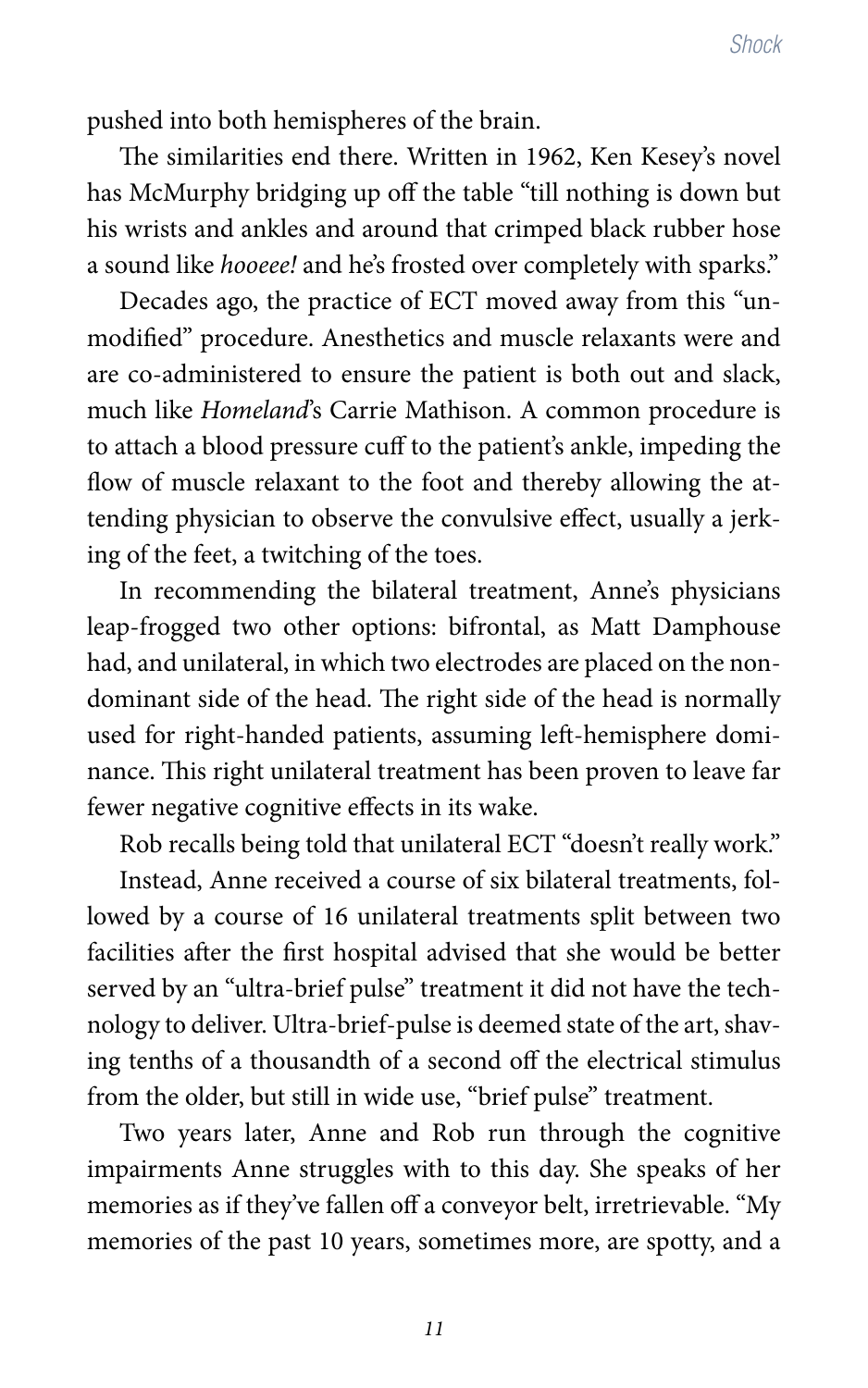lot of it has to be filled in by my husband. But there are things that, what I don't know I don't know, you know? Like if he doesn't know it then I don't know who would know it."

In the early days following her treatments, Anne glanced down at Rob's ring finger and said, sincerely, "Oh, you got married. I'm so happy for you."

Rob today operates as Anne's handler. "I walk around with her sort of like her attaché, (telling her) coming up on the right, with dark hair, is someone you've known for 20 years." Anne calls Rob her external hard drive, a counterweight against the amnesia that has had the effect of removing her from society. "I still feel like I'm visiting from another planet," she says.

That Anne's experiences are so recent doesn't square with the position taken by ECT advocates, who prefer to assign severe memory disruption to the dustbin of history: out-of date protocols and discarded treatment methodologies take the rap. That's old. That's over.

But there are public accounts that echo Anne's outcomes, tragicomically in the case of Vanity Fair contributor Ned Zeman, whose autobiographical tour of his own ECT journey, *The Rules of the Tunnel*, was published last year. Having, as he writes, lost virtually all creative functioning due to a cavernous depression, and having "laid waste to most pharmaceuticals," Zeman found himself in his "summer of electricity" launching into a series of 20 ECT treatments which, he says, caused "enduring and substantial" memory loss. Zeman writes in the second person: "You will never remember the Crash of 2008. Not today — more than three years later. Not ever. Kiss those 10 weeks goodbye. Likewise the six months that preceded them. Also vast swaths of 2007, save for occasional blips . . . or snippets . . . And the picture quality on late 2006 remains spotty at best." The book is darkly funny, the observations precise. Who else would describe an ECT machine as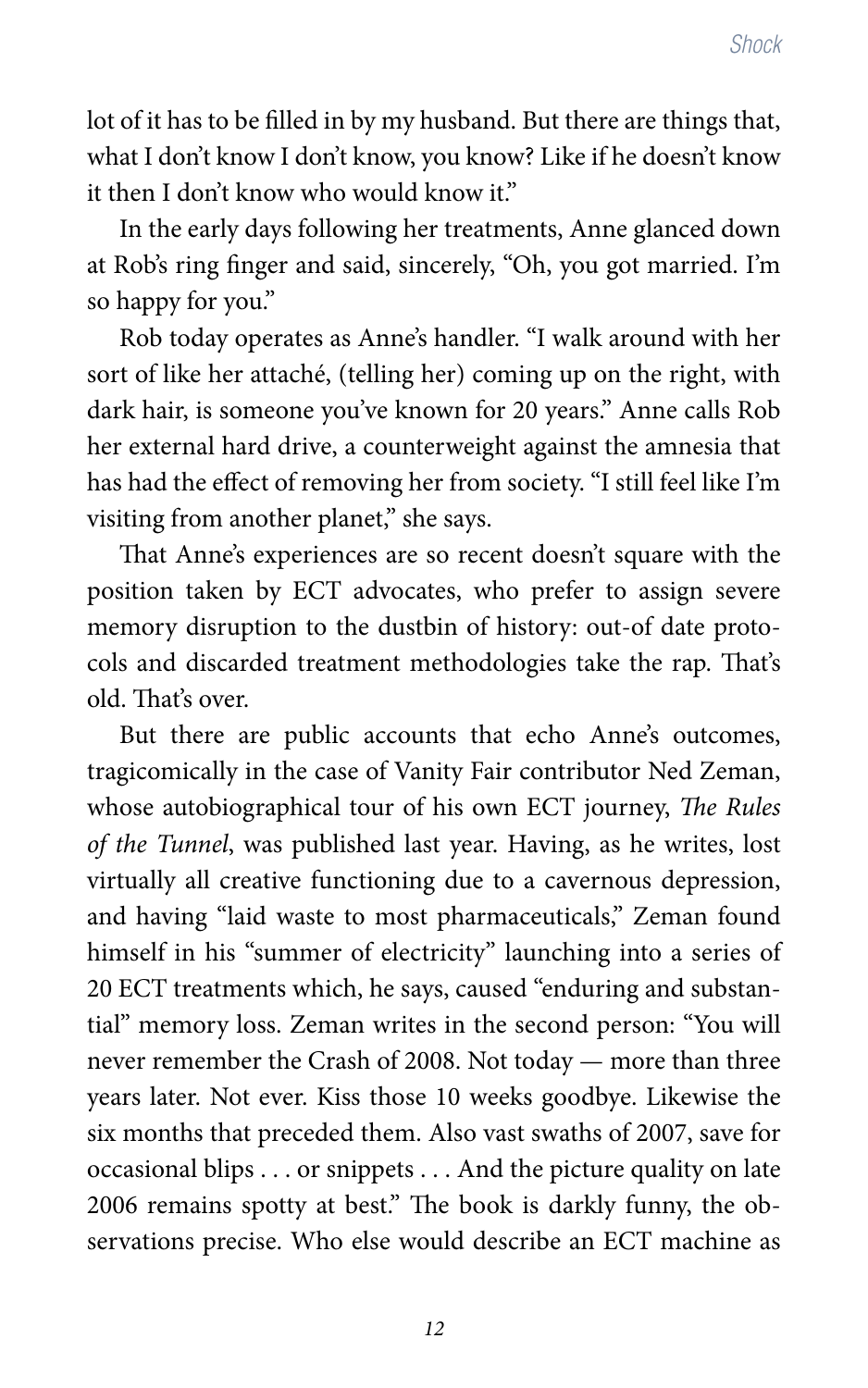a rectangular box that "looked like the Magnavox stereo-receiver you'd once traded for Bob Seger tickets."

As a reporter, Zeman turned his mind to the big question how does ECT work — and hit, as everyone does, the wall. "You had trouble explaining precisely how and why the brain took to ECT, because the doctors had never told you, because they didn't know, either. They had plenty of hypotheses, most of them involving various permutations of the computer-reboot scenario. Meantime, though, ECT remained a conviction based on circumstantial evidence."

Last spring, a group of researchers at the University of Aberdeen reported on the results of a small sample of ECT-receiving patients who were examined pre- and post-treatment using functional MRI. This latest research has contributed to the so-called "hyperconnectivity" theory of depression, which posits that depression is linked to heightened abnormalities in brain circuitry. The Aberdeen researchers observed that a decrease in "functional connectivity," sort of a damping down of over-excited brain activity through ECT, was accompanied by a lessening of depressive symptoms. The research made waves among the scientific community. The sample size, however, consisted of just nine patients.

Anne takes a jaundiced view of the science around ECT. "What does it do? What is it working at? Curing depression? No, those people have to go back on medications and take maintenance ECT. No, it doesn't cure. There have never been any studies that it cures anything. There isn't one."

Today Anne is healthy, off drugs, angry. It took a while before the couple realized, as Rob says, that Anne and medications "just don't mix."

But Anne is also bereft. "You can't plan for this," she says of ECT's effects on cognition and memory. "It's like planning for a stroke. How do you know how it's going to be? How do you know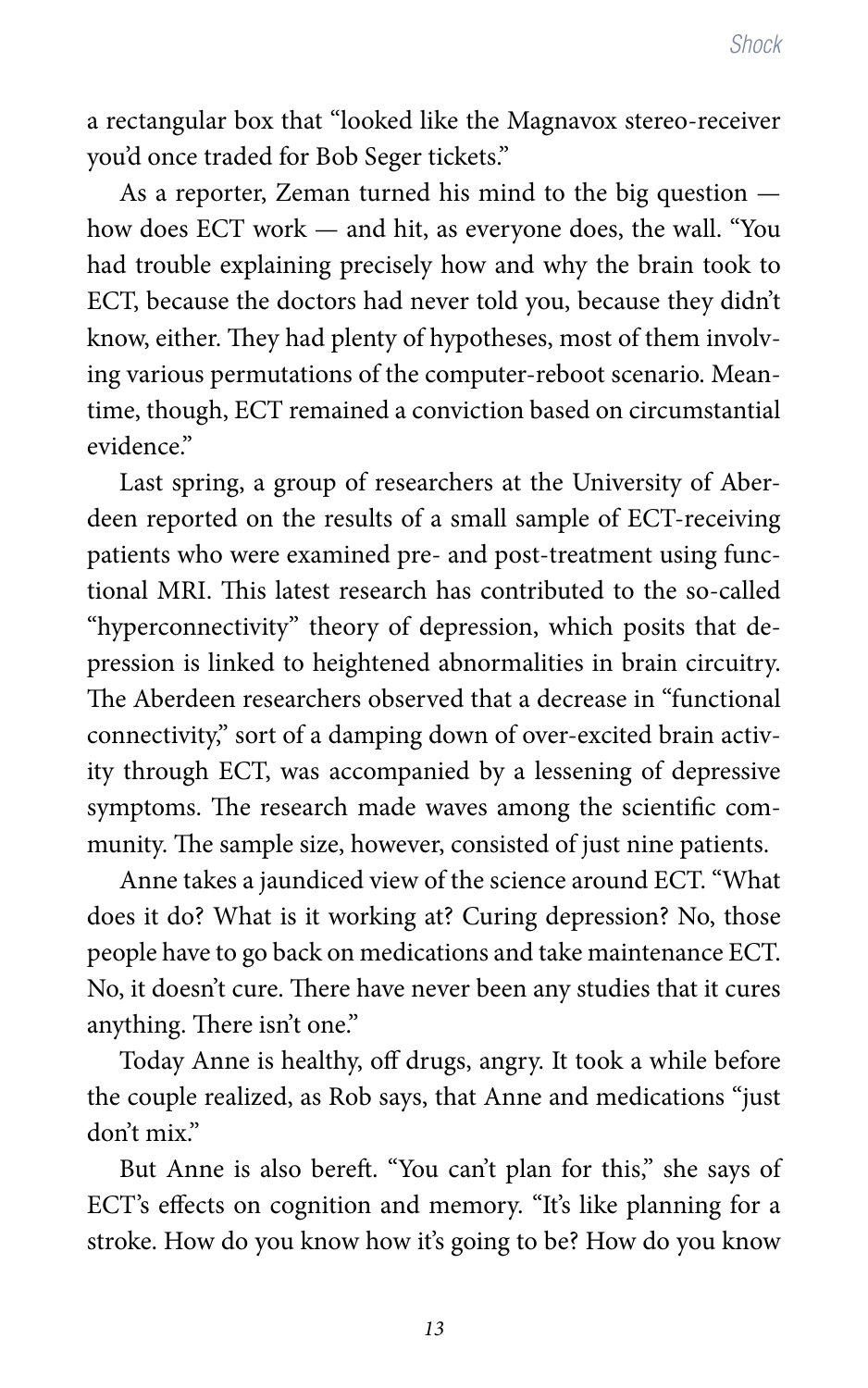what part of the brain it's going to hit? How do you know where it's going to affect you?"

Off antidepressants, Anne receives cognitive therapy daily. The sole effect of ECT, she believes, has been to leave her cognitively impaired. The couple consulted with a lawyer as they contemplated launching a lawsuit against the downtown Toronto hospital that provided the initial ECT treatments. They were dissuaded. "In court we don't hold up well," she says, "we" being ECT patients harmed by the treatment.

During that chilly park walk, as her chocolate Lab arrives at that inevitable moment of deciding to bury rather than chase his rubber ball, Anne rattles off her worries. "The long-term effects are unknown. Are we accelerating dementia? . . . The brain is extremely complex. They don't even know the path of electricity."

Rob, ever stoic, raises a vital point: "There's no support. Look up online for ECT support. I mean the doctors will tell you it's great because they'll give the patient ECT and statistical and anecdotal evidence is, well, it must be working because they don't see the patient again."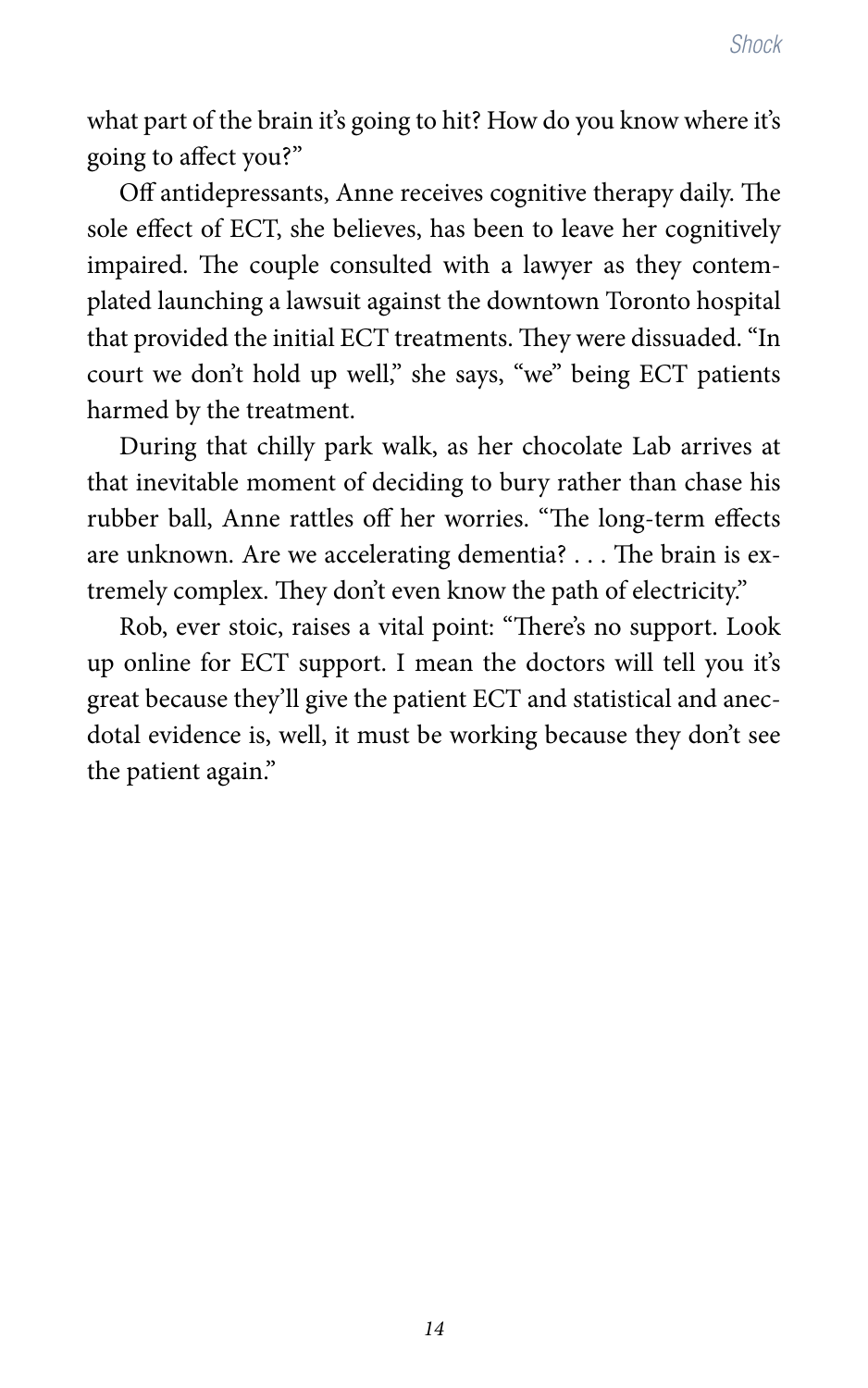## 2 Supply and Demand

When Windsor Regional Hospital accepted its first ECT patients at its new neurobehavioural institute in late October, administrators set a forecast of 750 treatments annually. Dr. Leonardo Cortese, the hospital's chief of psychiatry, believes that's an underestimate. Increasing awareness of treatment availability will, he predicts, be a spur to a "very high increase" in treatment delivery — as much as 25 per cent within the year. "It's like anything else," he says. "You build it, they will come."



Dr. Corina Velehorschi with the ECT unit of the Windsor Regional *Hospital (Dave Chidley for the Toronto Star)*

ECT isn't really "like" anything else, but Cortese makes the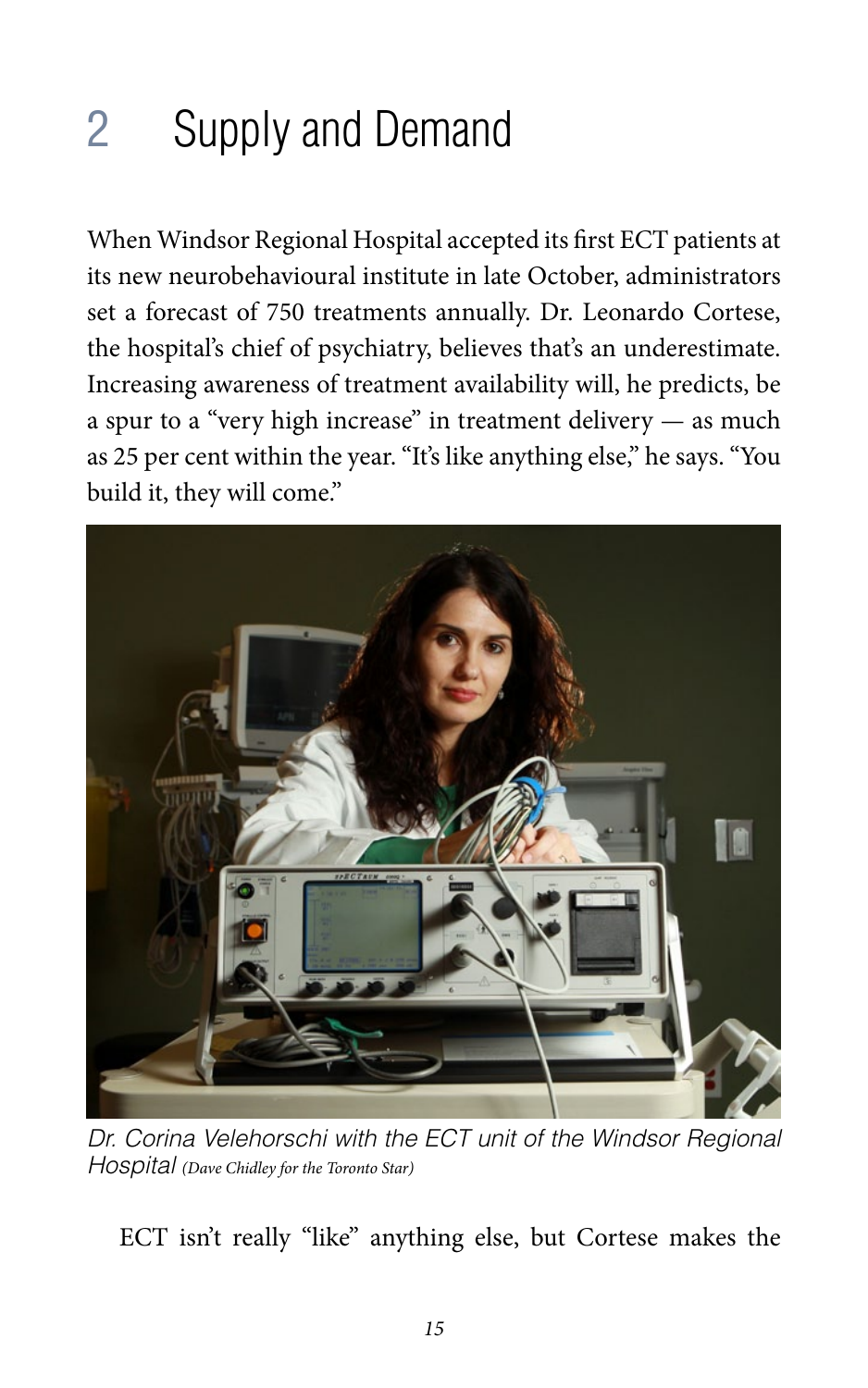striking assertion that he wouldn't be sticking around if electroshock were excluded from the hospital's slate of treatment offerings. "I would resign," he says starkly. "I would not want to be part of a program that doesn't have ECT."

Windsor administrators have been so firm in their belief of a desperately underserved community that the ECT suite was opened in the absence of provincial funding. "Knowing that this is a service that's needed for our patients and our community, our hospital made the decision to provide the service itself out of its own resources," says David Musyj, Windsor Regional's CEO. "We're hoping that through the number of cases we'll be able to show within the first couple of months that this is a needed service."

Musyj has put \$250,000 of Windsor Regional funds on the line — enough to cover six months of operations to the end of March. "To continue it into fiscal 2013/14 we're going to need funding," he says. Placing a media spotlight on the hospital's predicament is, he says, like "a penny from heaven."

The Windsor experience may be the rule and not the exception, especially in the realm of geriatric psychiatry. On the surface, this seems puzzling. Major depression in the elderly, at roughly three per cent of their population, is believed to be half that of the general population, though the miniscule presence of the elderly in controlled trials and the belief that diagnoses are often missed or ignored — in other words, under-reported — calls that percentage into question. Dr. Kiran Rabheru, past president of the Canadian Academy of Geriatric Psychiatry and a professor of psychiatry at the University of Ottawa, notes that the prevalence of depression among the elderly living in institutional care is known to be far higher — as much as 14 to 15 per cent.

Rabheru believes that ECT is the best ticket to returning quality of life to older people with acute depression — he describes a state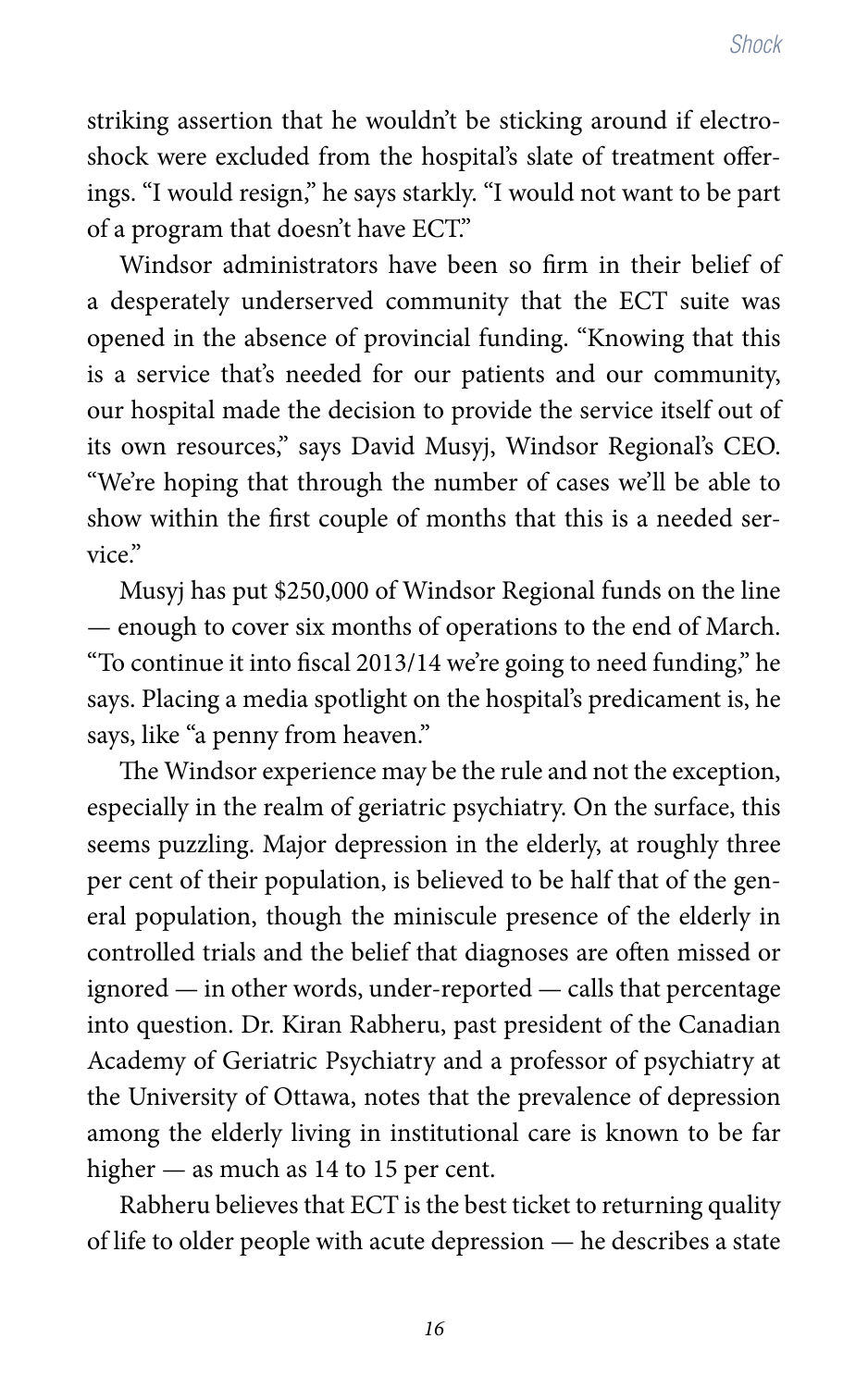where they're "not eating well, not drinking well, not taking care of their personal hygiene." This group, he says, "responds almost 100 per cent of the time to ECT."

Rabheru is working toward establishing an outpatient ECT program. "The demand for services for the elderly in general is growing," he says. "We know that ECT works well, but I don't think we'll have the supply to meet demand, the resources to meet demand." He's in the process of putting together a proposal to the Ministry of Health for extra support.

Geriatric psychiatrist Dr. Caroline Gosselin, who played a primary role in bringing outpatient ECT care to Vancouver, offers ECT services in two hospitals, with a combined total of 65 treatments weekly. "It's full, it's beyond full," she says. "There are people on the wait list."

"You know as we age," Gosselin continues, "it's clear from the literature that depression becomes harder to treat." In her 25 years in practice, she says, she can "name on one hand the number of patients who have not responded to ECT," and dismisses worries about longer-term negative cognitive effects. "The chances of that happening are almost, I don't know if I can say almost nil, but I sure as hell don't see it."

The demand is there.

But what, precisely, is being supplied?

Asking that question leads straight into a bog of outdated guidelines at best, absent guidelines at worst, confused protocols, non-existent standards and catastrophically outdated equipment.

"There's still a lot of heterogeneity in how ECT is done, unfortunately," says Rabheru, adding that the delivery of ECT requires "a lot of sophistication." Caroline Gosselin calls it an "art."

At the University of Ottawa, a simulation lab has been set up for the training of residents and clinicians on ECT. "I'm trying to lead a group of people to set consensus guidelines around ECT proce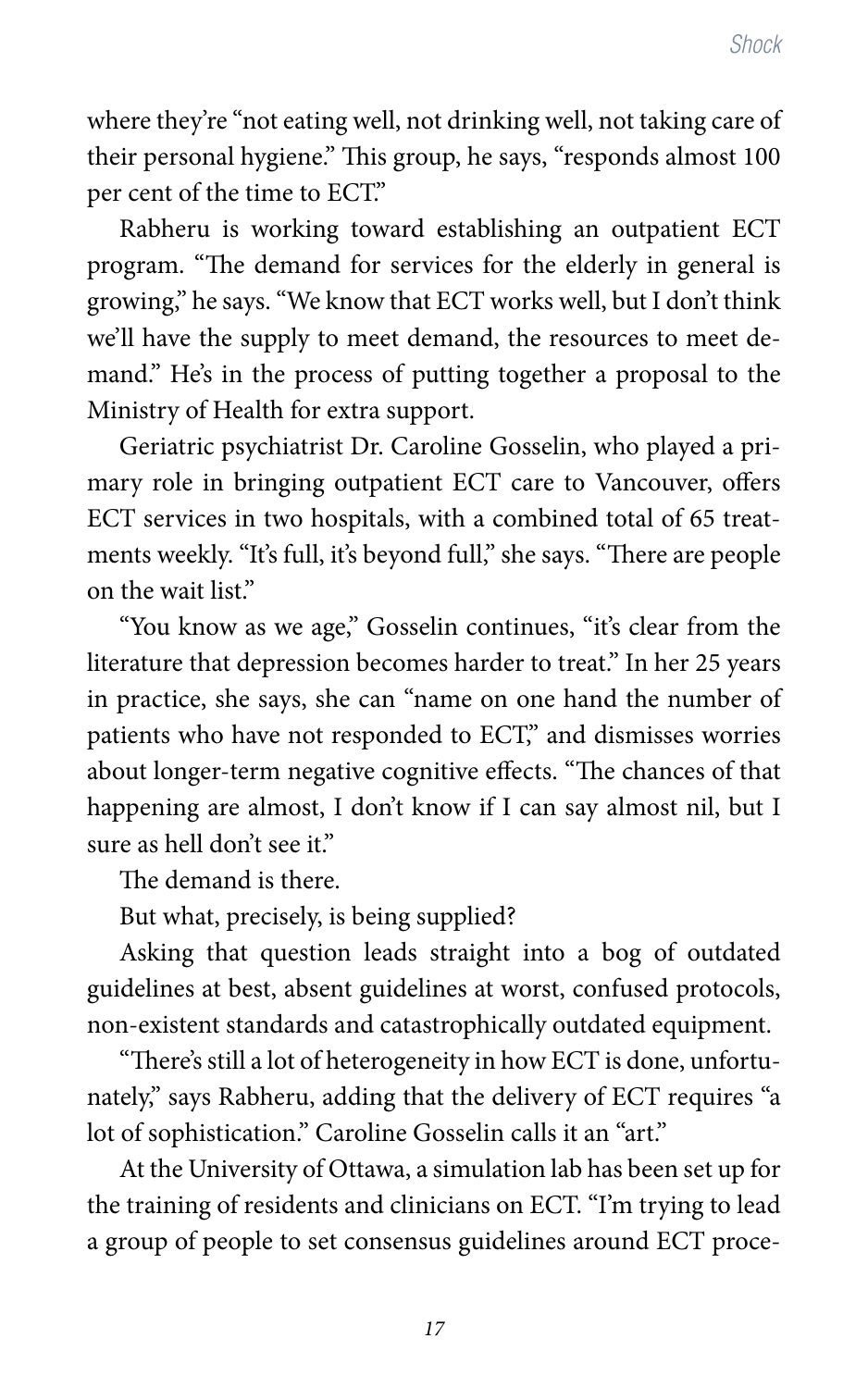dure and how it should be followed," says Rabheru.

Gosselin is one of a group of Canadian psychiatrists who recently attempted to document the national status of ECT. It is the first comprehensive national survey of the practice. Of the 175 ECT-offering health-care centres surveyed, 107 responded, and a series of papers continues to be spun off from that work. What is known thus far: of the 89 sites reporting the existence of written ECT policies and procedures, less than 40 per cent report electrode placement policies, only 30 per cent have electrical dosing policies in place and less than 30 per cent have ECT-specific anesthesia policies. Just 27 per cent reported written policies for managing concurrent medications during ECT.

Contrast that with Australia, where the state of Victoria sets licensing requirements, equipment standards and clinical guidelines. Only practitioners who have attended an approved training course are eligible to deliver ECT. Under the state's Mental Health Act, a course of ECT is defined as up to six treatments, after which the patient is asked to sign a new consent form. The current best treatment practice "favours unilateral ECT."

The committee of ECT specialists behind the Canadian study has yet to release its breakdown on caseloads and treatment facilities, but Dr. Barry Martin, former head of the Centre for Addiction and Mental Health's ECT service and still a staff psychiatrist there, says the highest numbers of incomplete responses were from the provinces of Ontario and Quebec. Even at that, he says, the Canadian Institute of Health Information (CIHI) was eager to get its hands on the raw data, which Martin says cannot be shared for confidentiality reasons.

CIHI is the non-profit federally funded agency whose job it is to collect, analyze and publish "good data and information" so that CEOs, health ministers, policy-makers and analysts can make "good decisions." CIHI has virtually nothing reliable on ECT. "Any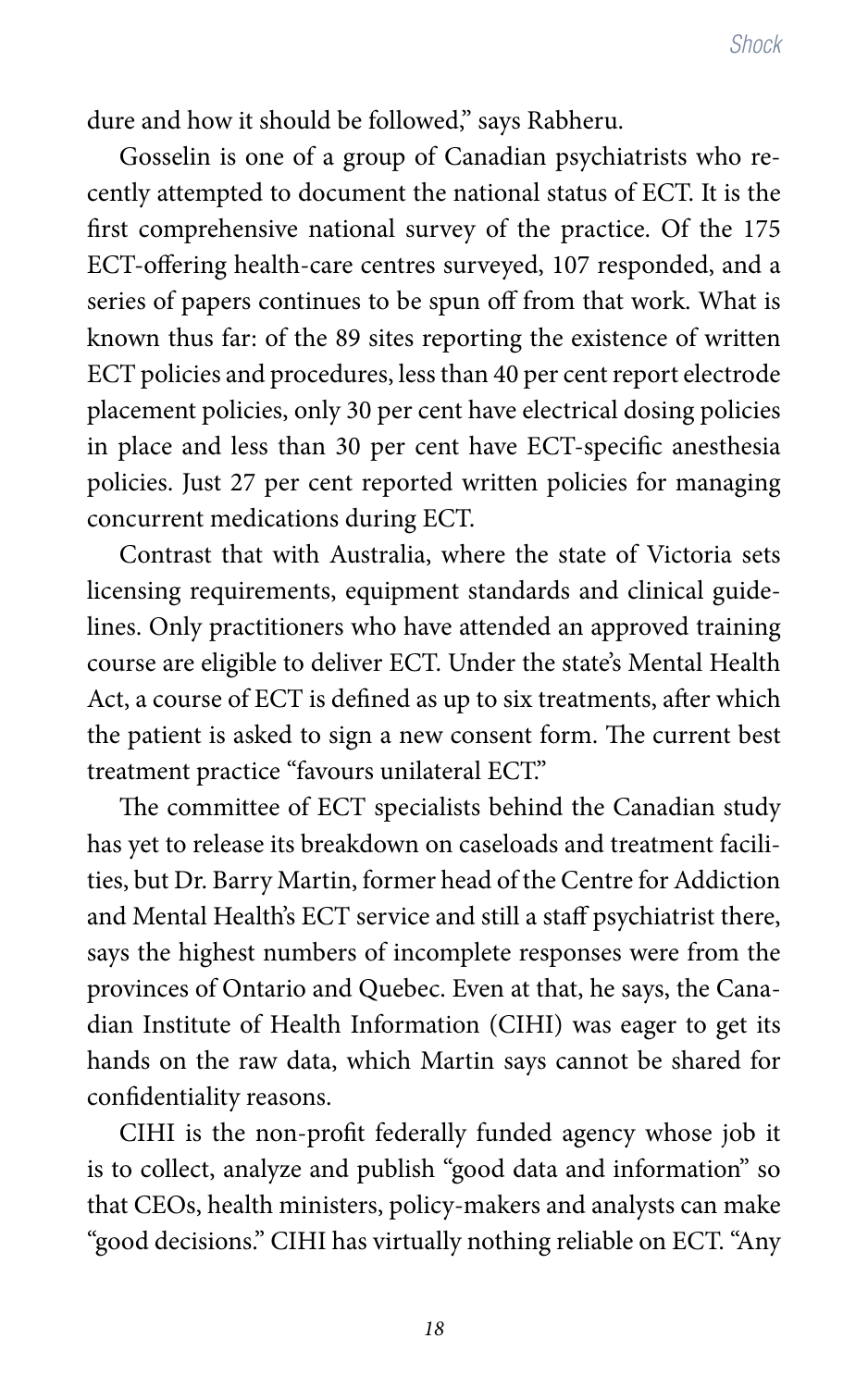information I could provide you would be highly inaccurate," institute spokeswoman Crystal Mohr says.

It's not for lack of treatment variables to track: electrode placement, frequency of treatments, length of seizure, type of equipment, machine maintenance, patient's response to anesthesia and muscle relaxant, intensity of electrical current, duration of stimulus, course of treatment, results of pre- and post-exam cognitive tests, which not all facilities administer.

Mohr says CIHI is at the mercy of provinces to supply this data. But health ministries in just three provinces — Newfoundland and Labrador, New Brunswick and Ontario — require ECT practitioners to report treatments. And even then, the information is slight and not collected in any standardized way. In Ontario, facilities report treatment date and procedure to the Ministry of Health, along with the name of the physician performing the ECT and the name of the anesthetist. Some monitor only in-patient treatments; others have no clue what is happening in regional hospitals.

If they did, government officials would be aware that outdated machines known to cause severe cognitive impairment are still being used by at least three health facilities in Canada, a fact unearthed by the experts' survey. Dr. Nicholas Delva, head of the department of psychiatry at Dalhousie University and lead author on the group's study on access to treatment, says confidentiality agreements prevent him from naming the institutions. The study also revealed that 14 per cent of responding ECT sites reported that they did not have the funds to purchase up-to-date ECT or related anesthesiology equipment.

For CAMH's Martin, the holes in the site data present what he calls the "invited question as to whether or not they are documenting their treatment dosages even within those sites. Are they documenting number of treatments per course per patient? . . . If they're not providing it to us on request by a group of professional

*19*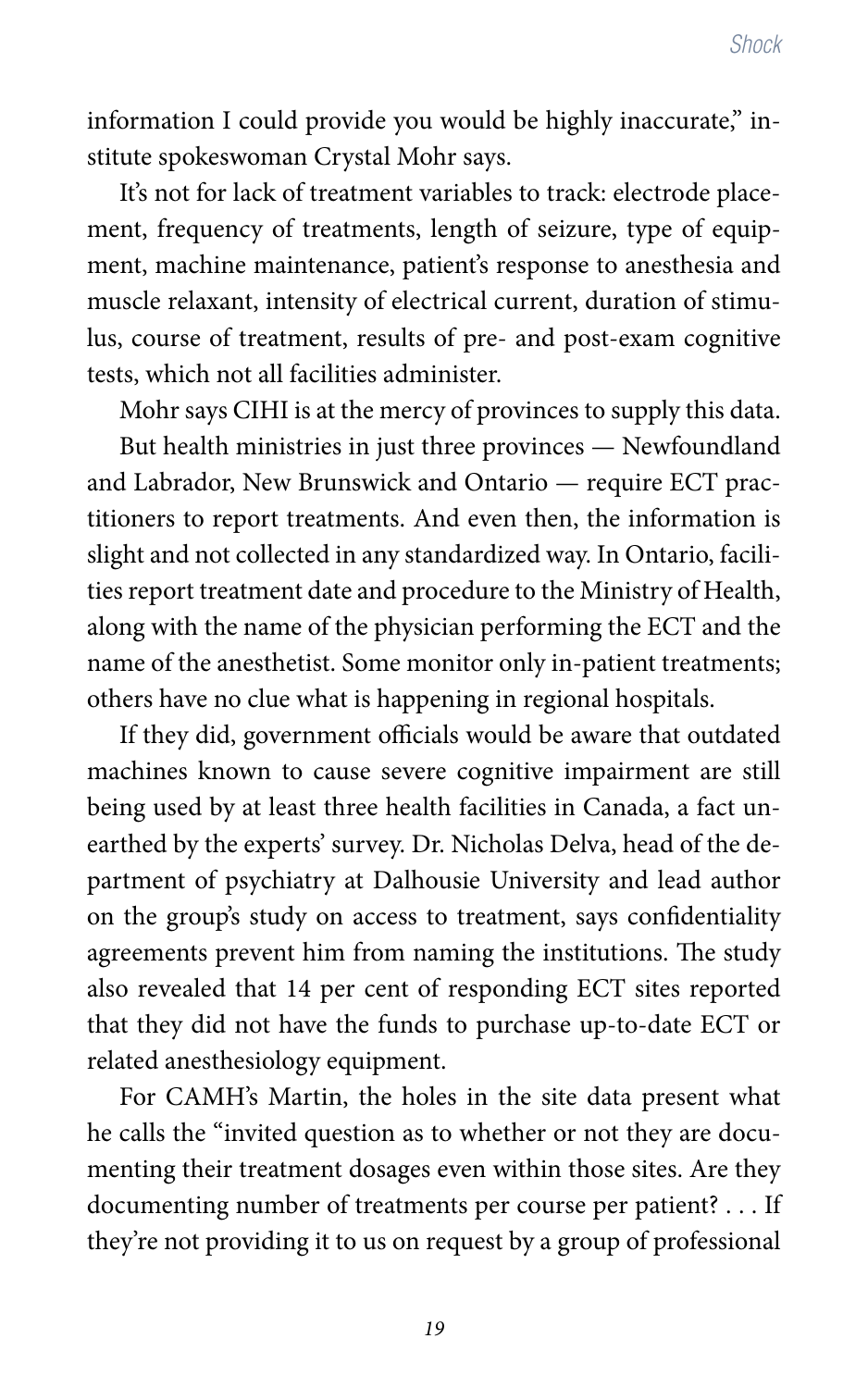peers, and are not required to present it in some form to government — what have they got?"

Nor do clear answers lie with the CIHI's National Ambulatory Care Reporting System (NACRS), which monitors outpatient care. CIHI says it is not mandatory for the NACRS to report ECTs, which Martin finds "troublesome . . . Ambulatory ECT is not only widely accepted, it is now more and more done and is the way to increase utilization in the future"

Little wonder that Delva et al. are calling for a formal audit to standardize and improve the delivery of ECT, as well as an accreditation program for practitioners. As it stands, a lone province, British Columbia, has published guidelines. But those were released in 2000 and the recommendation that they be updated every five years has long since come and gone.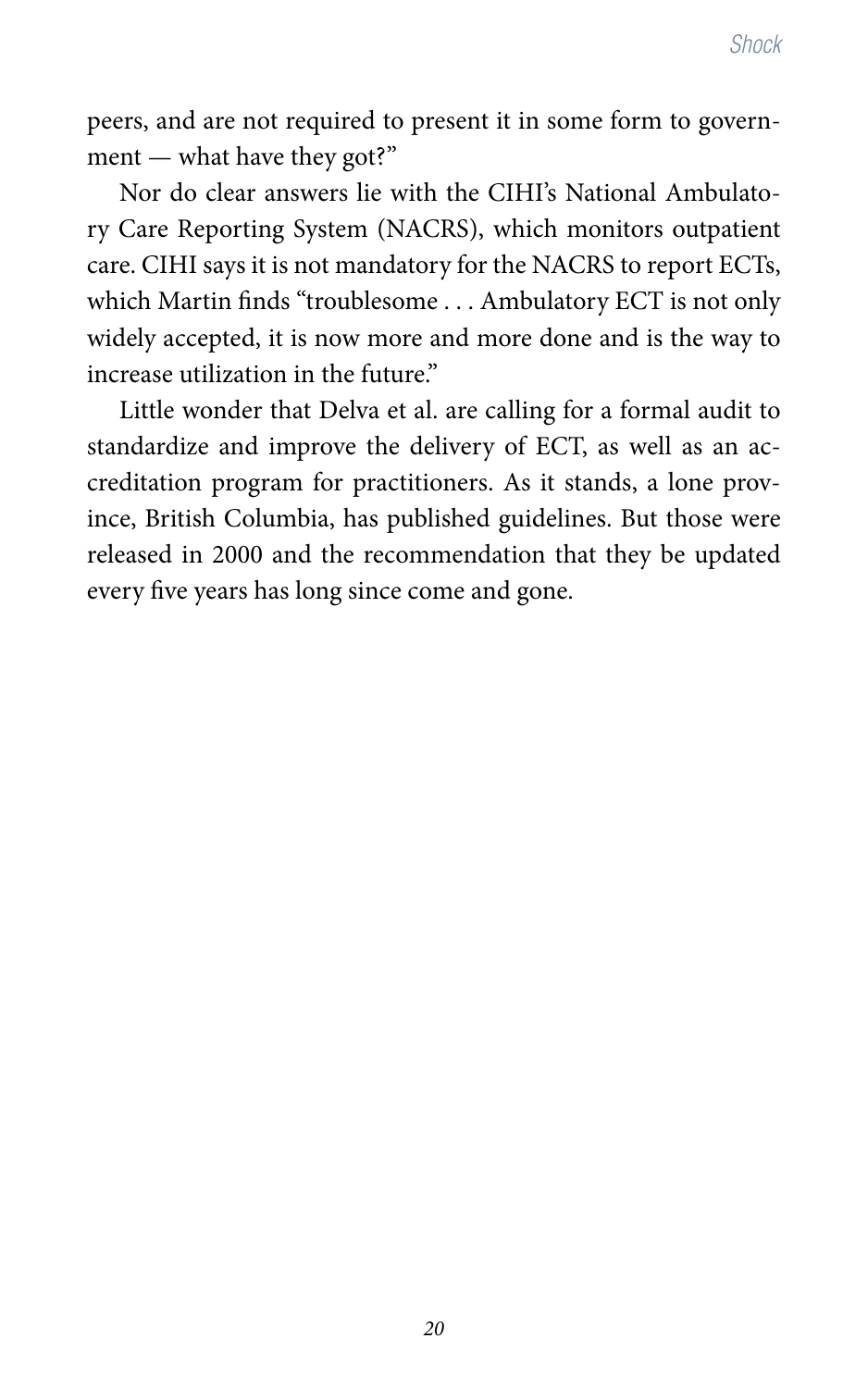### 3 ECT on Trial

#### *Tuesday, Nov. 13, 2012, 4:30 p.m.*

Matt Damphouse is on the phone. He says he is sitting in the living room of his Windsor bungalow, and that he's struggling.

"There's something wrong," he says. "There's something not right."

He surveys the scene before him. "There are papers all over the sofa. Bills in piles. I can't make heads or tails of it. I've got appointments coming up and I don't know when they are."

Matt has type 1 diabetes and has spent most of the day trying to find his endocrinologist. "I was looking through the phone book trying to find out who he was . . . I couldn't remember his name. I thought his name started with an S. I wasn't even close."

Matt was an in-patient at Windsor Regional through the summer. Discharged on Oct. 11, he receives his ECT treatments as an outpatient. He now gets his treatments once a week.

"There has been no after-care given to me since I left the hospital," he says.

Matt is on a disability pension and can't afford private counselling. He met with a worker from the Canadian Mental Health Association. He was told they would try to find him a caseworker. He was put on a waiting list.

"I shouldn't be feeling this way. Considering everything I've been through. All the treatments. The hospital stay. I've got to have made some headway by now."

He describes his first ECT treatments, which were not delivered at Windsor, as "hell." On three occasions, something went wrong.

"I couldn't breathe, I couldn't move, I couldn't speak. And they're yelling at me to breathe. I'm just lying there. I could see. I could hear"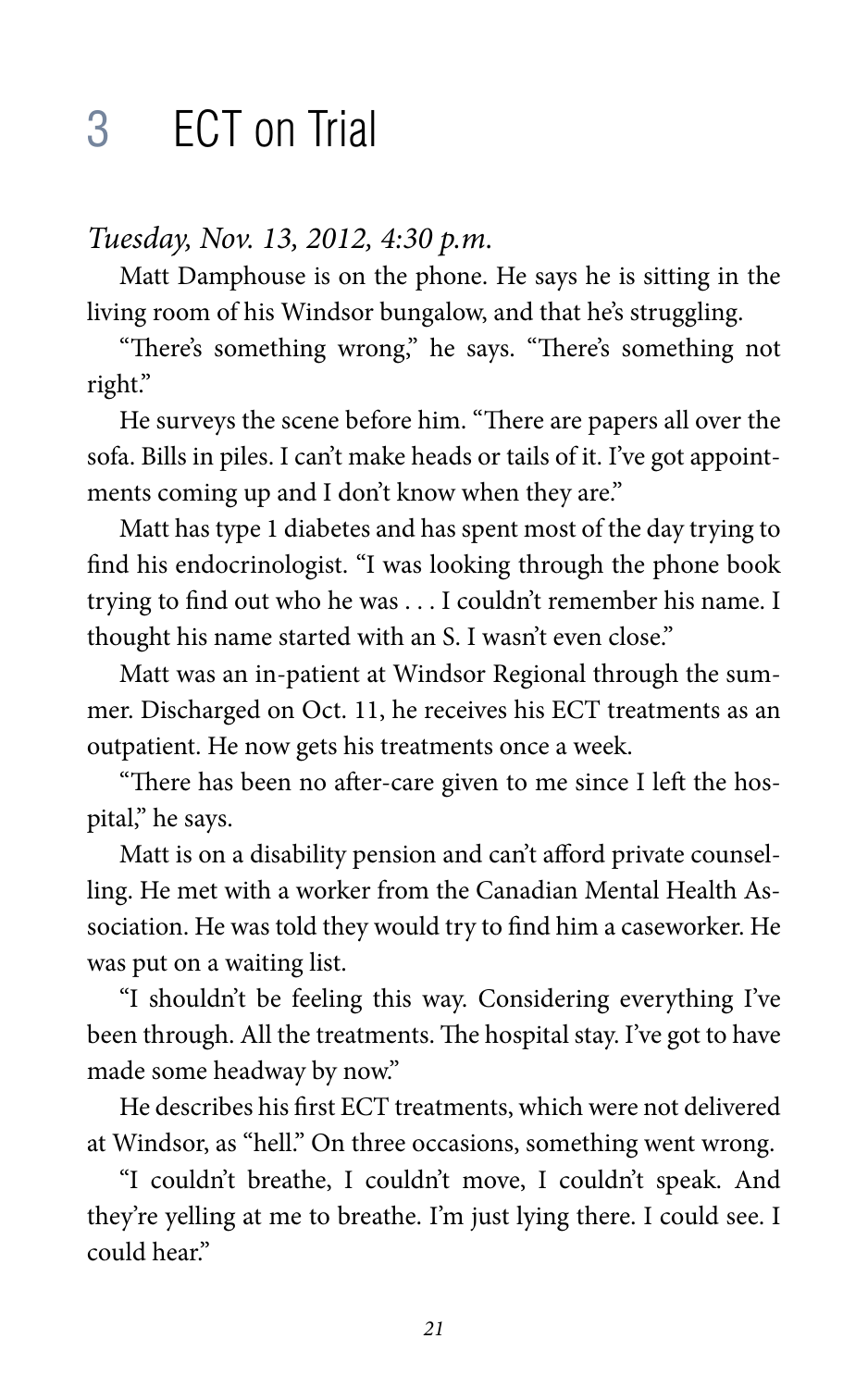It was later explained that the paralytic agent was injected before the anesthetic, leaving Matt awake and paralyzed. Appropriate protocol would be to oxygenate the patient, administer the anesthetic, attach an ankle or wrist cuff, then the muscle relaxant before pressure is applied to the patient's jaw to bring it into secure contact with the bite block.

"I don't want to scare people away from ECT, but those were horrible experiences," Matt says.

He describes his Windsor treatments as "smooth as silk."

He worries whether he can afford a vet bill for Mindy, his Shih Tzu. She has blood in her urine.

**—**

"My dog needs to be put down. I just can't pull the trigger on it." Matt is scheduled for an ECT treatment the following morning.

Matt has his mother.

Anne has Rob.

Peggy Salters had an arsenal of friends, relations — smart people who could testify to the state of her brain pre-ECT and post-ECT, making the Salters case a landmark piece of jurisprudence in the history of the treatment.

Salters resides in a white two-storey Victorian in Richland County, S.C., where, in April of each year, the front-yard magnolia tree bursts with blossoms "almost as big as volleyballs."

Salters is 68. Twelve years ago, in her 50s and suffering the emotional trifecta of the losses of her husband, father and father-in-law within a few months of each other, Salters hit bottom. She had received unilateral ECT years before, after which, according to a statement of facts filed with the Richland County Circuit Court, she had noticed some slight memory problems, which were transitory. In 2000, emotionally dysfunctional and consumed by grief, she found herself, as Anne had, unmoored.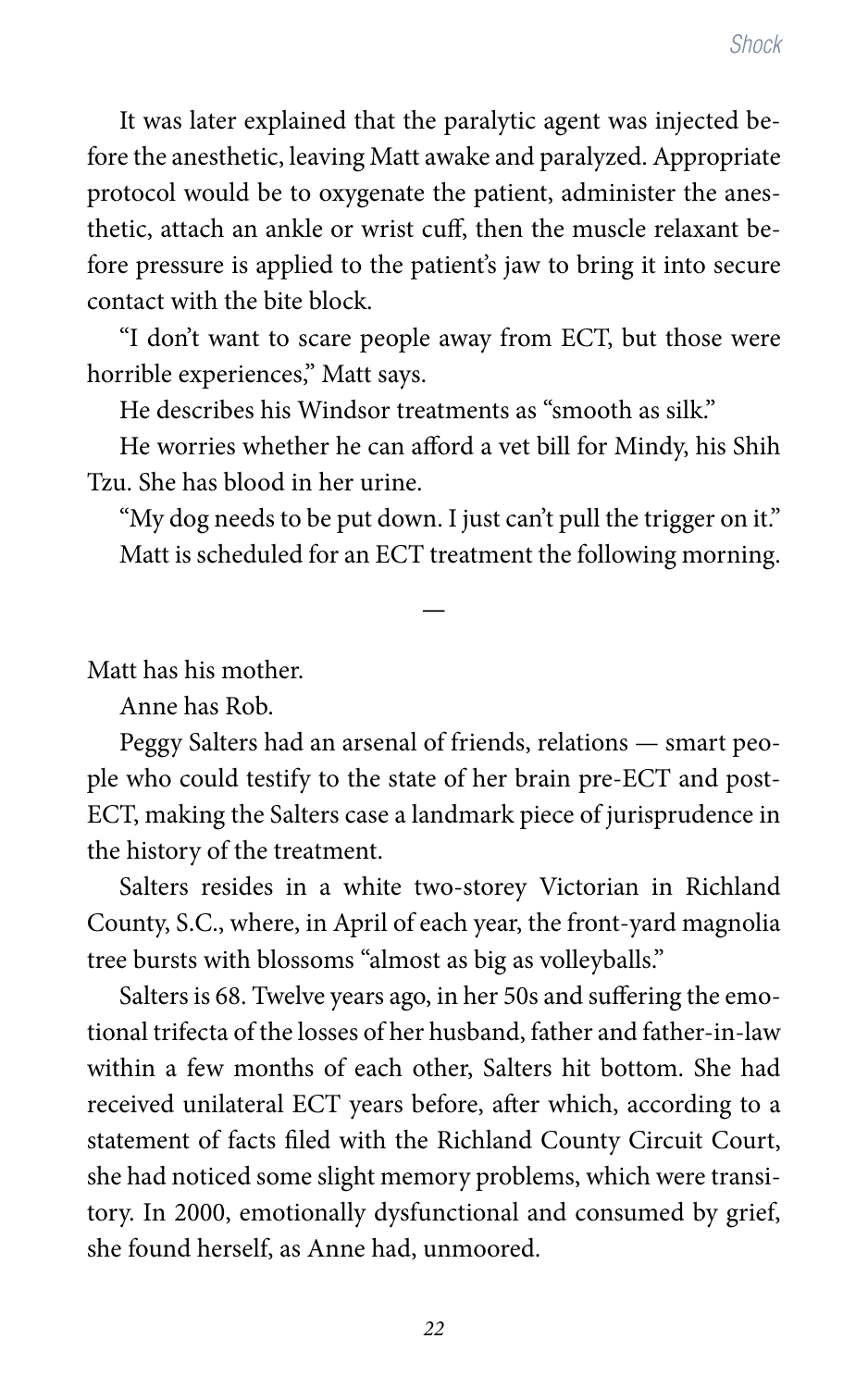Salters was a nurse practitioner at a psychiatric hospital. One of the doctors she worked with would stop by her home in the mornings to try to pry her from her torpor. "Get up and get moving," he'd say. To which Salters would respond: "I can't. I just can't."

A psychiatric evaluation of Salters late in the sad summer of 2000 noted a long history of depression. "Nights are very bad; tearful . . . lack of energy and anhedonia . . . anorexia . . . now taking four different medications." Salters was assessed as "passive, without plan," meaning not suicidal.

The same psychiatrist recommended that Salters again try ECT. "It'll get you over the hump quicker than anything," she recalls him saying. "It did work," she notes of her earlier experience. "I figured it would be the same."

Across a period of 18 days in October 2000, Salters received 13 bilateral treatments as an outpatient. Ten of those were delivered across a period of two consecutive weeks, each and every weekday. She received a further three treatments in November of that year before her children said, stop, no more.

They were losing their mother.

At a street party, when neighbours were talking about politics, the subject of the Watergate break-in came up. Salters thought they were talking fences and asked what kind of gate that was.

"I couldn't remember how to get dressed," she says on the phone from her home. At work, she'd stumble around the halls until a colleague pointed her in the direction of her office. Nothing seemed familiar.

"I'd call my daughter. I had her on speed dial and I'd call and say, 'How do I turn my computer on?' "

Salters retained lawyer Mark Hardee, an aggressive, straighttalking Southerner who uses the word "juice" instead of electricity. "I was like most people," he says in a Southerner's trademark drawl. "I didn't know people even did it anymore."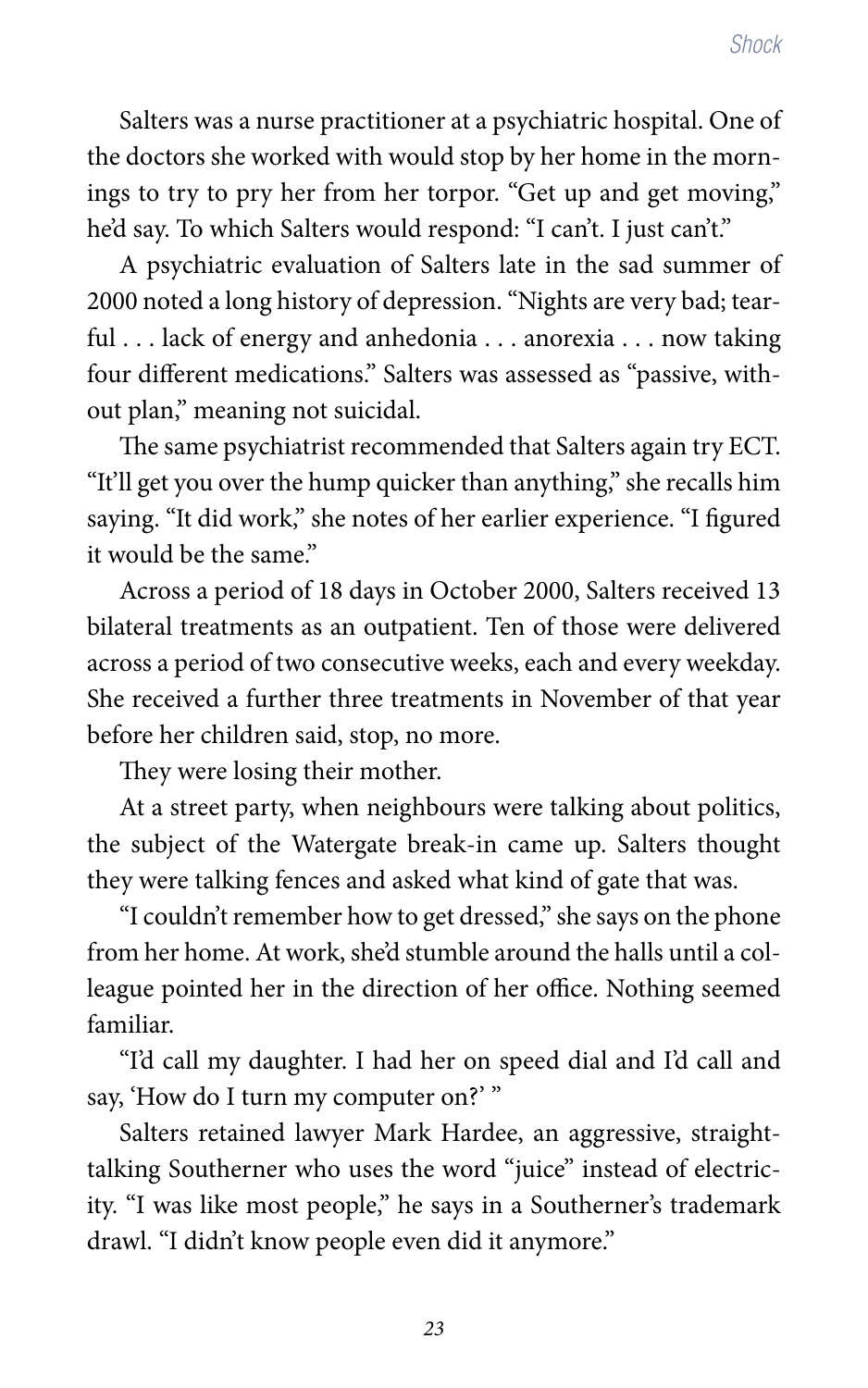Salters sued for medical malpractice. Hardee's strategy was not to try to take down ECT. Instead, he attacked the way it was administered, as well as arguing that Salters' psychiatrist had deviated from the standard of care by not stopping the treatments even though the same psychiatrist had documented in his notes a deterioration in her mental capacity.

Hardee's star witness was Dr. Peter Breggin, a psychiatrist from Ithaca, N.Y., who has been a thorn in the side of the ECT advocacy community since the 1960s. In his first year of residency at Harvard Medical School, Breggin administered what was then the new, modified — that is, anesthetically controlled — ECT. For a half-century since, he has fought for the abolition of the treatment, placing electroshock on par with lobotomies. "The only way it can work is by damaging the brain," he says from his home in New York. "It works by temporarily obliterating mental functions . . . The damage is the effect."



*Dr. Peter Breggin (Heather Ainsworth for the Toronto Star)*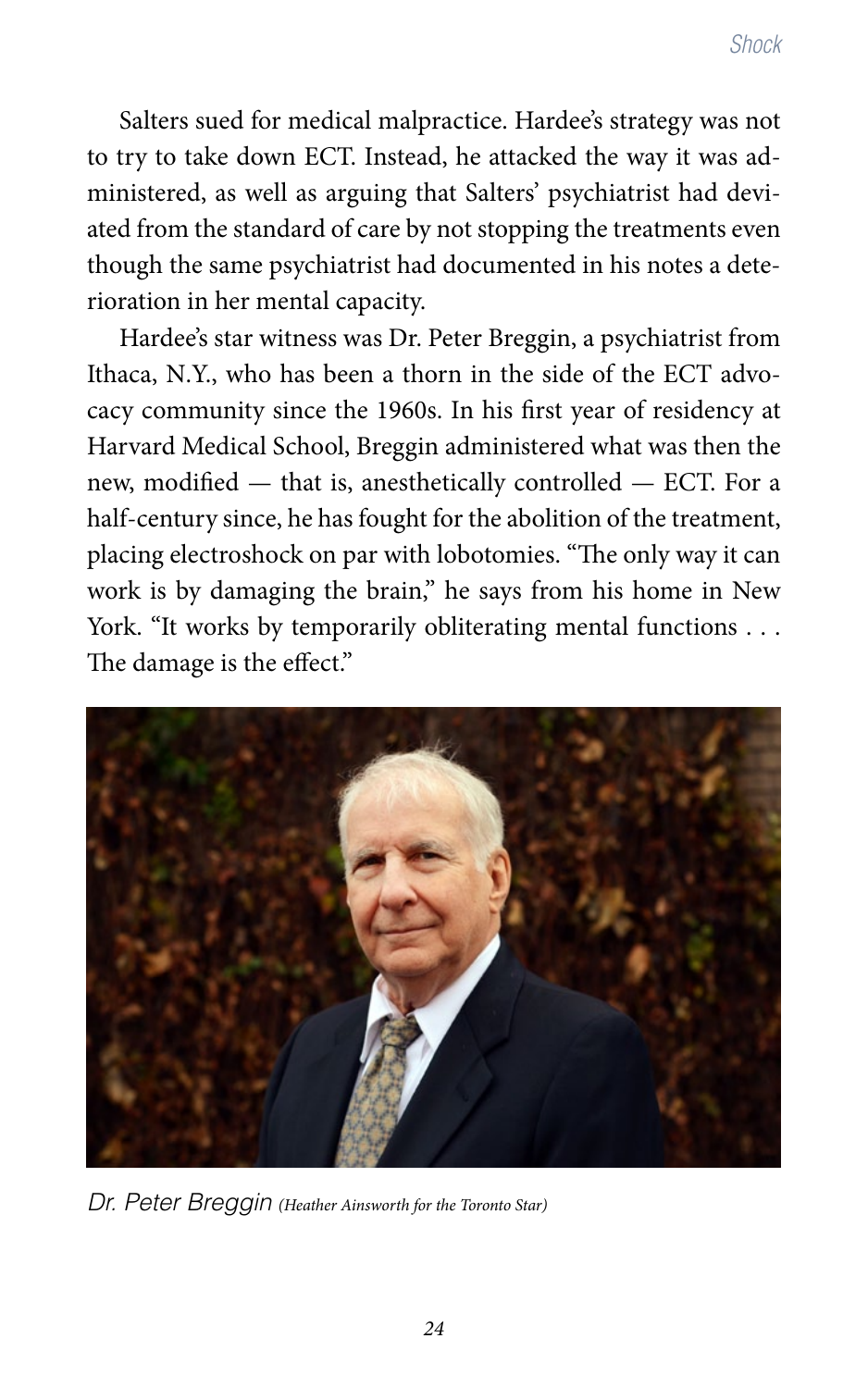It was Breggin who established the standard of care in the Salters case, testifying that her psychiatrist had a duty to "review and adjust the treatment technique" by, for example, switching to unilateral, lowering the electrical dose and increasing the time interval between treatments.

A pillar of the plaintiff 's case was the guidelines set by the American Psychiatric Association. Salters' back-to-back treatments didn't come close to following those rules, Hardee says. According to APA guidelines, "prolonged use of daily treatments or use of more intense regimens . . . should be avoided due to the heightened risk of cognitive dysfunction." The directives state that ECT treatments are to be given no more than three times a week with at least one day off between treatments.

Salters' psychiatrist breached the standard of care by not stopping the treatments even after Salters presented with dramatic memory problems and a drastically changed personality. At trial, Salters was not the marginalized victim that this story could so easily make her out to be. She had the staunch support of established medical professionals, and they were her friends. She had ECT-performing psychiatrists testifying on her behalf. "When they brought all their doctor friends in to testify for them, I, too, brought in some doctor friends. These people knew me and they knew my credentials and thought highly of my skills . . . I was a person who had gotten very depressed for very legitimate reasons and was trying to get better."

In 2005, a jury awarded Salters more than \$600,000. That ruling was upheld in the spring of 2007.

Salters went on disability soon after the treatments and she embarked upon a journey to reclaim what she had lost. A psychologist friend took her to the library, where they rented reels of historical videos to "relearn things that happened in the world. Things I should know because I was alive."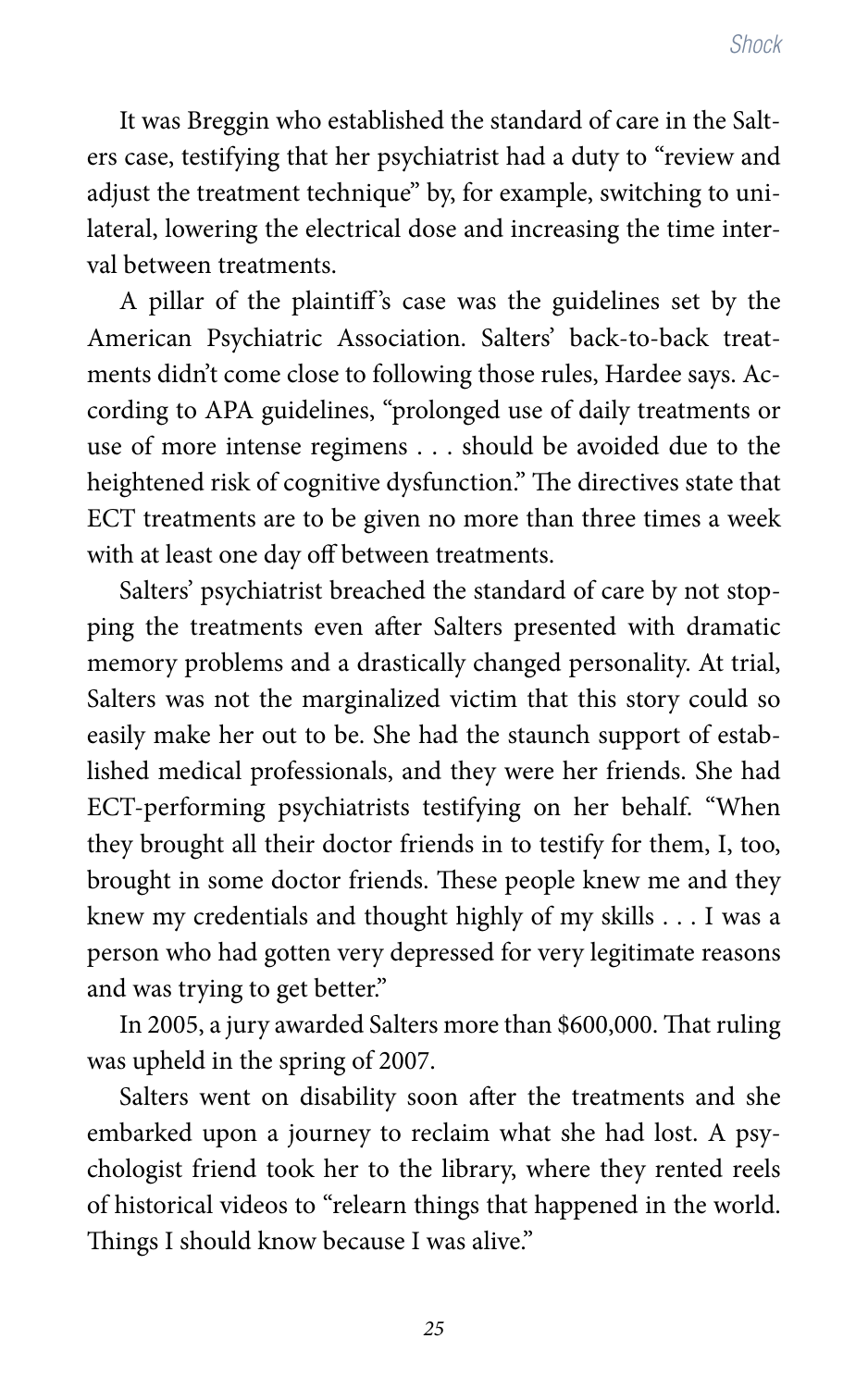She attended a speech and hearing clinic where she relearned how to read and how to use figures of speech. Idioms, by example. "I couldn't remember what they meant," she says, offering "piece of cake" as an example.

While Salters successfully challenged the application of shock treatments, she is no firebrand. She says she is not anti-ECT and reminds that her first experience with unilateral treatments did seem to help.

"I think there's a middle of the road there," she says. "There is a middle of the road in just about all medicine. It's not black or white."

But the world of ECT is precisely that — abolitionists, such as Breggin, doing battle against staunch defenders, most notably Dr. Max Fink.

Fink, a pre-eminent ECT researcher who turns 90 in January, traces the bloody dispute between the two camps to the immediate postwar period. "There was a conflict between the psychiatrists who pledged allegiance to Freud and the psychiatrists who were very excited about the fact that we could treat patients who were mentally ill and get them out of hospitals and sanitariums and into their homes," he says from his home in Nissequogue, N.Y.

This latter group was a great wave of psychiatrists seeking somatic — of the body — treatments for ailments of the mind.

"Psychoanalysis," Fink continues dismissively, "became the model for the theatre, for politics, for musicians, artists. They presented ECT as the opponent. That's the reason, as I see it, for the switch in history. In the 1940s and early 1950s, ECT was considered a tremendous achievement."

Fink earned his MD from New York University College of Medicine in 1945. He did his residency at Hillside Hospital, now the Long Island Jewish Hillside Medical Center, where he continues to train clinicians. In 1954, the hospital asked him to direct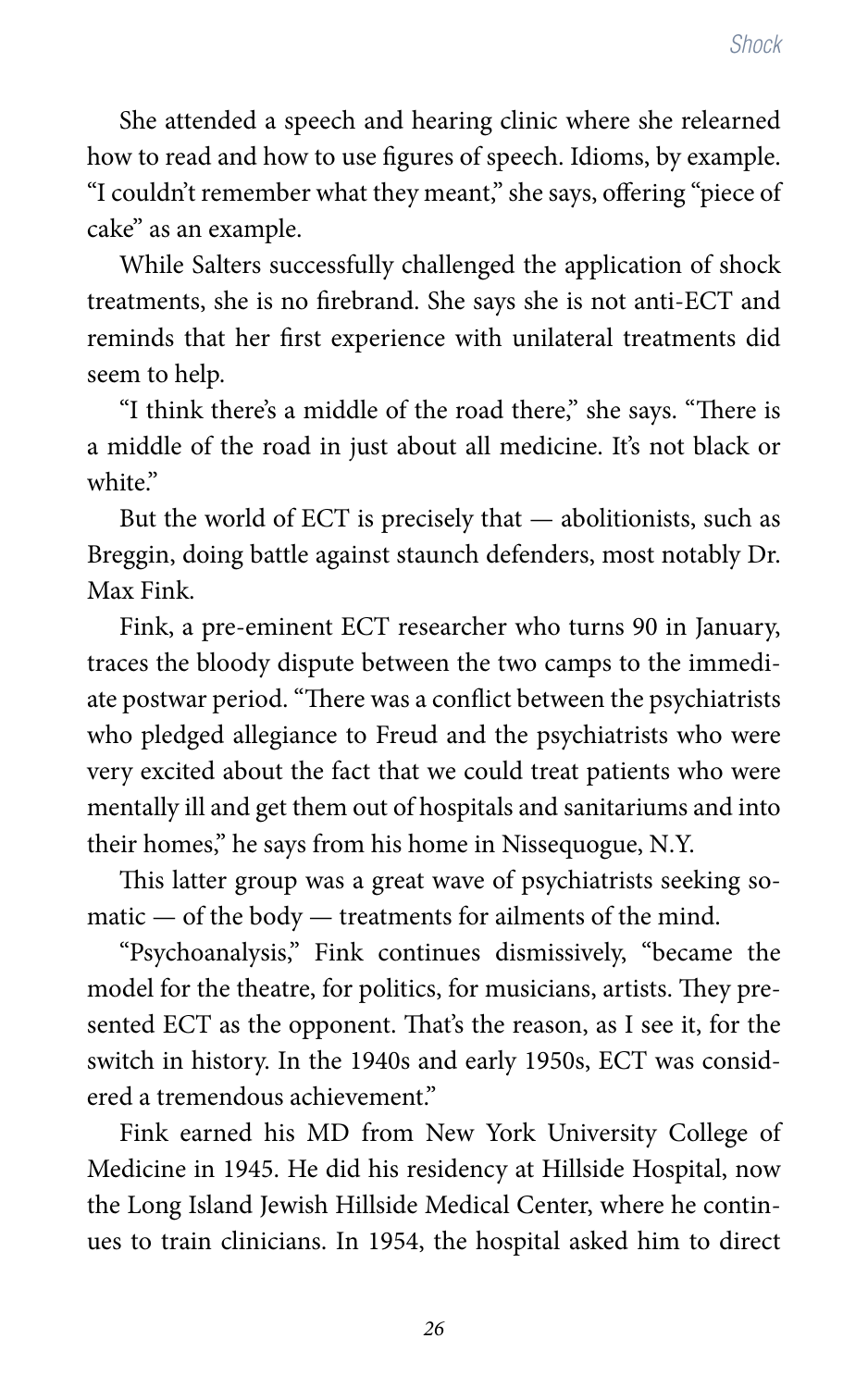a newly created department of experimental psychiatry. He published widely on predictors of ECT outcomes and how to achieve effective treatment.

In 1975, the American Psychiatric Association asked him to become a member of its ECT task force. A decade later, he launched a quarterly journal about convulsive therapy, now called the Journal of ECT.

Despite his advocacy, Fink can find flaws, weaknesses. "I edited the Journal of ECT for the first 10 years. I read many submissions. And when you read them, you realize that people have . . . mistreated their patients. They don't know it, but I know it from the way they write."

Fink says delivery protocol standards need to be developed where they don't exist and enforced where they do. "Very few physicians are trained properly (in ECT)," he says, adding that some institutions offer one-day training programs. He calls these programs "spurious" and "unethical."

But what is the proper training for electrode placement? Fink says that debate has been raging since the Forties. "There is a myth, and I use that word advisedly, that right unilateral electrode placement is as effective as bilateral electrode placement with much less memory difficulty . . . Well, the reality is that unilateral electrode placement is 30 per cent less efficient."

He cites two studies supported by the U.S. National Institute of Mental Health that began in the 1990s. "One group used right unilateral and one group used bitemporal," he says. "The one with right unilateral required 10 treatments. The one with bilateral required seven. A three-treatment difference is enormous. You have achieved success at less cost and faster. My writing says unequivocally that bitemporal electrode placement is to be favoured."

In the Peggy Salters case, Peter Breggin took direct aim at such convictions. Bifrontal or bilateral, it doesn't matter, he testified.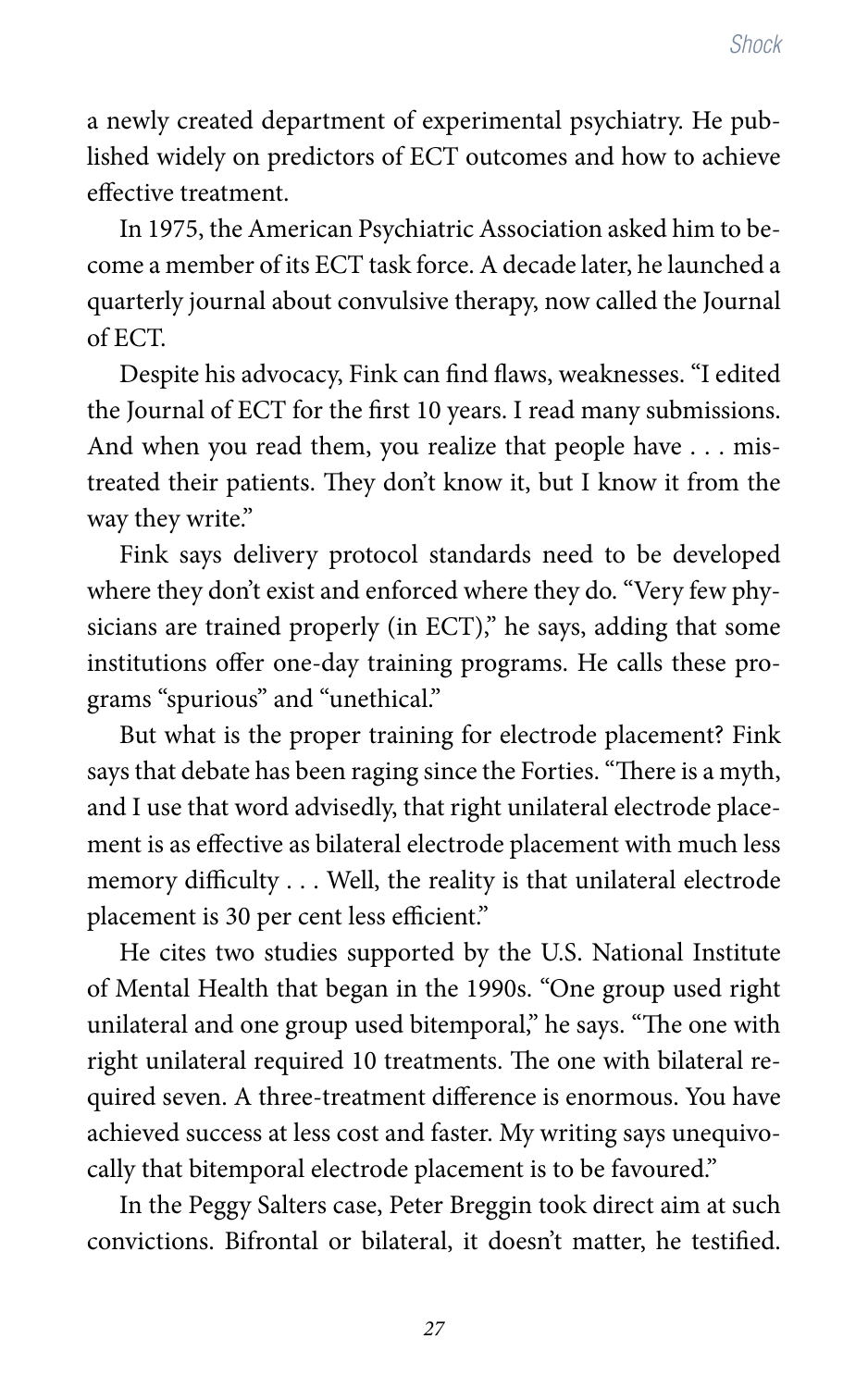"You're still passing that electricity through the highest memory centre," he says. Both treatments are "old-fashioned" compared to unilateral.

**—**

It has been a week since Hurricane Sandy blew through the horseand-buggy landscape of Dr. Harold Sackeim's Pennsylvania horse farm. The electricity is back on and the water, too, which is a much better state of affairs than hauling 55-gallon drums of water for those 11 horses housed in his ancient stone barn.

Sackeim may have semi-retired to the contented landscape of Amish country, but his name is still top of mind in the ECT community. Emeritus chief of the department of biological psychiatry at New York State Psychiatric Institute, and a professor of psychiatry at Columbia University, Sackeim was lead author on a landmark investigation, the first of its kind, into the cognitive impairments directly linked to ECT.

"A significant segment of the psychiatric community essentially took the view that ECT could do no wrong and denied the possibility of some of the adverse effects that, in fact, did occur," he says.



*Dr. Harold Sackeim (Bradley C Bower for the Toronto Star)*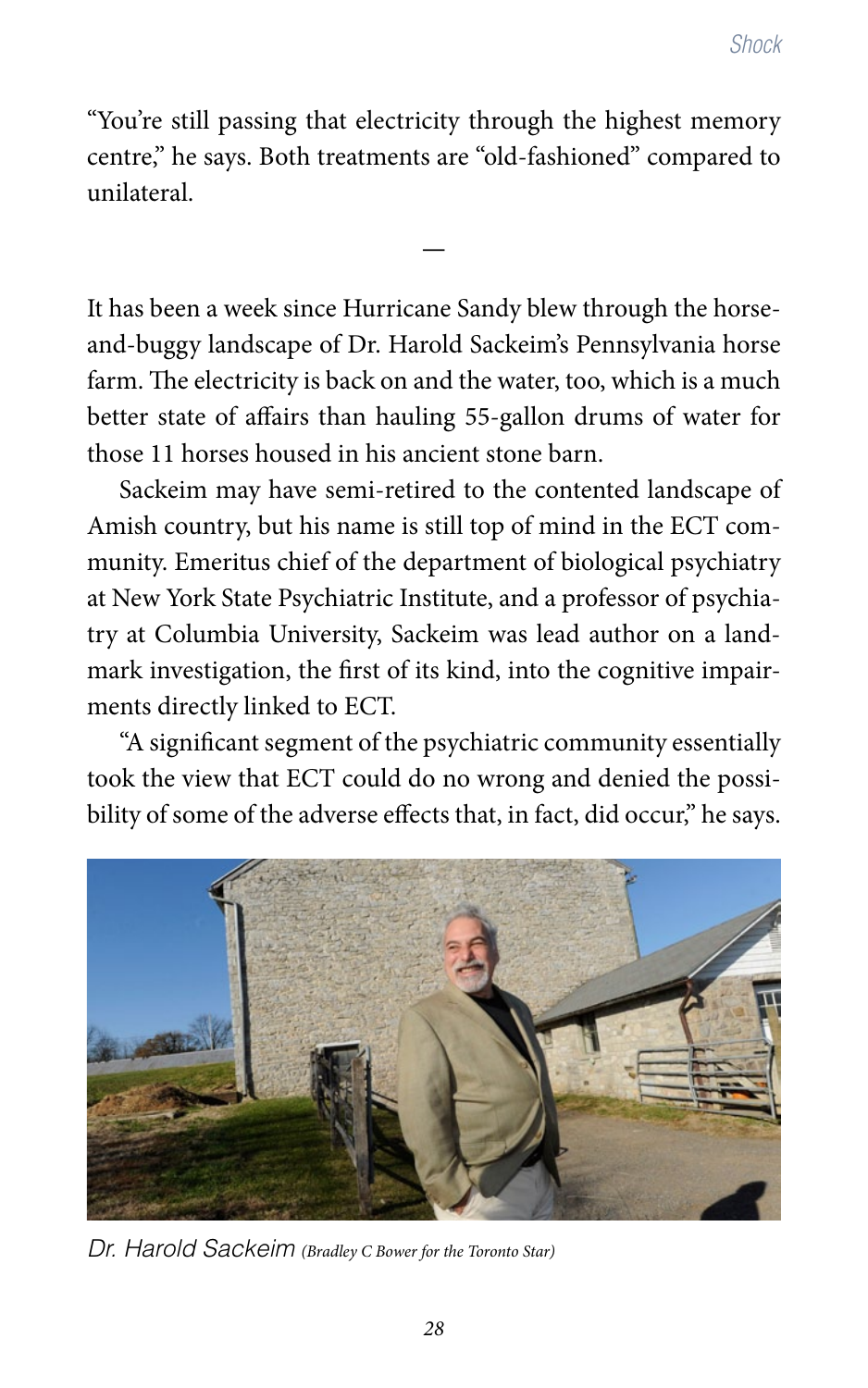The evidence of that emerged in a study published in Neuropsychopharmacology in 2007, with Sackeim, who has worked in ECT since 1979 and had led a wave of earlier research into electrode placement, electrical dosage and treatment technique, as the lead author.

To study the long-term cognitive effects of ECT, patients at seven hospitals in New York City were assessed immediately and six months after treatment completion, making Sackeim's work the first large-scale study of cognitive outcomes following ECT.

That alone seems a surprising statement: how could a treatment in practice for 70-some years have escaped such examination? The results were startling: some forms of ECT "have persistent longterm effects on cognitive performance," the study concluded, kicking to the curb the standard line of defence that ECT results in a headache, likely, and possibly short-term memory loss that will soon vapourize.

The study exposed an inconsistency of technique from site to site. Discredited sine wave technology was found still to be in use long after the more advanced technique of brief pulse, or ultrabrief pulse, had proved far safer. On this point, Sackeim was clear: sine wave stimulation is grossly inefficient and unquestionably associated with both short-term and long-term cognitive deficits. "The findings here raise the concern that this form of stimulation has deleterious long-term effects on elemental aspects of motor performance or information processing," the study concluded. As such, there was "no justification" for the continued use of sine wave.

In an interview, Sackeim contrasts the two methods, with ultrabrief-pulse — each pulse three-tenths of a thousandth of a second — delivering a course of treatment in about a quarter of a second, versus sine wave, which continuously rises, then falls, and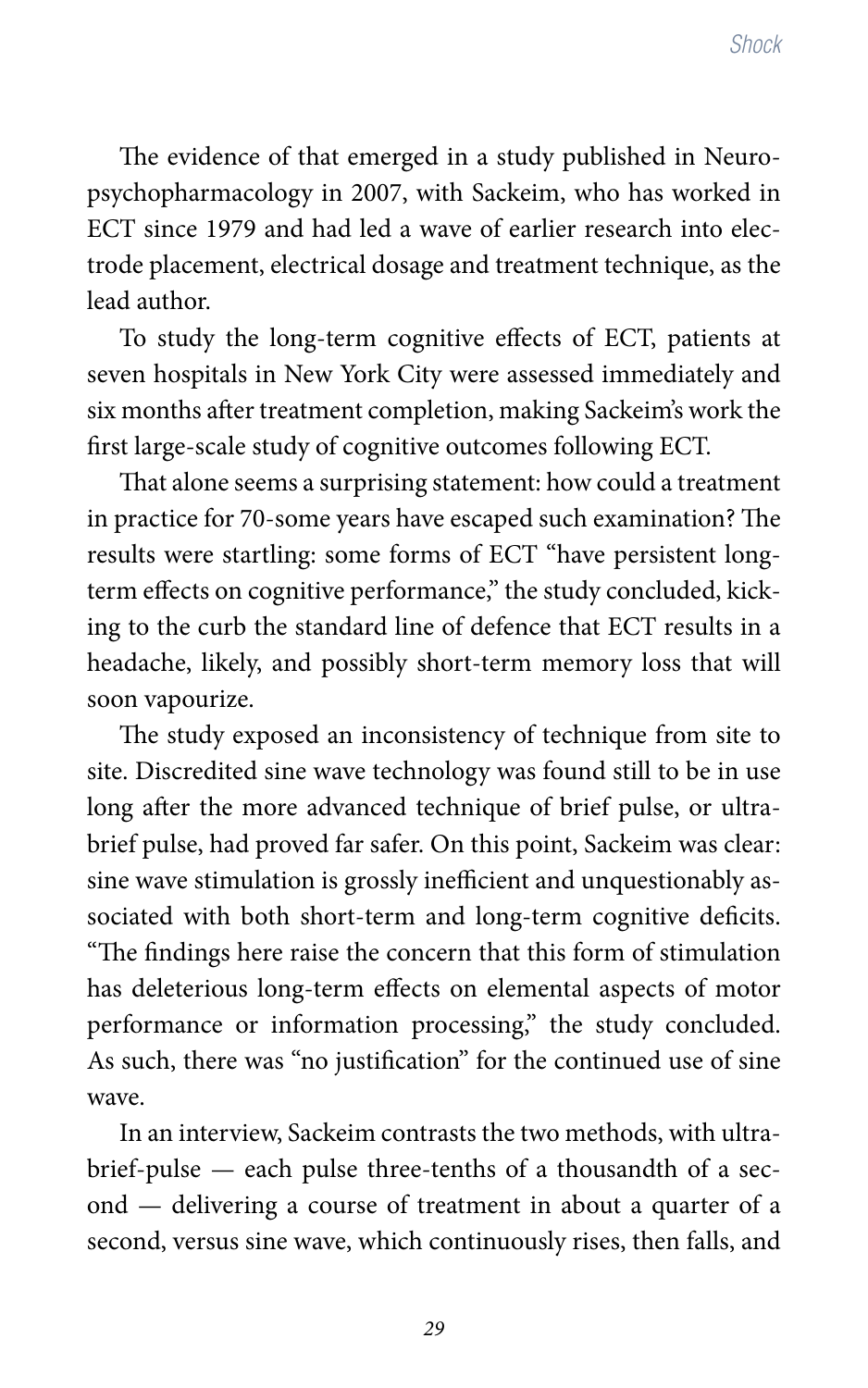is almost constantly depositing energy for roughly eight seconds. Brief pulses, says Barry Martin at CAMH, are "discontinuous" and "staccato"

Sackeim's research further concluded that bilateral ECT resulted in "greater amnesia for autobiographical events, and the extent of this amnesia was directly related to the number of (bilateral) ECT treatments received."

A more positive outcome was determined with unilateral electrode placement, leading researchers to conclude that there appears to be "little justification for the continued first-line use of (bilateral) ECT in the treatment of major depression."

Other findings: greater deficits were recorded in women than men; "and electrical dosage was not adjusted in most cases relative to the individual patient's seizure threshold." Women, with their thinner skulls, have a lower seizure threshold than men.

"No matter how you do ECT, it's very clear where its vulnerabilities lie," says Sackeim. "It's almost exclusively in the realm of memory for events of the past. Do you remember what happened to Princess Diana? Do you remember the tsunami in Japan, that sort of thing. As well as events in your own life, autobiographical events."

Make no mistake, Sackeim is an ECT advocate. For the treatment of major depressive disorder in the patient group that has proved unresponsive to other treatments, ECT is, he insists, the very best tool psychiatrists have at their disposal.

Improvements in treatment, ultra-brief pulse especially, have significantly reduced the potential for adverse treatment effects, Sackeim says. "But it's not eliminated. In my view, the reason consent forms should describe and do describe the worst that can happen, regardless of the sophistication of treatment, is because we can't guarantee for anybody that that's not going to happen."

Ninety-nine per cent of patients treated at Columbia start off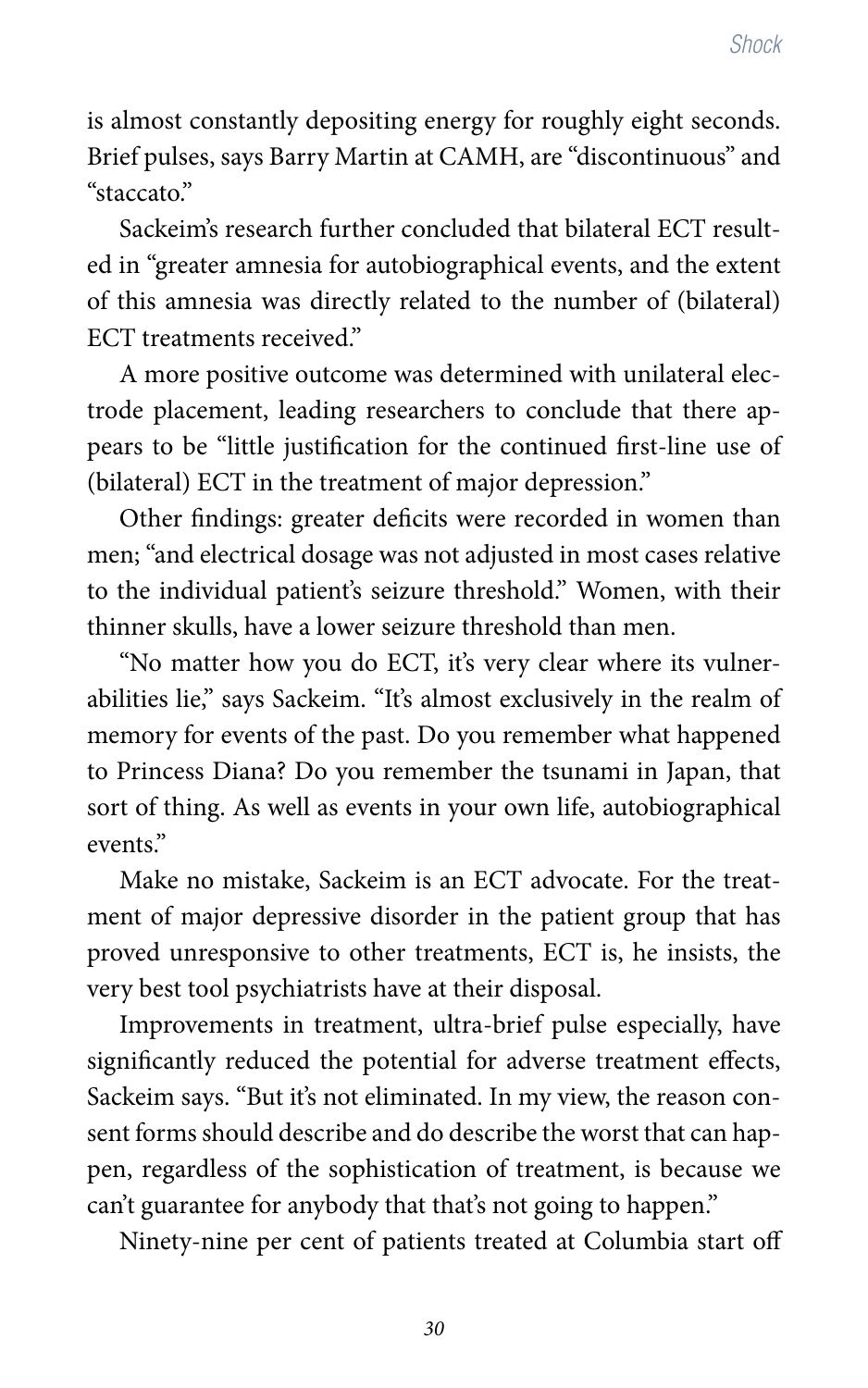with unilateral ultra-brief pulse. Hearing that such a high percentage does not square remotely with Canadian practice, Sackeim ponders professional resistance to newer technology — not uncommon in the field of medicine — and the context of having to deal with extremely ill people. "You're feeling pressure to ensure you're giving them the best chance of getting well . . . It is true the most, I won't call it barbaric, but I would say the least subtle way of giving ECT, the most intensive form of ECT, is always guaranteed to be the most efficacious. We have to learn how to administer the forms of treatments that have much less side effects."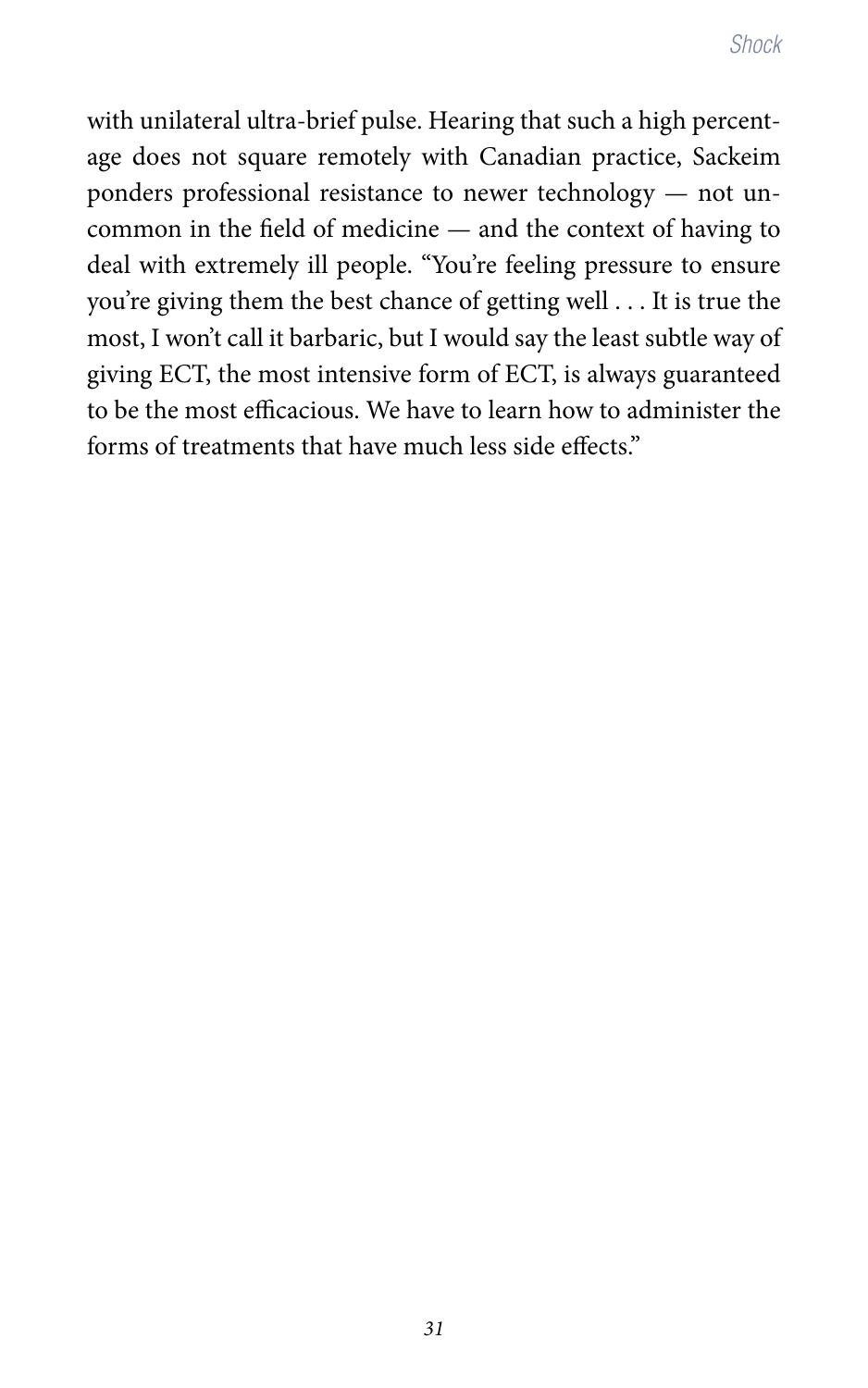#### 4 80 Volts

#### *Monday, April 11, 1938, 11:15 a.m.*

"The patient is laid supinely on the bed. The arms are tied. The temporal-parietal areas are rubbed with a sponge wet in a saline solution. On these areas two electrodes are placed."

Eighty volts.

One-quarter of a second.

"The patient during the current's flow immediately presents a tonic spasm of all the muscles of the trunk and of the limbs, becomes slightly pale. At once he starts singing loudly . . . there is no loss of consciousness nor any other pathological phenomenon worthwhile to mention."

Eighty volts.

Half a second.

"The patient makes us aware through his schizophonic (sic) language that he has perceived the flow of the current as an unpleasant sensation and says that he does not want to try a third time."

Eighty volts.

Three-quarters of a second.

"The same phenomena are evident as in the preceding descriptions. The patient is freed, gets up immediately, walks back to the ward, talking in his usual loose way."

This historical record of the beginnings of electroshock are found in the Menninger Family Archives, which now reside with the Kansas Historical Society in Topeka. It was American Psychiatrist Karl Menninger who, in 1930, wrote *The Human Mind*, opening the door to an exploration of the mentally ill. In the early Sixties, there was great eagerness among Menninger administrators to secure the records of the co-inventors of electroshock: Ugo Cerletti, an Italian psychiatrist and neurologist, and Lucio Bini, a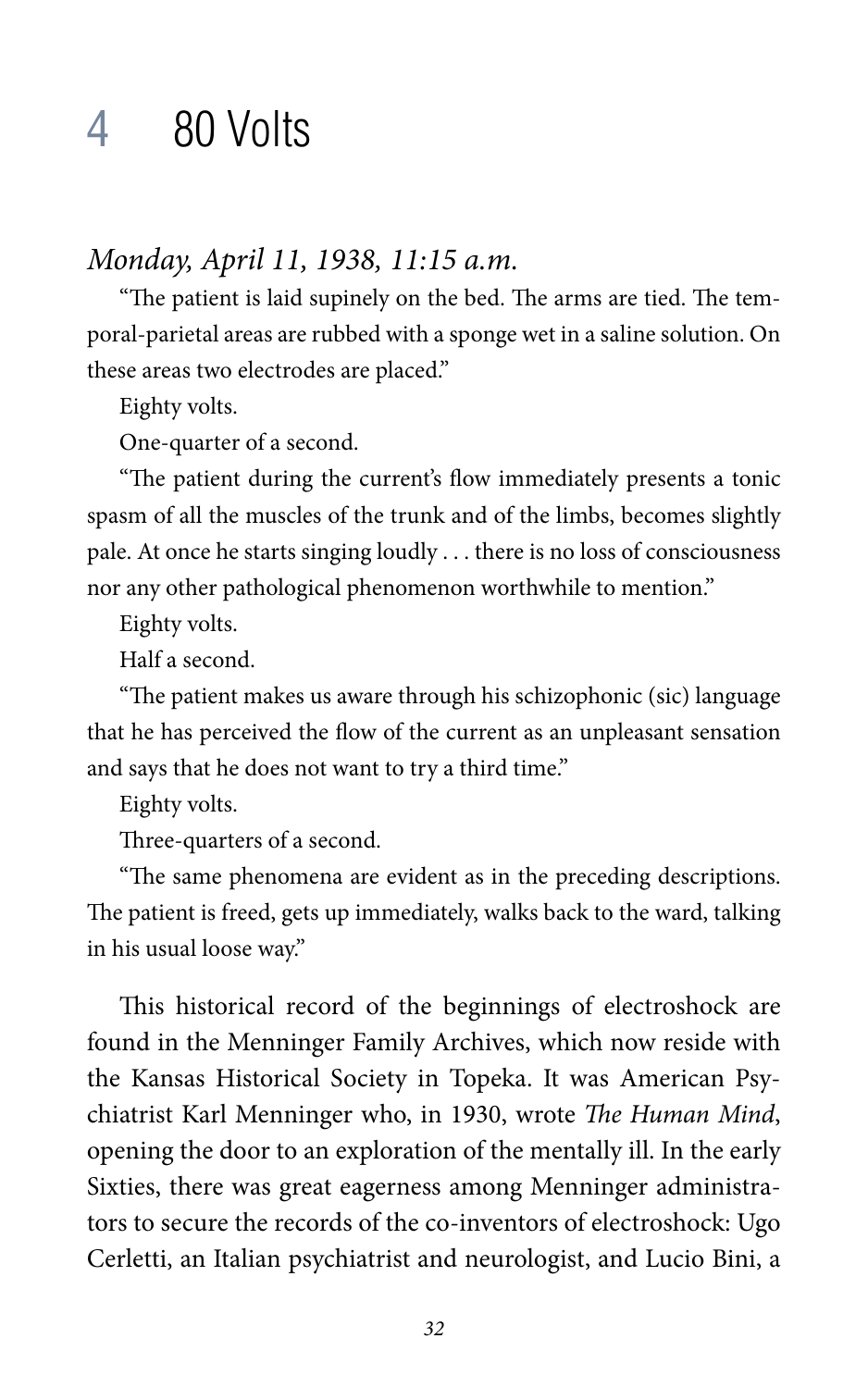clinician who worked alongside Cerletti at the University of Rome and who built the first electroshock apparatus.

The hunt for these somatic treatments in psychiatry find their beginnings in the work of Ladislas von Meduna. It was Meduna's observation that the symptoms of schizophrenia were diminished in epileptic patients, leading to the hypothesis that inducing seizures could work as a treatment of psychosis.



*First female ECT patient, 1930s (Kansas Historical Society)*

But how to induce the seizure?

"Shock" treatment in the form of insulin shock, more accurately described as an insulin-induced coma, was introduced in Vienna in 1933 by Manfred Sakel and used widely for at least two decades, until controlled studies demonstrated that the "therapy" had no positive effect in the treatment of the mentally ill. The damage caused was perhaps most graphically documented by the feisty, gorgeous, troubled American actress Frances Farmer, who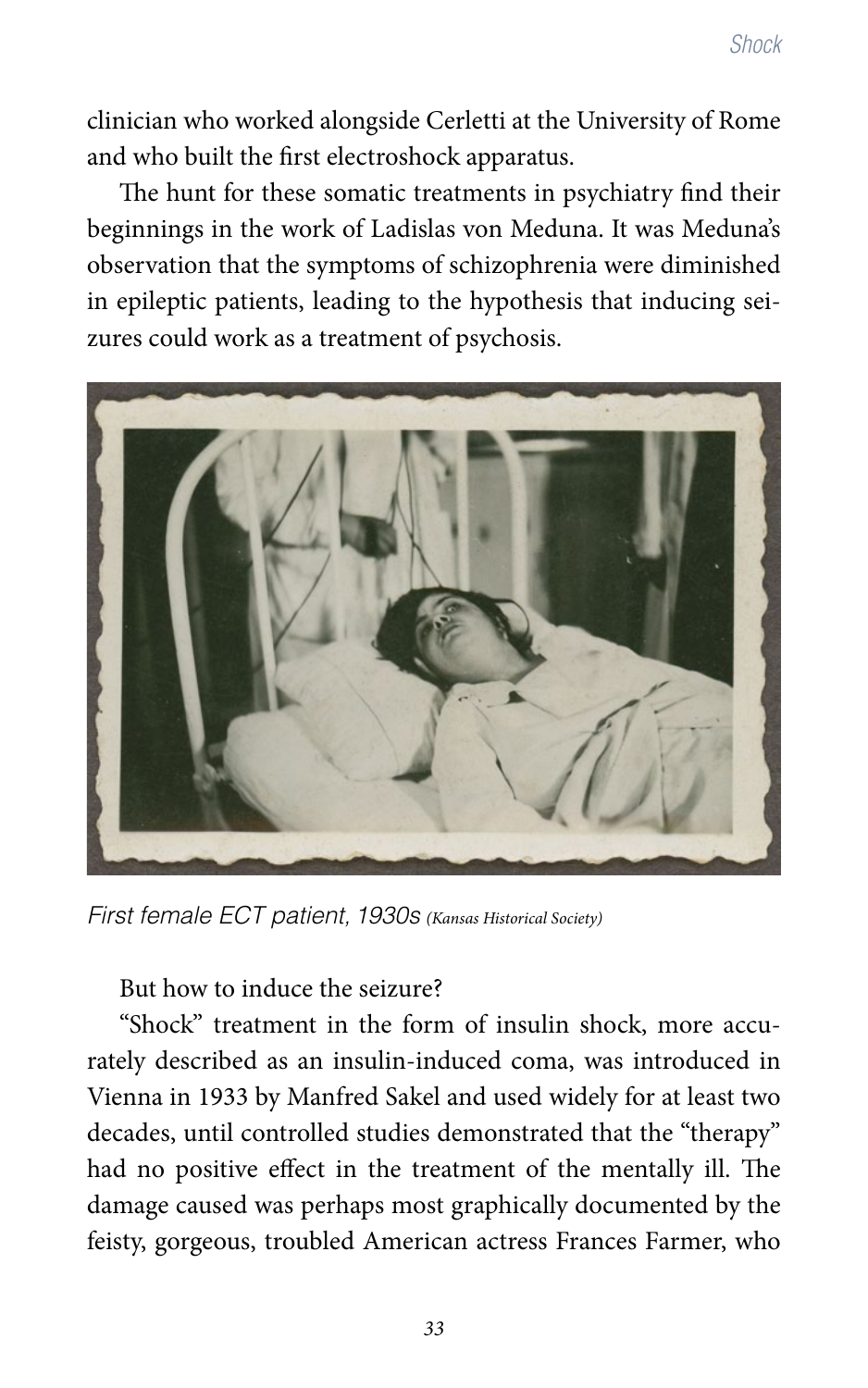was institutionalized and subjected to three months of daily insulin shock therapy. "Regardless of what is claimed by those devoted to research, there are blank spots left in my mind that have never been filled," the actress wrote in her searing autobiography, *Will There Really Be a Morning*. "There are months of my life that are gone and they never seem to surface, even in fragments."

In Ontario, patients receiving insulin therapy were vastly outnumbered by those receiving metrazol, a pharmacological way to induce seizures that had been introduced to the province in 1938. Within a period of four years, metrazol shock outpaced insulin shock by six to one. A "shock therapy" survey of Ontario patients between 1939 and 1941 makes no mention at all of electroshock.

Shocking a patient via an electrical current fell to Cerletti and Bini.

Together, Cerletti, whose students called him Maestro, and Bini performed hundreds of shock treatments on dogs in an attempt to induce epileptic seizures, initially placing one electrode in the mouth and the other in the anus. You may not be surprised to learn that the outcomes were not good: a great number of dogs, rounded up for the clinic by the local dog catcher, died. A new circuitry, placing electrodes on the left and right temporal regions of the mutts, induced seizures in the animals without causing death. It was these experiments that eventually led to the first human application in the spring of 1938.

The spare account that appears in rough translation in the Kansas archives doesn't exactly herald huge success with patient No. 1. Yet a retelling published in 1970 by Ferdinando Accornero, a student of Cerletti and an eyewitness to the early experiments, is an unashamed and unabashedly unscientific piece of electroshock promotion.

"A schizophrenic man had been admitted several weeks previously to our psychiatric ward," Accornero writes. "He had been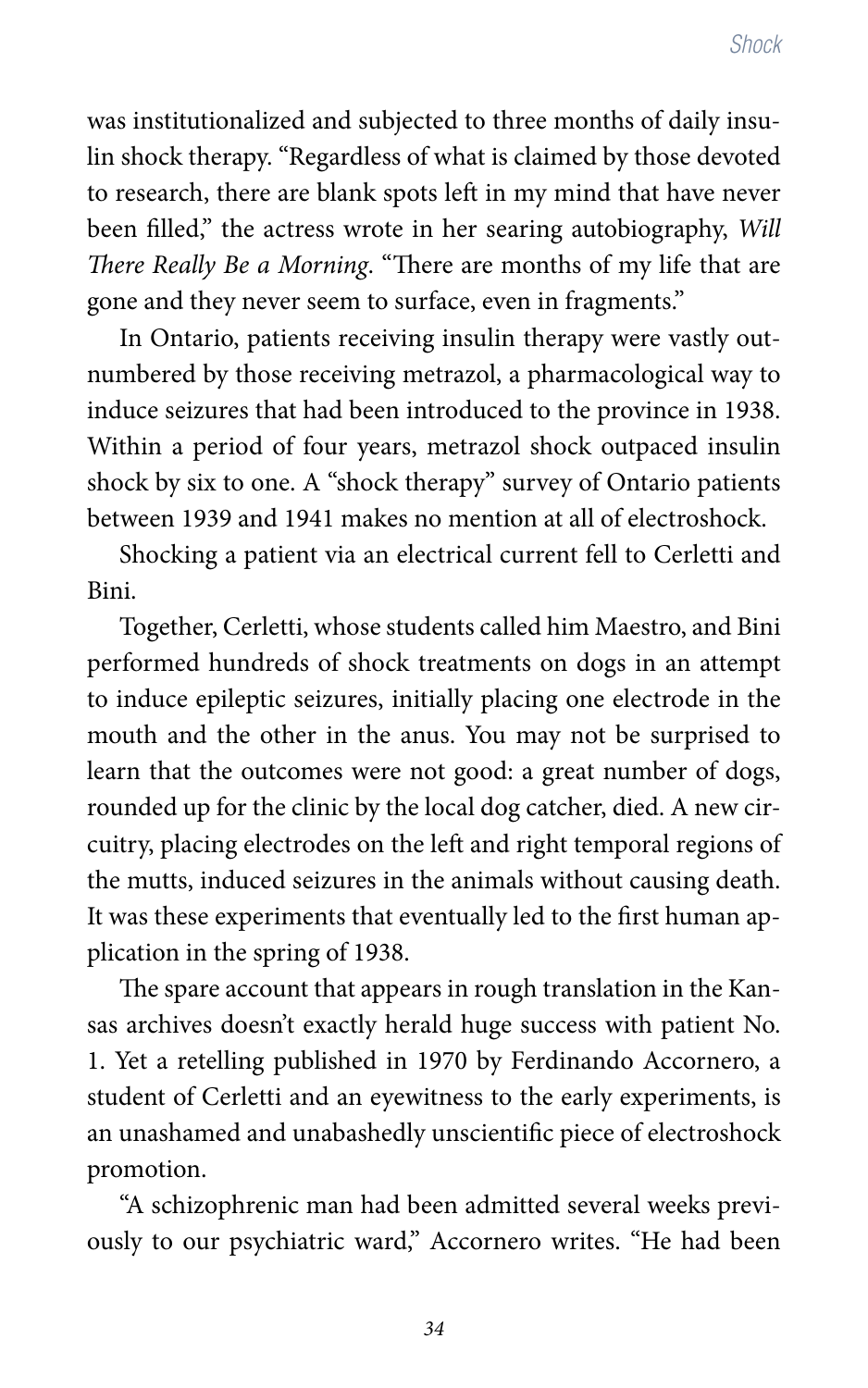brought by the police who had found him wandering on the streets of Rome . . . The patient often expressed himself in a jargon of his own invention, which was very difficult to understand. He expressed delusions, and his thoughts were disorganized and without logic. He was unemotional, living passively, like a tree that does not give fruit."

Morning. April, 1938. A plastic tube is covered in gauze and placed in the patient's mouth. His head has been shaved for enhanced electrode adherence. Bini's machine administers 80 volts — no result — then 90. After nine treatments, the patient is lucid, re-engaged in life, and back at work. The account reads like a fairy tale, and advances to the bizarre when Accornero adds that each treatment was heralded by, literally, the fanfare of a trumpet.

No mention is made of cognitive impairment. The word "memory" is not uttered. That these treatments were "unmodified" that is, given in the absence of muscle relaxants and anesthesia — and therefore often resulted in broken bones as bodies arced into seizures goes unremarked. It was Toronto psychiatrist Donald Gunn who, in the 1950s, researched the efficacy of the muscle relaxant succinylcholine as a possible partner to electroshock. In the absence of a muscle relaxant, Gunn wrote, compression fractures of the spine occur with "alarming frequency"  $-$  in male patients as much as 47 per cent.

Though he writes more than 30 years after its discovery, Accornero champions the treatment unreservedly. "Any specialized physician can use it, even at the patient's home with the help of a single portable device." True enough: as early as 1940 the Bini machine could be handily toted about in a walnut carrying case customized by the Offner Electronics Company of Chicago for \$250.

Accornero does question Cerletti's wisdom in coining the name for the treatment. "If instead of 'electroshock' . . . the word 'electrorelax' or a similar one had been used, perhaps today some patients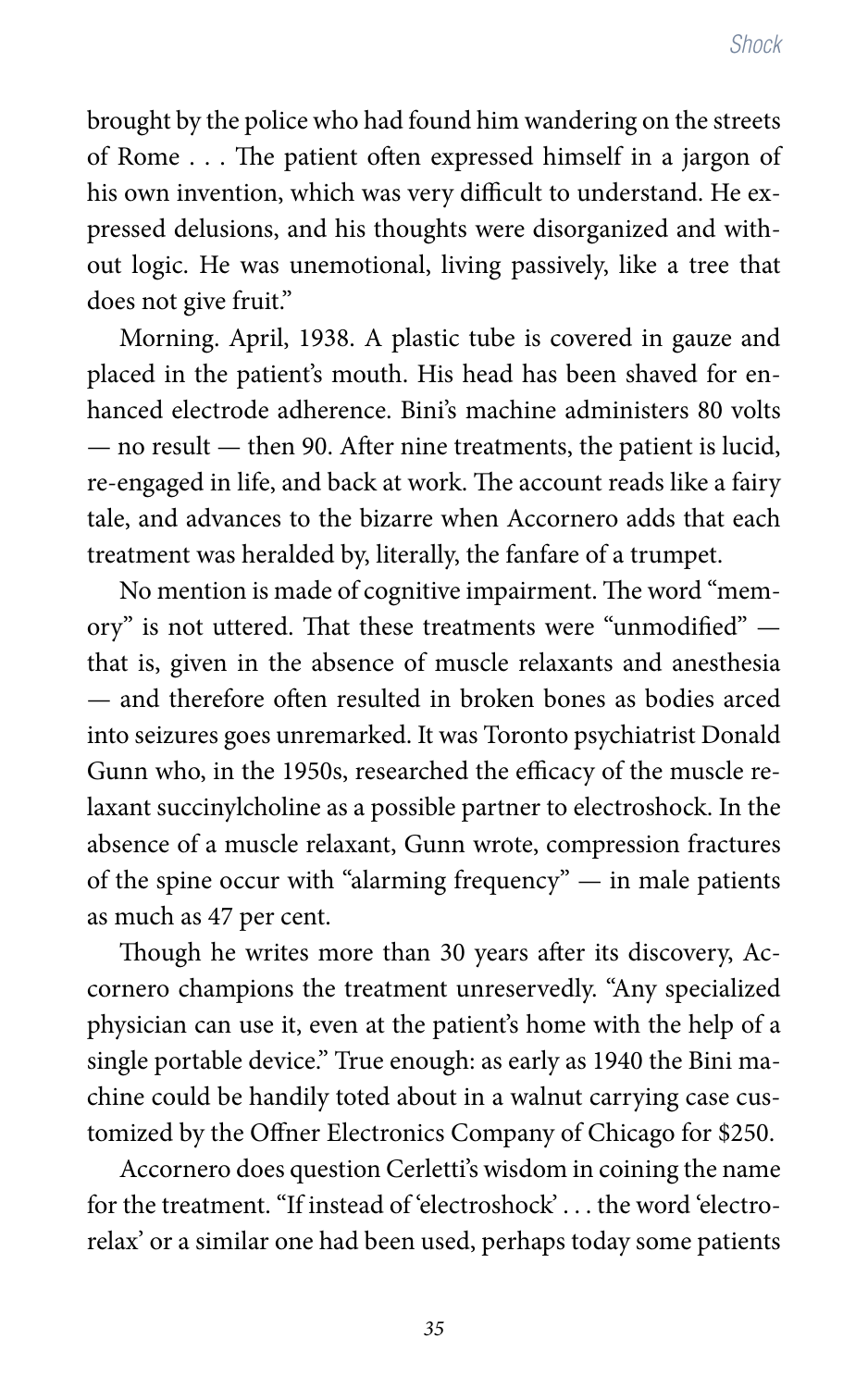and their families wouldn't have so much concern about receiving electroshock."

Unlikely. The Seventies and early Eighties witnessed widespread protests against the use of electroshock, discounted as a treatment for epilepsy but seized for a buffet of conditions, from depression to catatonia, and for such attempted social modifications as a "cure" for homosexuality. The release of the movie version of *Cuckoo's Nest* in 1975 was a galvanizing moment: the image of an electrified Nicholson bore into the public psyche, and Nicholson won an Oscar for best actor.

"They, uh, was givin' me 10,000 watts a day, you know, and I'm hot to trot," McMurphy says. "The next woman who takes me out is gonna light up like a pinball machine and pay off in silver dollars."

The anti-psychiatry movement was engaged, active, vigilant. In the spring of 1982, a small group of former psychiatric patients travelled from the U.S. to protest shock therapy outside Toronto's Sheraton Centre, where the American Psychiatric Association was holding its annual conference. The Ontario Coalition to Stop Electroshock called for the outright abolition of the treatment, echoing waves of protests in the U.S., most notably the Berkeley, Calif., ban on ECT in local hospitals. What the Ontario movement lacked was its Norma Rae, its Rosa Parks.

Carla McKague can speak to becoming pretty quickly radicalized, back in the day.

**—**

She wasn't a young lawyer, but she was a new lawyer, having started at the University of Toronto at the age of 38 and finding herself fresh in practice that summer of 1983.

She directs her motorized wheelchair along a hallway at the Bridgepoint Health centre to a small meeting room facing out to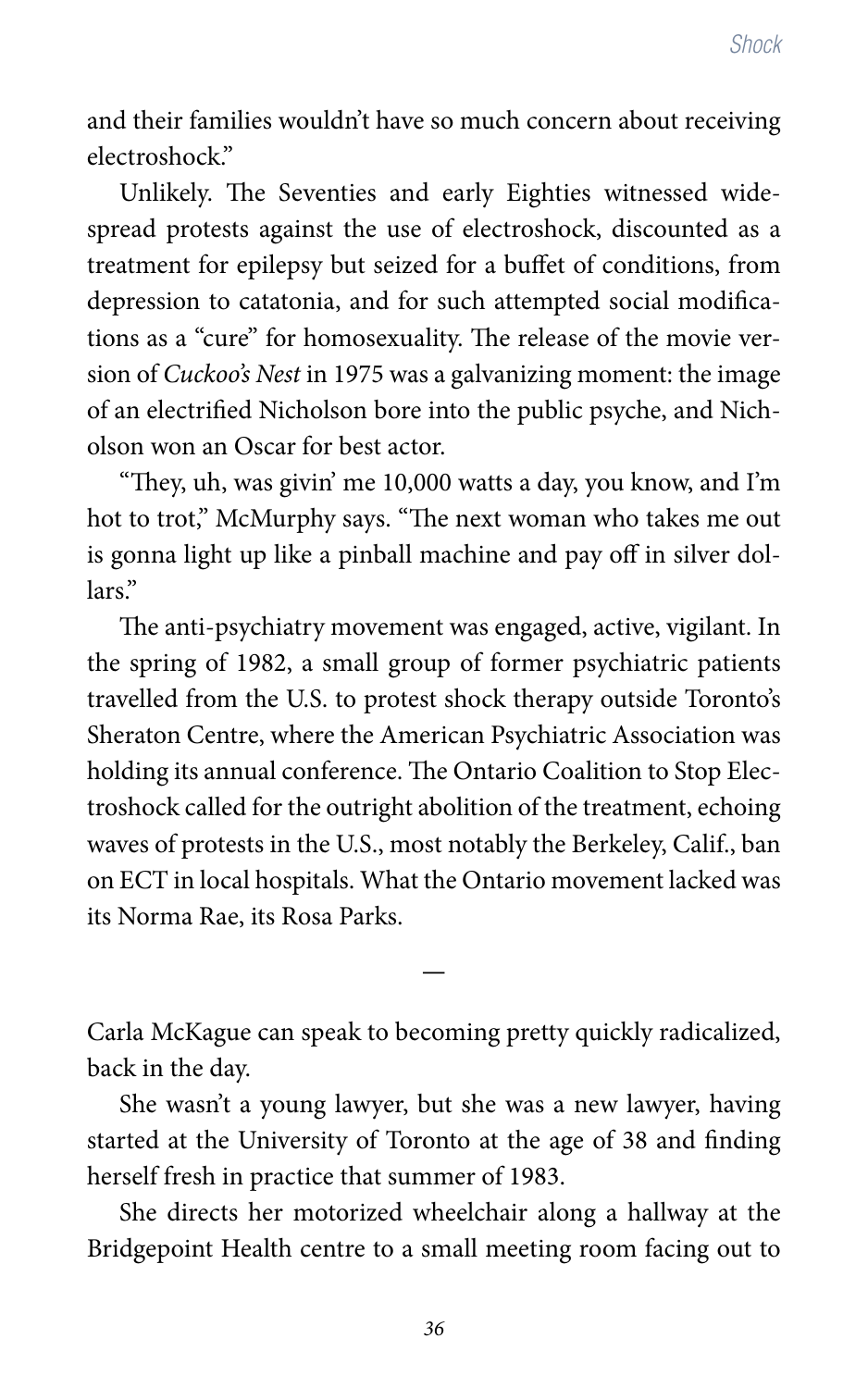the back end of the old Don Jail, the burbling from her oxygen tank serving as ambient background noise, her emphysema keeping her in lockdown.

She has lovely doe eyes, skim-milk skin and a needle-sharp intellect. "I was probably one of only two or three lawyers in the entire province of Ontario who knew or gave a damn about mental health issues," she says. She knew about the system. She knew about depression and ECT, having undergone two rounds of treatment as a young mother years before.



*ECT patient, 1940s (Psychological Cinema Register of the Pennsylvania State College)*

That summer of '83, she was sitting in her Charles Street office one Friday afternoon when a distraught family showed up pleading with her to "save us by Tuesday morning."

This was the case of "Mrs. T" and this was Mrs. T's family.

Part of the record of the Mrs. T. case rests in the Ontario Archives on the campus of York University. A manila folder contains a collection of communiqués to and from the Ontario Ministry of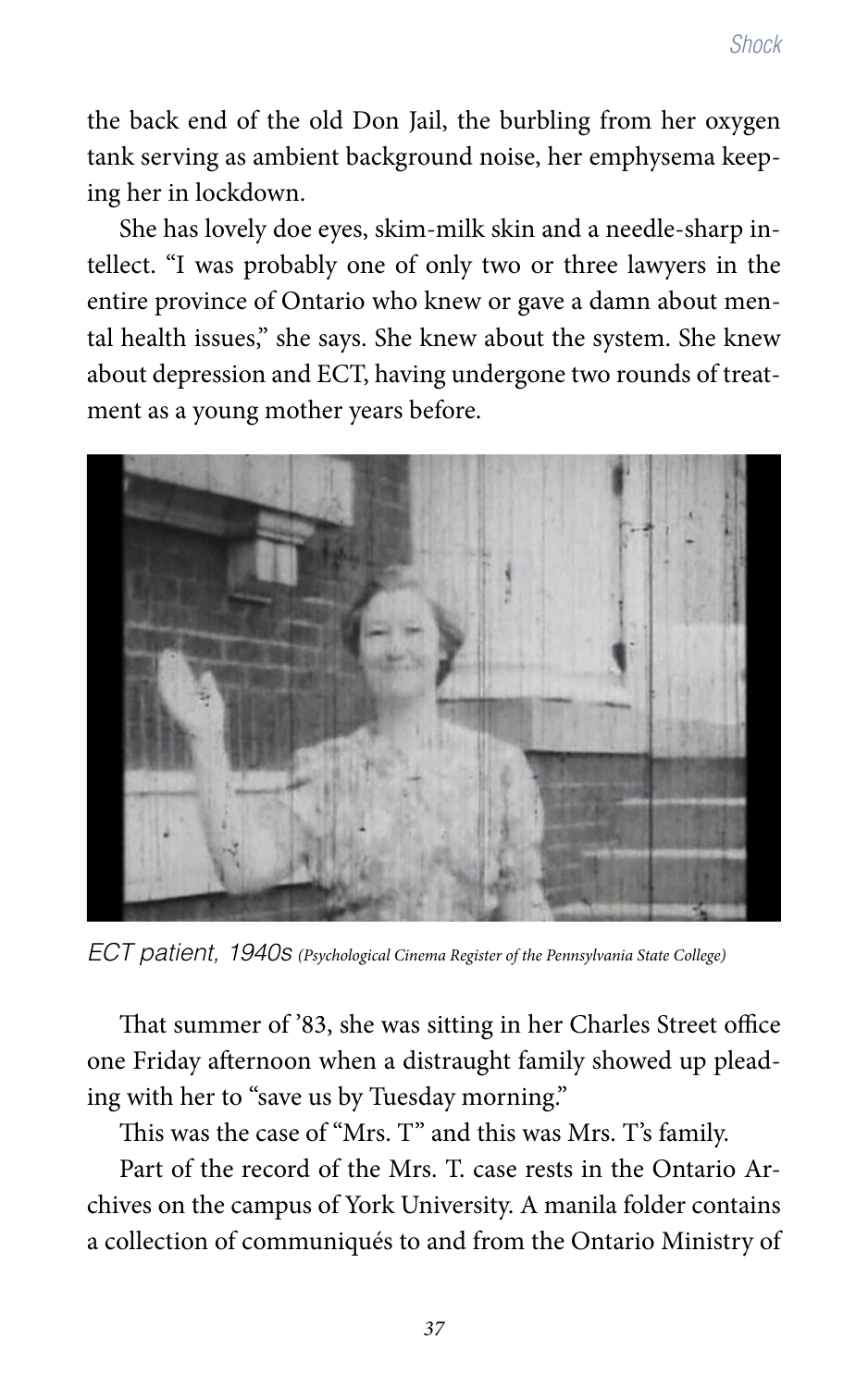Health. Data. Government rejoinders. Position statements. It's not a thick dossier, 100 pages or so, all relating to a provincial committee struck in the mid-'80s. The documents were released to the Star under a freedom of information request. Very near the end, a hand-written note stapled to a two-page brief states simply: "Reason for ECT review"

The attached report, marked "Confidential," is dated Nov. 4, 1983, and tells Mrs. T's tale. She was an involuntary psychiatric patient who had been admitted to Oakville-Trafalgar Memorial Hospital and then transferred to the Hamilton Psychiatric Hospital on Aug. 5.

Mrs. T. had previously received in-patient psychiatric care at a number of hospitals, including the Queen Street Mental Health Centre. In the summer of '83, she was readmitted after what was described as an unprovoked assault with a hammer on her mother.

On Sept. 19, while an in-patient at Hamilton Psychiatric, Mrs. T attempted to hang herself by tying a scarf around her neck and attaching it to a hook on a bathroom stall door. She was put on a number of medications — haloperidol, Valium and chlorpromazine among them — but to no effect. The medical director at Hamilton Psychiatric asked Mrs. T's family to consent to ECT. They refused.

In the absence of her family's co-operation, the hospital applied to the regional review board for an order to submit Mrs. T to a series of 12 electroshock treatments, a request that was granted. On Oct. 28, the family retained the services of Carla McKague.

"They were devastated that she would be receiving this electroshock therapy that everybody had said no to," McKague recalls. Her legal strategy was to argue that ECT should be defined as psychosurgery, which had been outlawed for involuntary patients under the Mental Health Act of Ontario in 1978. But the banning of psychosurgery was aimed at transorbital lobotomies, popular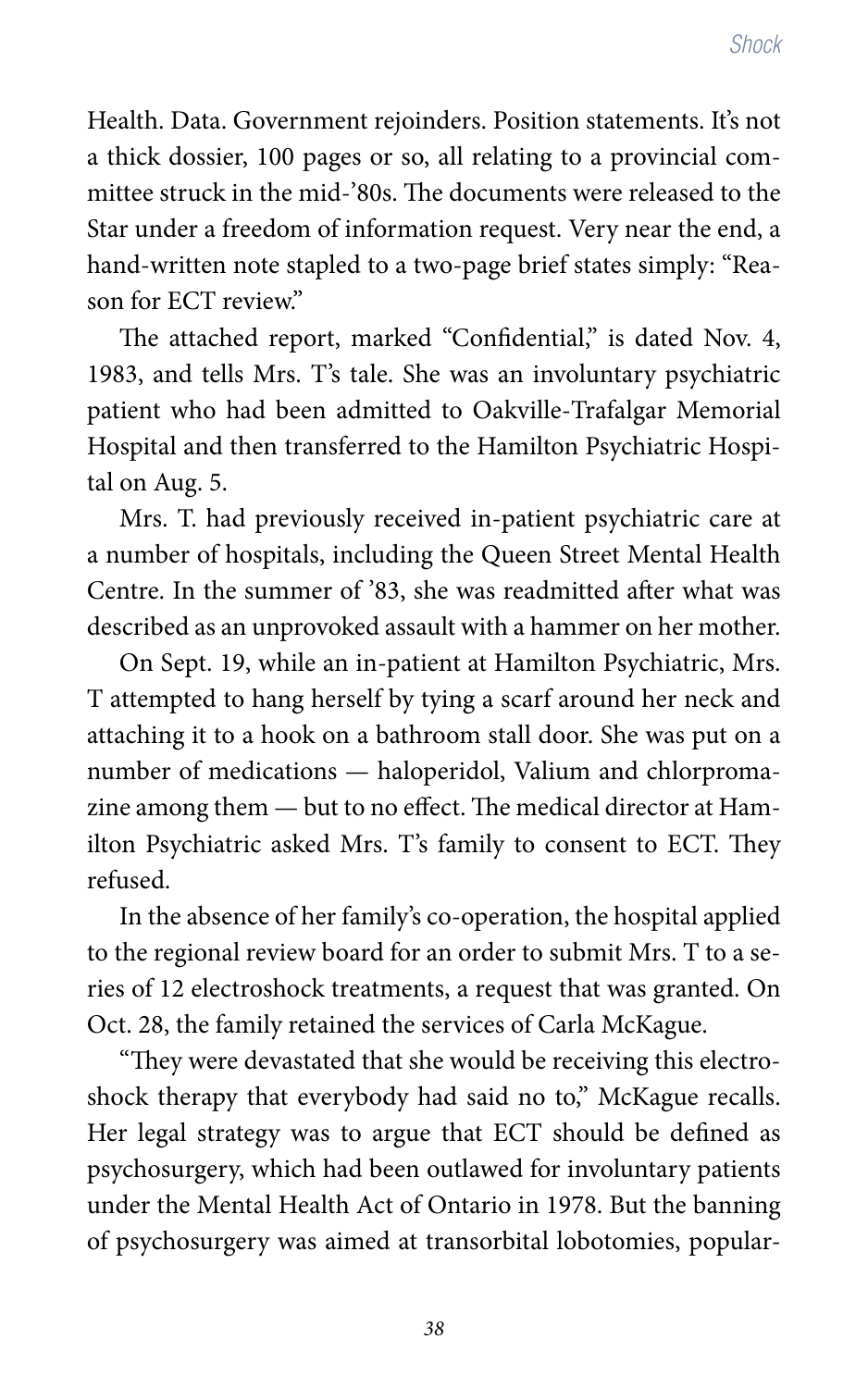ized in the U.S. by Walter Freeman, who gruesomely tapped what looked like a small ice pick above and behind a patient's eyeball, severing connections to the brain, thought to be a remedy for a host of maladies, from melancholia to anxiety to suicidal ideation.

"Psychosurgery can be defined in different ways in different pieces of legislation," McKague says today. Madam Justice Van Camp ruled against Mrs. T. Even marshalling the forces of Peter Breggin to testify on Mrs. T's behalf couldn't turn the case, and that, McKague recalls, cost a pretty penny.

The case of Mrs. T was a landmark moment in the delivery of shock treatment in Ontario. In the wake of Van Camp's decision and in acknowledgement of the high profile gained by the Ontario Coalition to Stop Electroshock, health minister Keith Norton announced a committee review of ECT, with terms of reference including a patient audit — there was no central aggregation of data indicating who was receiving the treatment — treatment data and treatment criteria and standards. A chief recommendation was to set guidelines for the future use of ECT in Ontario, "including when, how, why, and if such treatment should be ordered." Windsor lawyer Charles Clark was appointed as review chair.

The committee cast a wide net, putting out the call for submissions, of which 350 were received, and plumbing the contemporary archive outside the country, the U.S. and the U.K. especially. While there was a rush of anecdotal input, the committee hit a dead end on data. The sole source of data on ECT use was the province's Hospital Medical Records Institute, yet HMRI advised the committee that, "in general, non-surgical procedures are grossly under-reported by hospitals."

The committee developed its own questionnaire, which it sent to 86 facilities. Forty-five responded. "It was only later that it became evident that the detailed information requested in the questionnaire was virtually unobtainable," the committee concluded.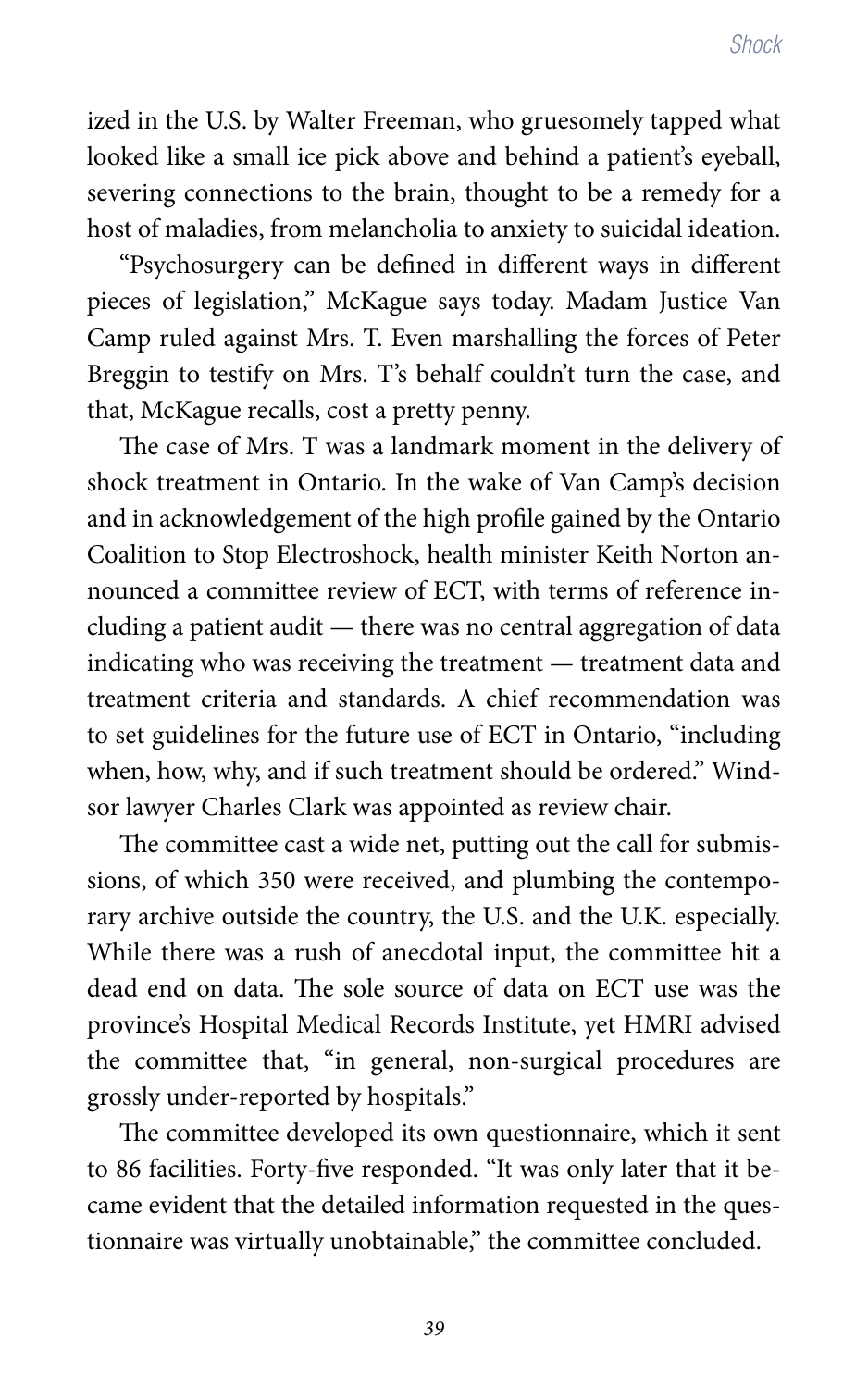No regulation of the machinery was in place — mandated maintenance and calibration, as an example. Residency training was inconsistent. Outcomes were undocumented. Long-term, post-treatment data was non-existent.

The frailty of the research comes clear soon enough. The ECT review committee, whose report, absurdly, is available at the archives only under a freedom of information request, included such ECT-delivering hospitals as Guelph's Homewood Sanitarium. The committee sought answers to 19 questions, from the equipment used in administering the procedure to what information is provided to patients on risks and benefits. According to the archive file, Homewood did not respond.

The committee wasn't exactly hamstrung, but its work was certainly drastically curtailed.

It attempted to address the issue of electrode placement, and acknowledged even then that research was pointing to a lessening of memory impairment with unilateral placement, but could reach no firm conclusions about contemporary practice.

As for equipment, as a "basic requirement for the protection and safety of patients," the committee recommended to the provincial Ministry of Health that all ECT equipment in use meet minimum standards and that the machines be maintained and calibrated "at least every six months by a qualified engineer."

On this point the Ministry of Health today refers a reporter's query to Health Canada. Are hospitals required to report to Health Canada on what equipment is being used? A Health Canada spokesperson replies by email: "The provinces and territories are responsible for the use of medical devices, while Health Canada authorizes medical devises (sic) based on safety, effectiveness and quality." So does Health Canada have a policy on sine wave machines? "No. Policies for use of the devices incorporating these technologies would fall under the practice of medicine which are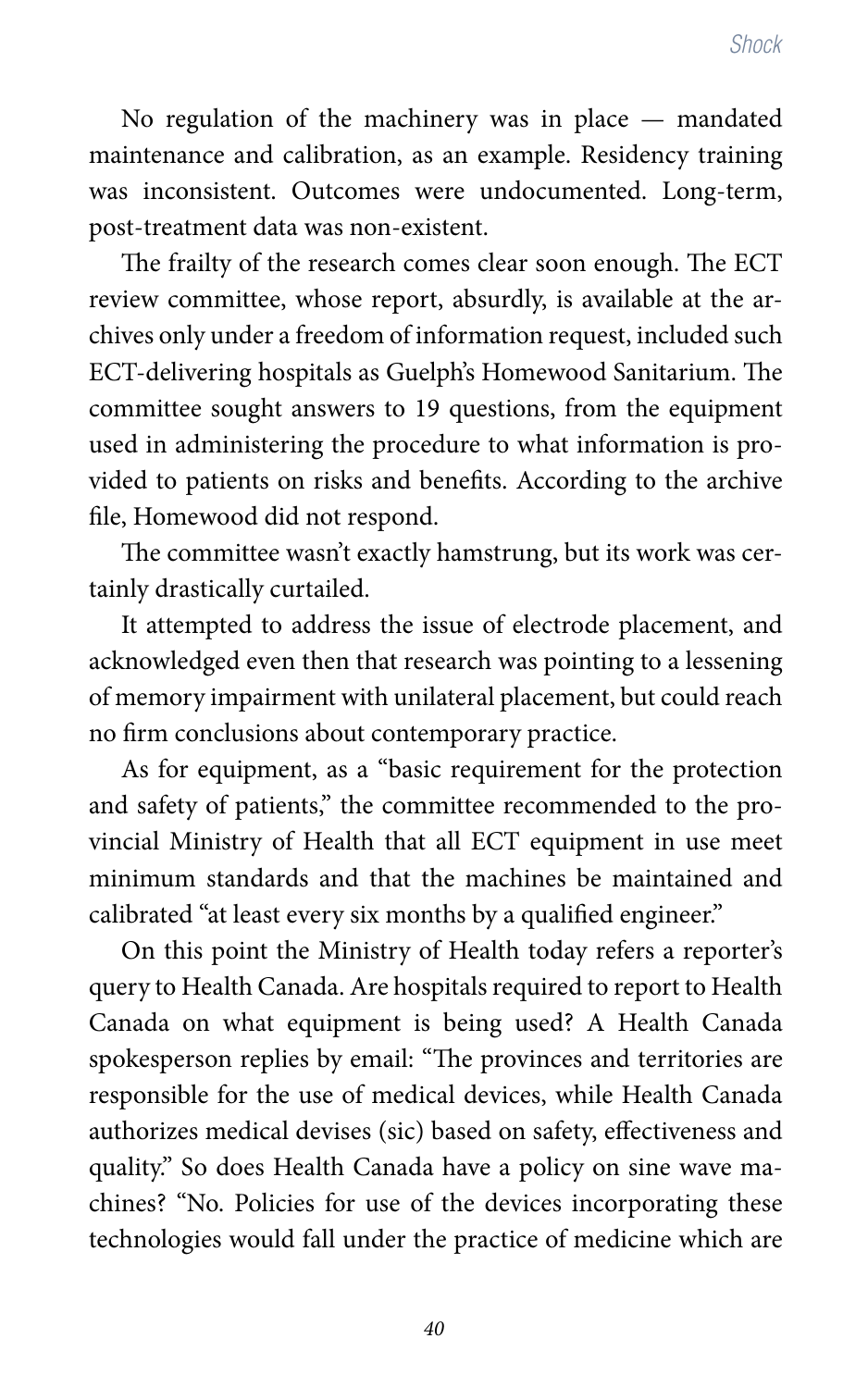a provincial responsibility." The roundelay back to the ministry brings the reiteration that it has no oversight over ECT equipment.

**—**

In her modest apartment situated above a Grimsby dress store, Annette Van Es is bathed in the soft light of mid-morning, surrounded by medical records.

She requested the documents a few years ago and has since studied these papers so thoroughly that she can recite most of the information by heart. The papers are a portal into who she was, what happened.



*Annette Van Es (Glenn Lowson for the Toronto Star)*

The 1985 provincial review of ECT advised hospitals to "store records and data in a manner which may facilitate and encourage assessment and investigation of this modality of treatment."

Annette doubts the ministry has learned anything from her file. The year was 2000, Annette was 44.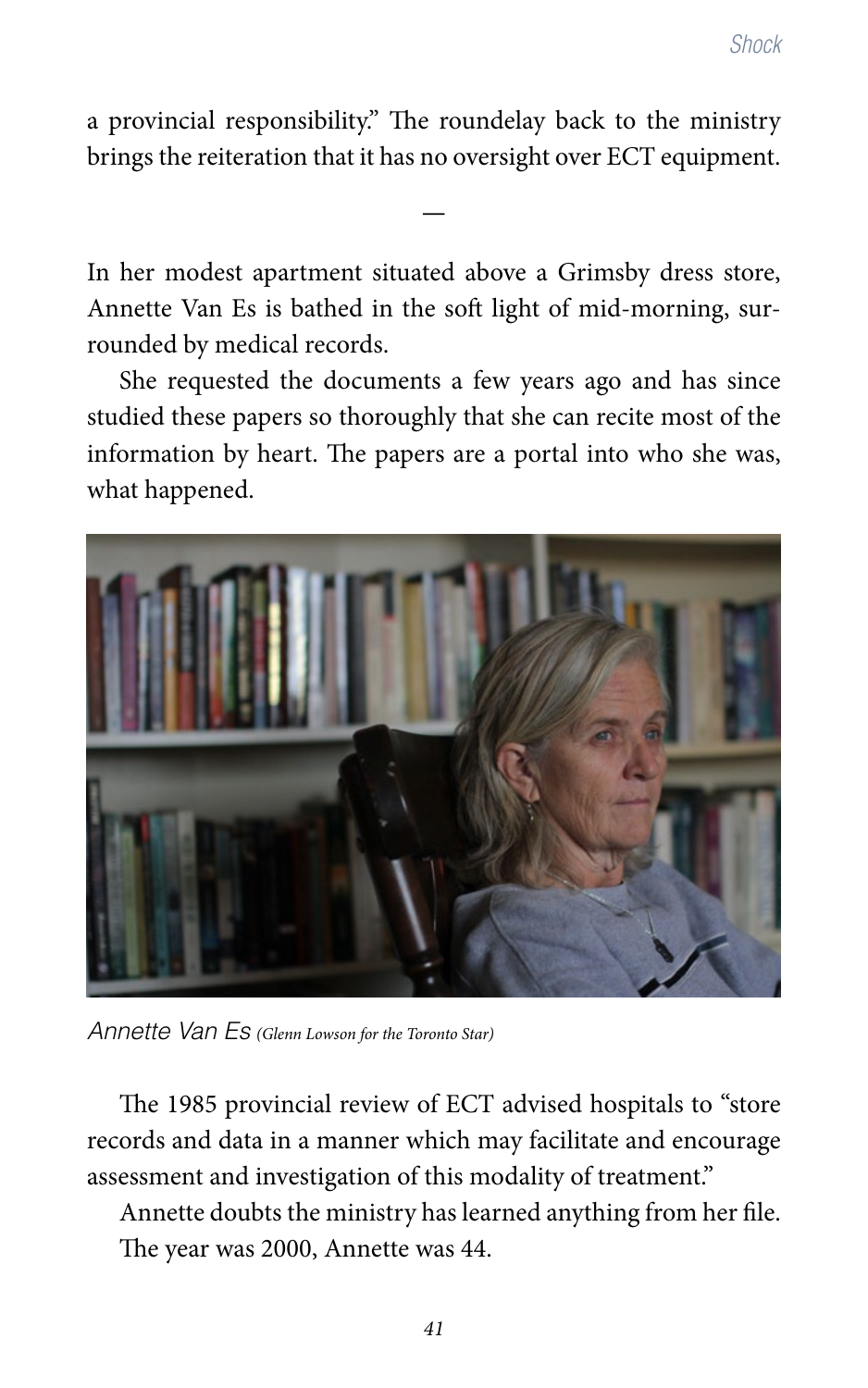What she remembers:

Dressed in a tissue-thin hospital gown, she joins the company of five or six other women, similarly dressed. A hospital corridor. An elevator.

She remembers the anxious silence, descending, waiting for the basement-level light to pop on, "Like we were in grade school waiting for the bell."

This is Annette's story. She has never shared it with the media.

Twelve years earlier, Annette was a full-time, straight-A student and single parent of five finishing her final year of anthropology at McMaster University, until, as with Anne, and as with Peggy Salters, she became unmoored. "One day I started crying," she says. "I completely shut down." The domestic tragedies were numerous. The rape of a daughter. The death of a loved one.

"My psychiatrist said nothing is going to help you except for ECT," she says. "At that point, I didn't care. I didn't care what happened to me. I didn't care about anything."

Annette goes to that underground place in her storytelling, to the elevator opening on to a cavernous space. It is like a vast and cold cafeteria . . . a cafeteria without the food and the clatter.

A row of stretchers are lined up, each with a sheet but no pillow. The sheet is pulled up off her legs, freeing them to twitch or thrash with the convulsion.

And then two metal discs, a little bigger than a quarter, are secured to the front of her head with a perforated band the doctor continues pulling "really tight" until the eye and hook of the apparatus connect. A metallic clink. "The last thing I could always remember before I was put under was that clink."

After 40 ECT treatments, that "clink" is the monophonic soundtrack to a long, dark period in her life.

"It's not only what happened to me, it happened to my kids," Annette says. In response to a query from the Star seeking a deeper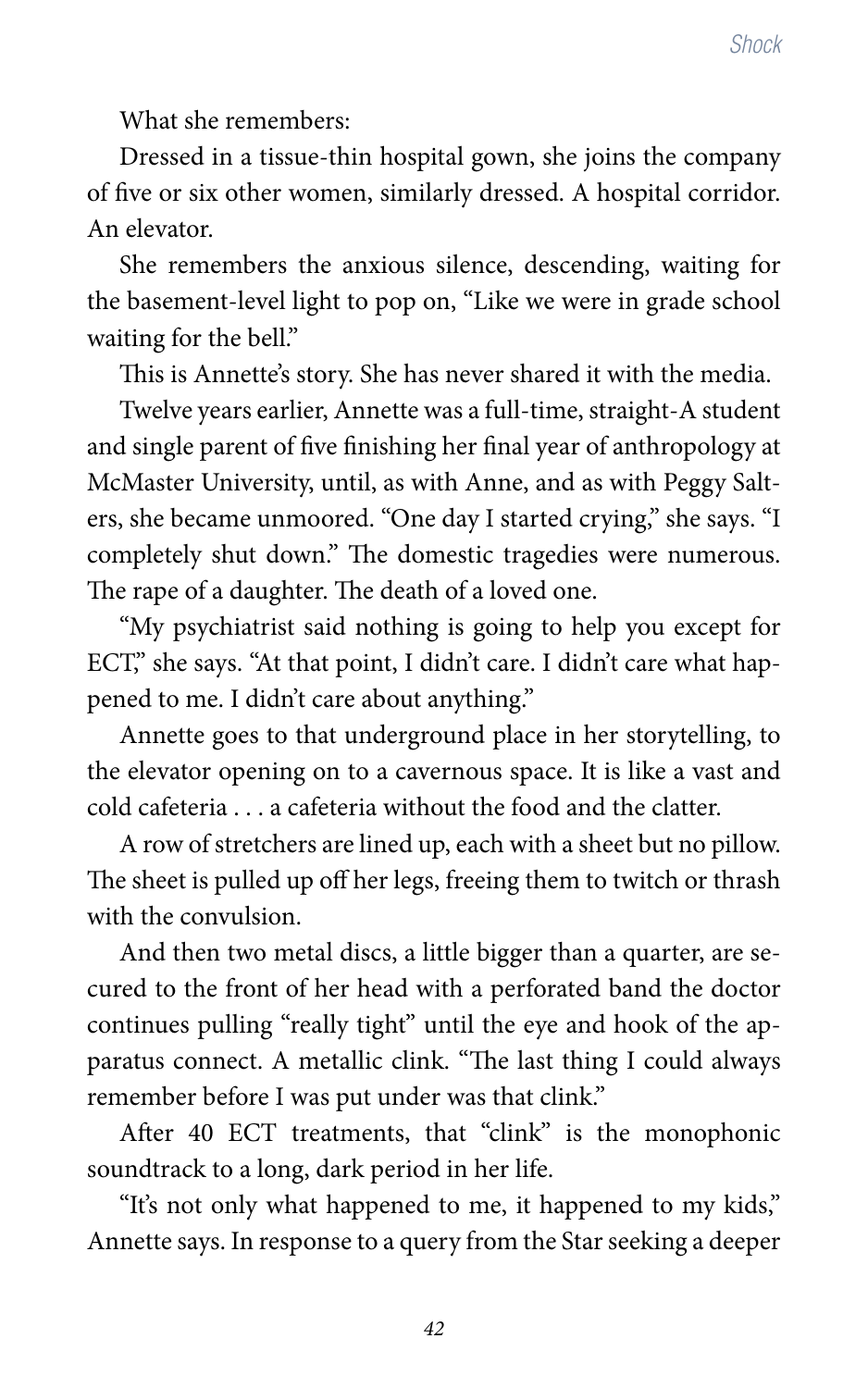understanding of Annette, one daughter, Erica, submits an essay simply titled "Mom."

"I would learn to accept that my mother as I knew her was gone and in her place, a broken child that would need to re-learn how to operate very basically in the world," Erica writes. "Her last release from ECT treatment, when I was 18, would leave her infantile." Erica, like the rest of her siblings, never finished high school during this time. She would later go on to study social work.

"She would need to know who her doctors were and what dates her children were born. I would show her where she banked, explain to her what medications she was on." Annette had no memory of her home. "She walked around exploring an old landscape as if it contained clues."

Post-ECT, on a cocktail of anti-psychotic and antidepressant medications, Annette made dozens of attempts to end her life. Erica's words: "Her increasing suicide ideation in the moments of her freedom from hospital had me lugging all the kitchen knives in my backpack to school and at times searching for her on the piers."

Tacked to the wall above the window in Annette's living room, a rectangular sign of the Gone Fishin' variety hangs above a cut-lace valance. A dollar store find, she says.

Insane Asylum, it reads.

"My kids are very loving and caring toward me but they have memories of how bad that time was that I don't have," she says. They don't show her pictures anymore. The history she can't recall unravels her. "My brain goes into this scramble mode," she says. "Scrambling, scrambling. I'm still no further ahead."

The position of ECT advocates is that the number of success stories vastly outweighs the number of failures, and that ECT is 90 per cent "effective." ECT relapse rates are 50 per cent; this is a widely

**—**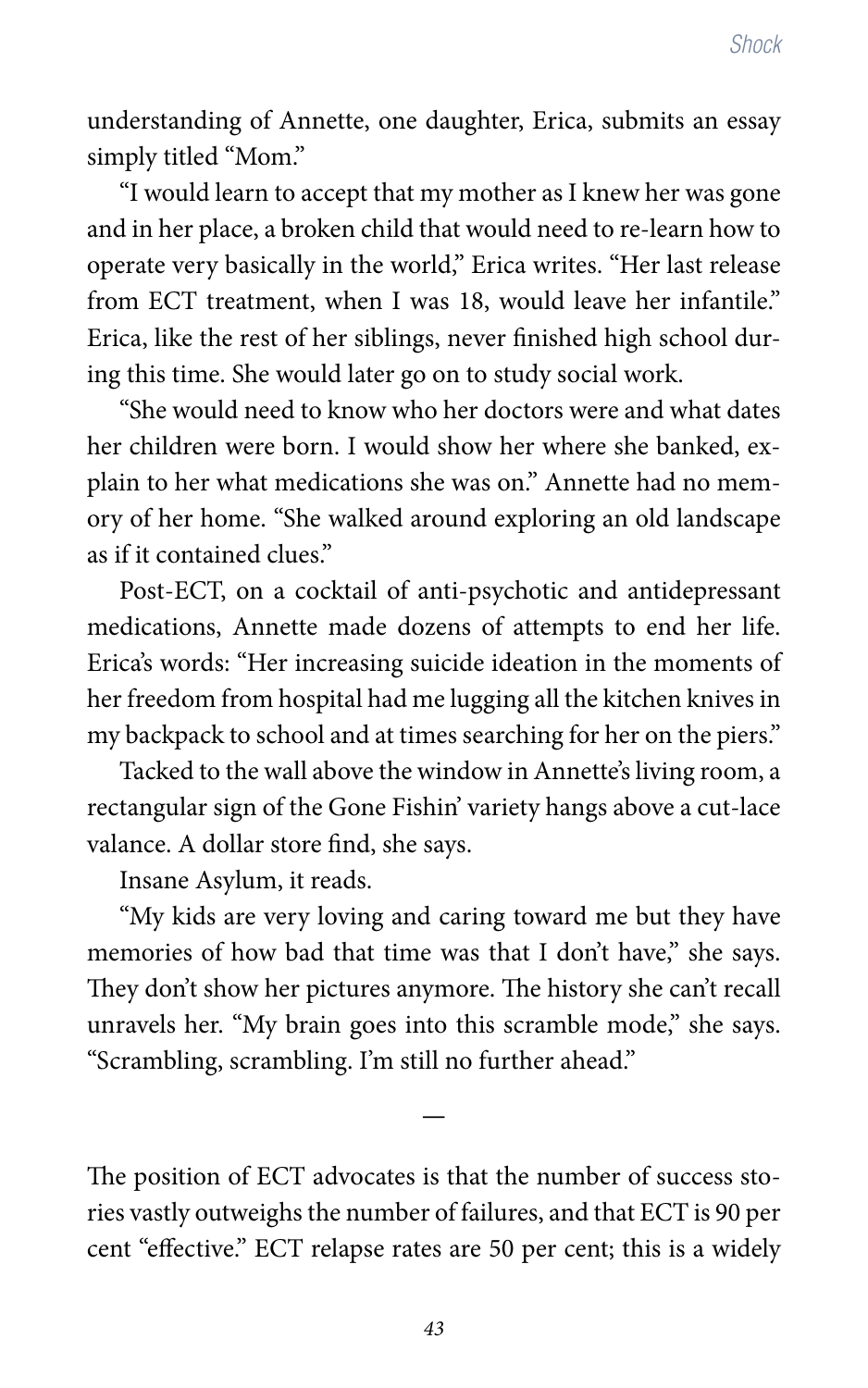accepted figure. Not uncommonly, patients are asked to pursue a course of maintenance treatments.

John counts himself an ECT success and has agreed to share his experience on the condition of anonymity. He cites the ECT "stigma," a point raised by virtually every patient we spoke with as well as the psychiatric community, and there's the need to keep the private private. John is 60 and veritably slumps into a long sigh as he recounts his "situational" depression, triggered by domestic despair. He has an unadorned way of expressing what that sucking emotional quagmire looked like: "It just got real dark."

John's situation was not at all helped by pharmaceuticals. "I've been through every antidepressant known to man," he says of an off-again, on-again medication cycle. He could take a shower. He could make a meal. The basics. But, really, the bottom had fallen out of his life, a realization driven home by his inability to experience not so much joy as laughter. "A good joke can get me through the day, no problem. But when I'm down, there are no good jokes." When John cites his list of top funny men, the real bell-ringers, it's Phil Silvers, Allan Sherman, Jackie Gleason, advancing to George Carlin. The golden age.

That John's depression was pharmaceutically unreachable places him in plentiful company. Despite the multi-billion-dollar firepower of the giant drug companies, it's now broadly accepted that 30 per cent of sufferers are unreachable via medication.

The goal of symptom remission, defined as seeing a patient return to full functioning, not as being less depressed, was the focus of a seven-year study by the U.S. National Institute of Mental Health, the results of which were published in the American Journal of Psychiatry in 2006. Colloquially referred to as the STAR\*D study (Sequenced Treatment Alternatives to Relieve Depression), the investigation tracked more than 3,600 patients at 41 clinical sites in the U.S. and serves as a landmark reference point for the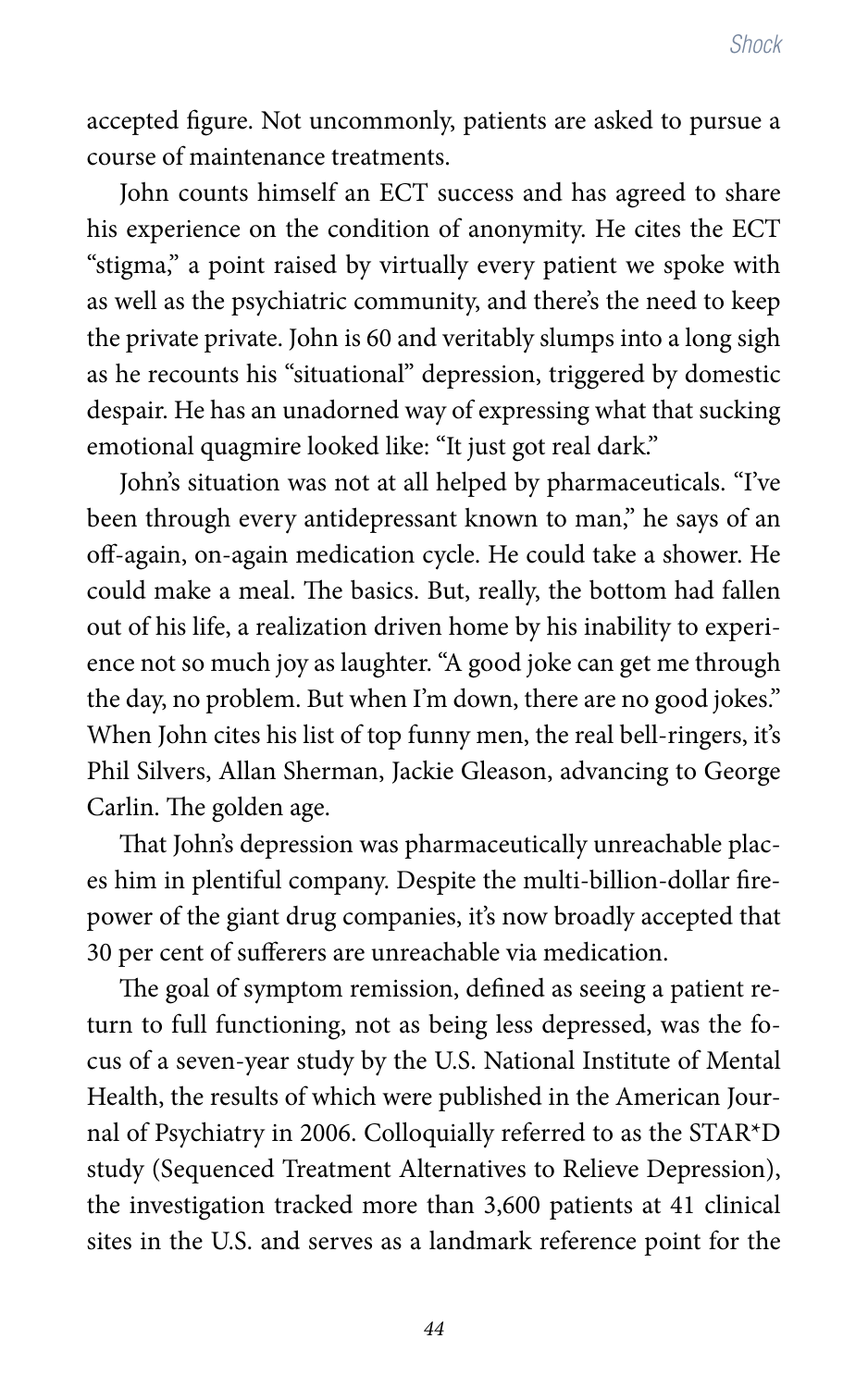study of depression. It is from the STAR\*D study that the beyondreach 30 per cent is derived.

John believes he was prescribed "at least a dozen" types of medication. "He thought all the answers were in his prescription pad," he says of his psychiatrist. Becoming more and more isolated he finally called up a friend, uttered an "I'm not feeling so good" plea, and soon thereafter found himself contemplating his psychiatrist's suggestion that he check out ECT.

First thoughts? "Jack Nicholson with the rubber thing between his teeth and just, you know, reports of significant memory loss." And having made the decision to go through with the treatment? "I was scared bleepless, and not happy about it at all."

Here's a scene: John is a boy of 7 or 8. His mother takes him to the hospital to see his father, who has had a procedure that young John would have no concept of. He would later learn that his father had been treated for depression with electroshock. "He didn't know who I was, which was pretty scary, you know. I'm a little kid and I'm me, you know."

This would have been the Sixties, and John notes the hoops that were jumped through to ensure there was no societal awareness of how, and for what, his father was being treated. John's father was assessed at a hospital across town and ultimately underwent ECT at Homewood in Guelph.

A vital point: "I remember him telling me he really hated the treatments," John continues. "But they seemed to help, so he had to do it."

John opted in. The first two to three weeks, during which he had a series of bilateral treatments, are mostly lost to him. He recalls hearing the thrumming of feet on the mattress from the patient ahead of him. Like a drum roll. The disconcerting buzz of the machine. "They put a rubber band around my head and put two electrodes there and there, a little jelly and that's what I know."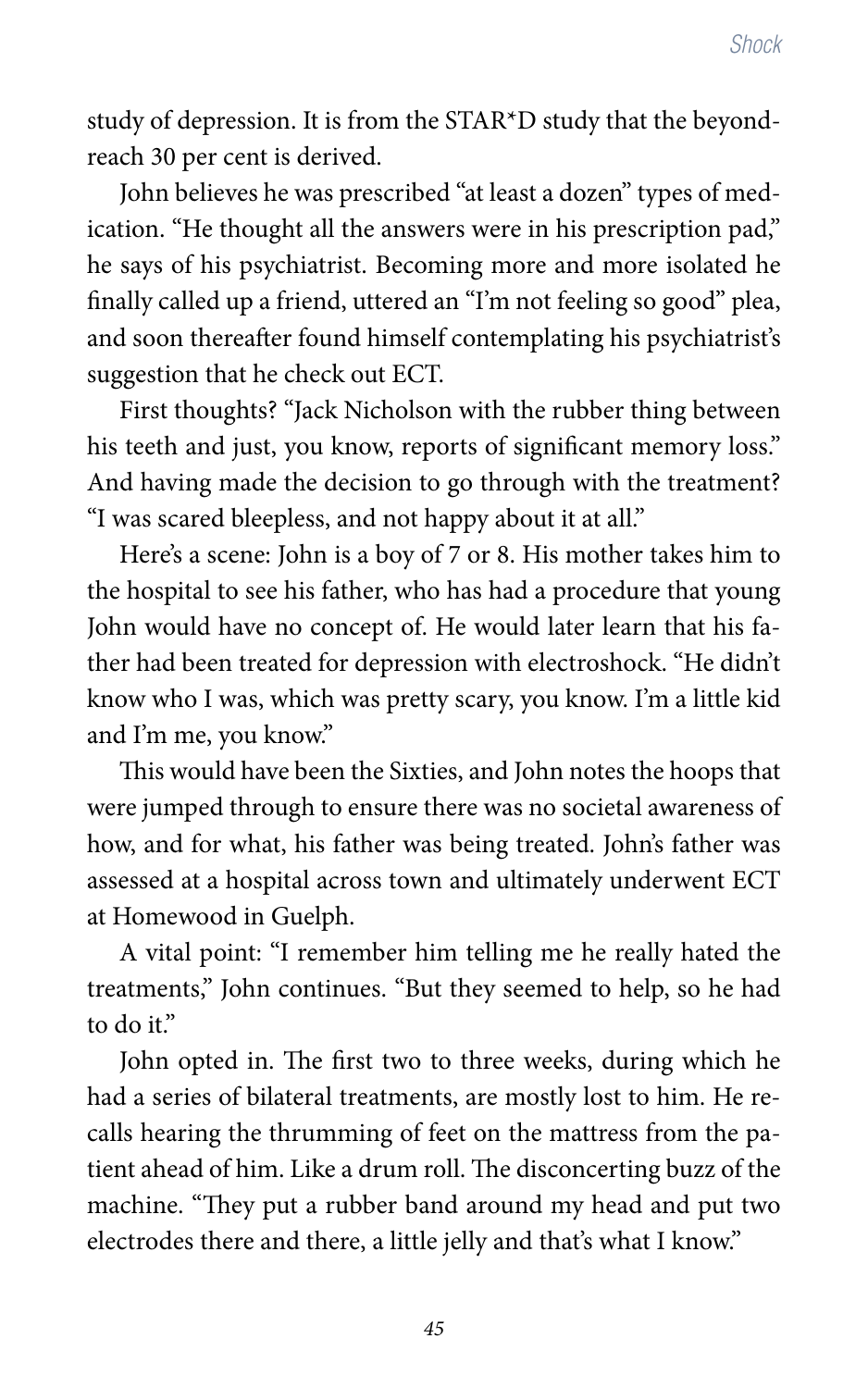John says he suffered no memory impairment beyond that initial treatment period, and he recalls the gloom lifting and the moment at which he checked his email for the first time in a long while. He retrieved the ability to laugh at, if not life, at least a joke.

John transitioned to "maintenance" ECT, receiving it now every eight weeks. He questions whether he should continue. He attributes his improved mental state to the treatment, though is wary now of what he describes as a post-treatment euphoria. "For a couple of days there, it felt like, you know, smoking in the boys' room. It really did." John intends to ask his doctor next time they meet if it is, perhaps, time to stop the treatments.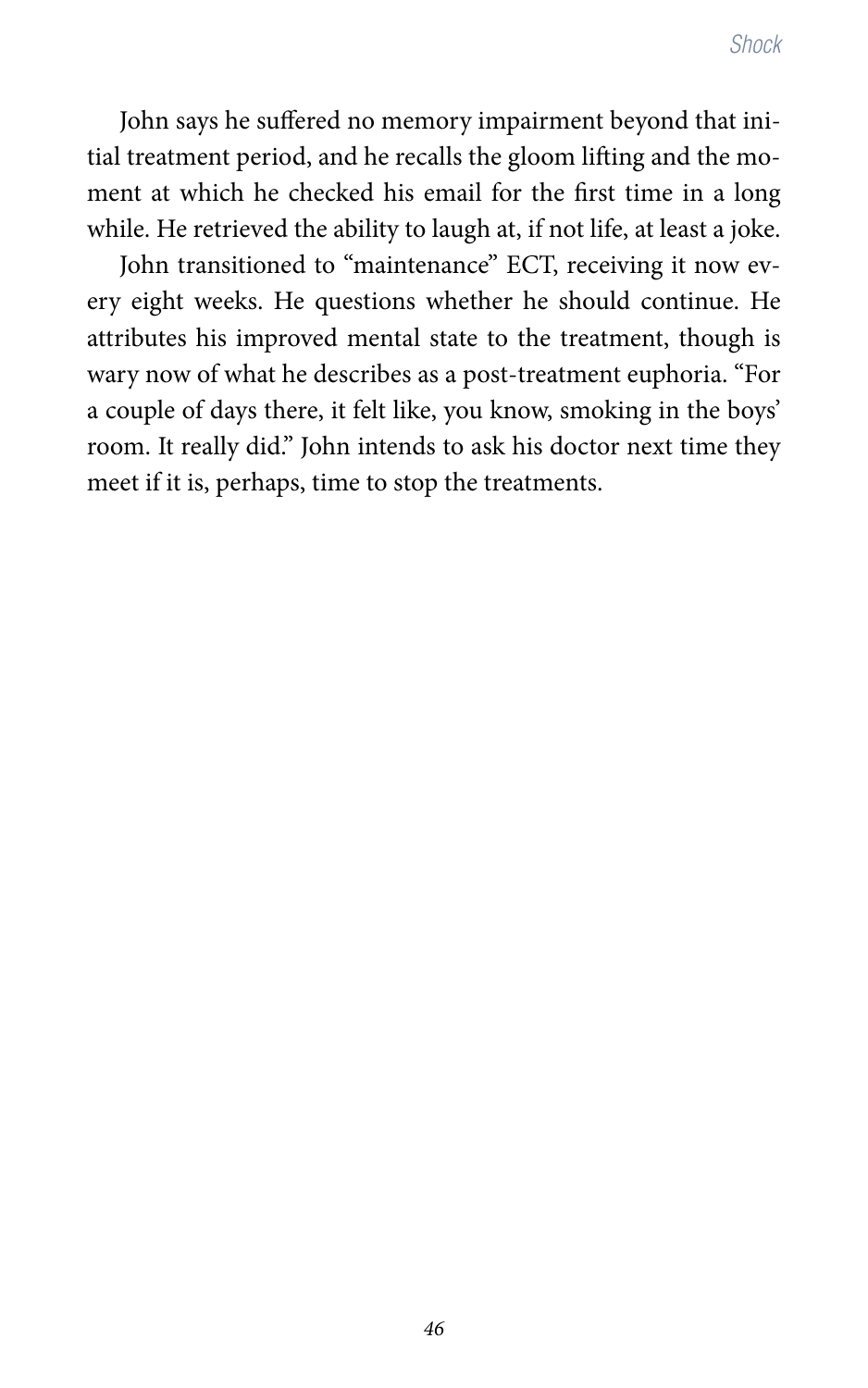## 5 Memory Gap

The ECT recovery room at Windsor Regional has the look of a nail bar — puffy black leather recliners, a television, reading material: O, The Oprah Magazine; Redbook. This is state of the art.

Chief psychiatrist Dr. Leonardo Cortese's hospital ID hangs from a black Ferrari lanyard around his neck as he leans forward to explain his knowledge about electrode placements.



*Dr. Leonardo Cortese (Dave Chidley for the Toronto Star)*

"When I was a resident it was bilateral," he says. Current practice? "Unilateral. In some cases, if it's not effective, sometimes we'll go back to bilateral, but for most individuals right now, unilateral is very effective . . . There seems to be some suggestion that unilateral may have less of the repercussions, less headache, less memory loss and so forth"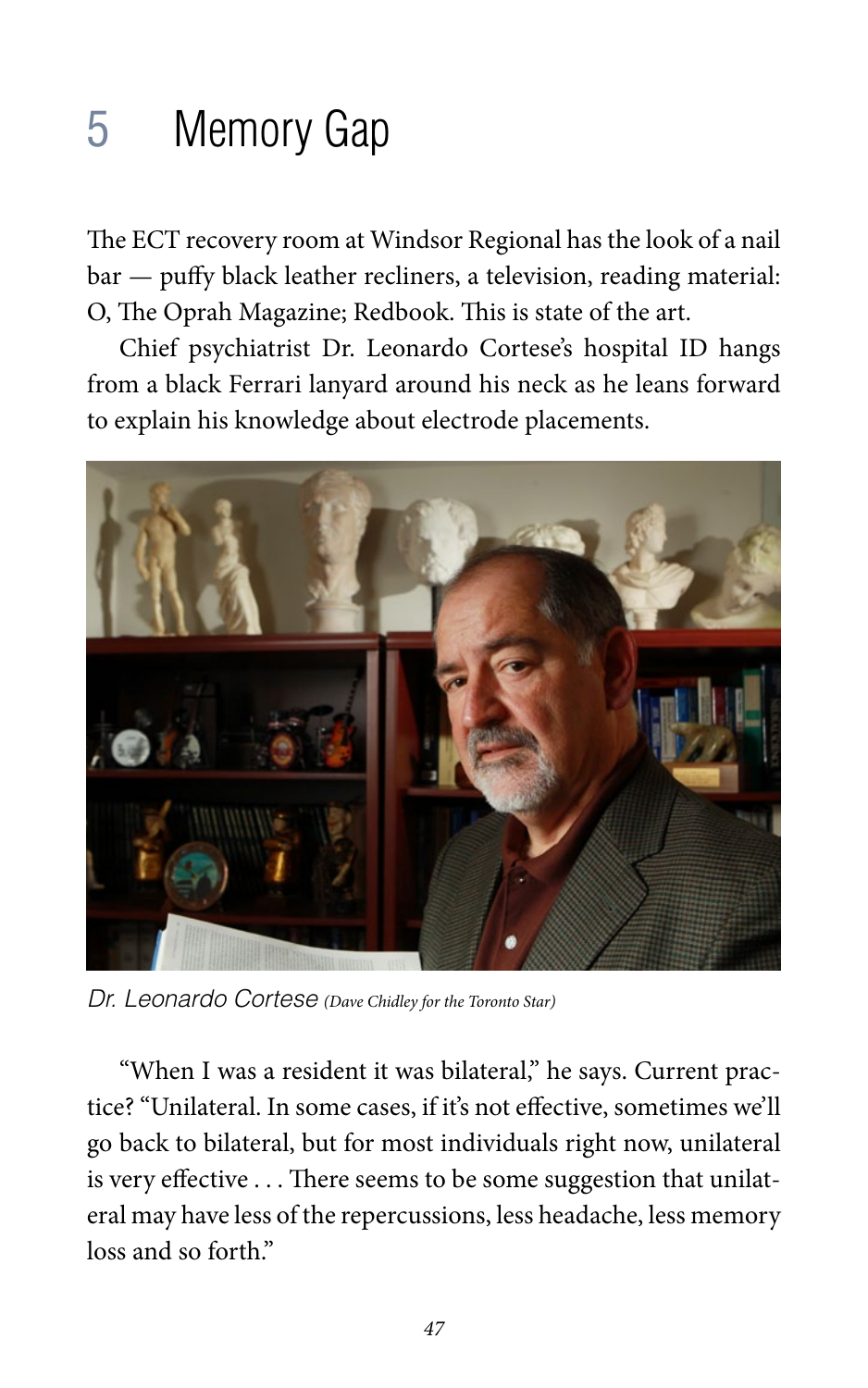When presented with one psychiatrist's opposing view — better to jump to bilateral at the outset — Cortese is clear. "My philosophy is different. If I can get away with the least offensive intervention, why would I not do that? . . . So I stay on unilateral, unilateral, unilateral"

That has not been the practice at Windsor. Matt is a case in point. In a subsequent conversation, Cortese is asked for clarification. "In the days that I did it, that's what we were doing . . . You were asking me the history of things."

Actually, we weren't. And it's fair to ask why the chief of psychiatry is not up to speed on procedure.

"Corina is our lead," Cortese says. "She's our lead on ECT."

Dr. Corina Velehorschi trained in medicine in Romania, and in psychiatry in Dayton and Detroit, where she received her ECT training at Henry Ford Hospital. She is the ECT chief at Windsor Regional and has been Matt Damphouse's physician for six years. She says she was surprised to hear that he chose to speak with the Star about his ECT experience specifically, and his state of mental health more broadly. "He's a very private person. He never likes to talk about himself, not even when he's the sickest."

She will not comment on Matt's diagnosis, except to say that he suffered a major depressive episode and was so sick — "severely sick," she says — that he needed something fast. "All the other options, we've been through them and they have not helped much."

Velehorschi says electrode placement depends on the clinical needs and the profile of the patient. The other two patients she has treated at Windsor Regional since it opened have received bitemporal ECT. "Bitemporal is by far the one with the best outcome in terms of depression control, but it is the worst in terms of cognitive side effects."

The intensity and pervasiveness of those impairments vary, she says. "I've had from anywhere between the month surrounding or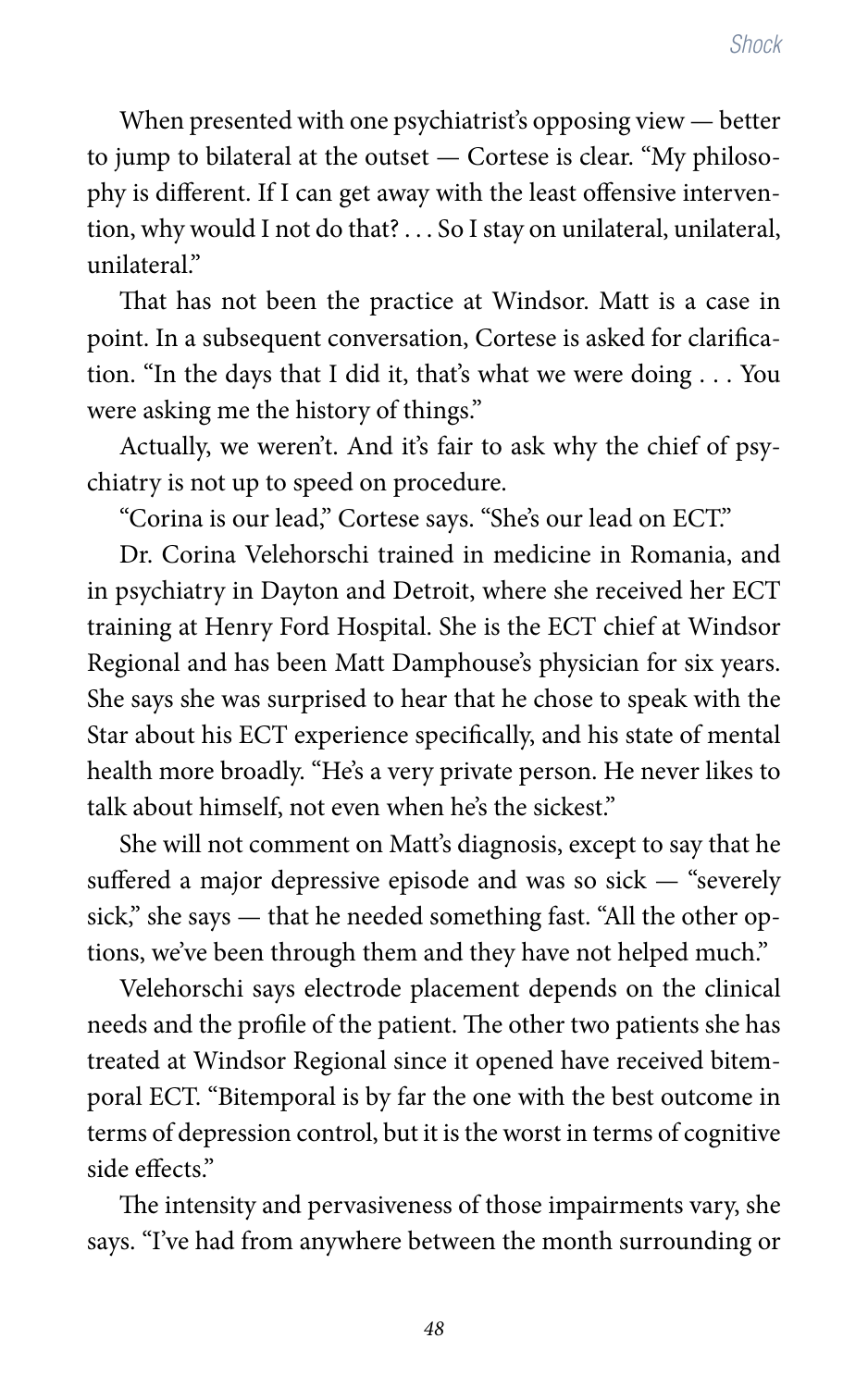only the time surrounding the ECT, which is the most common, to a few years, but again that is very rare."

The hospital's ECT patients sign a consent form that provides a rundown of the procedure and notifies the patient that memory loss is a common side effect of the treatment. "The degree of memory problems is often related to the number and type of treatments given," the consent form states. The patient may experience difficulties remembering events that happened before and during the course of treatment. The "spottiness" in memory for past events may extend back to several months before receiving ECT, patients are told, and "less commonly, for longer periods of time, sometimes several years or more." Permanent gaps in memory are a possibility.

#### *Saturday, Nov. 17, 2012, 10:50 a.m.*

Matt answers the door in slippers, grey sweatpants, a Detroit Red Wings ball cap and a black-and-white Hawaiian-print shirt whose short sleeves expose a PICC line stuck in his right arm, an intravenous port for the anesthetic he gets with ECT.

**—**

He wasn't expecting company.

A *Seinfeld* rerun is on television and an assortment of household items clutter the coffee table — two remote controls, a flashlight, a can of Febreze, a red wooden pepper shaker in the shape of an apple.

Aside from the coffee table and the jar of peanut butter on the computer desk near the front door, the place is tidy. Certainly not the scene he described four days earlier.

"Yesterday Mom came over and she helped me clean," he says.

Matt's two cats, Monkey and Buddy, are pouncing around the living room. There is no sign of Mindy, the Shih Tzu.

"I brought her to the vet and put her down," he says.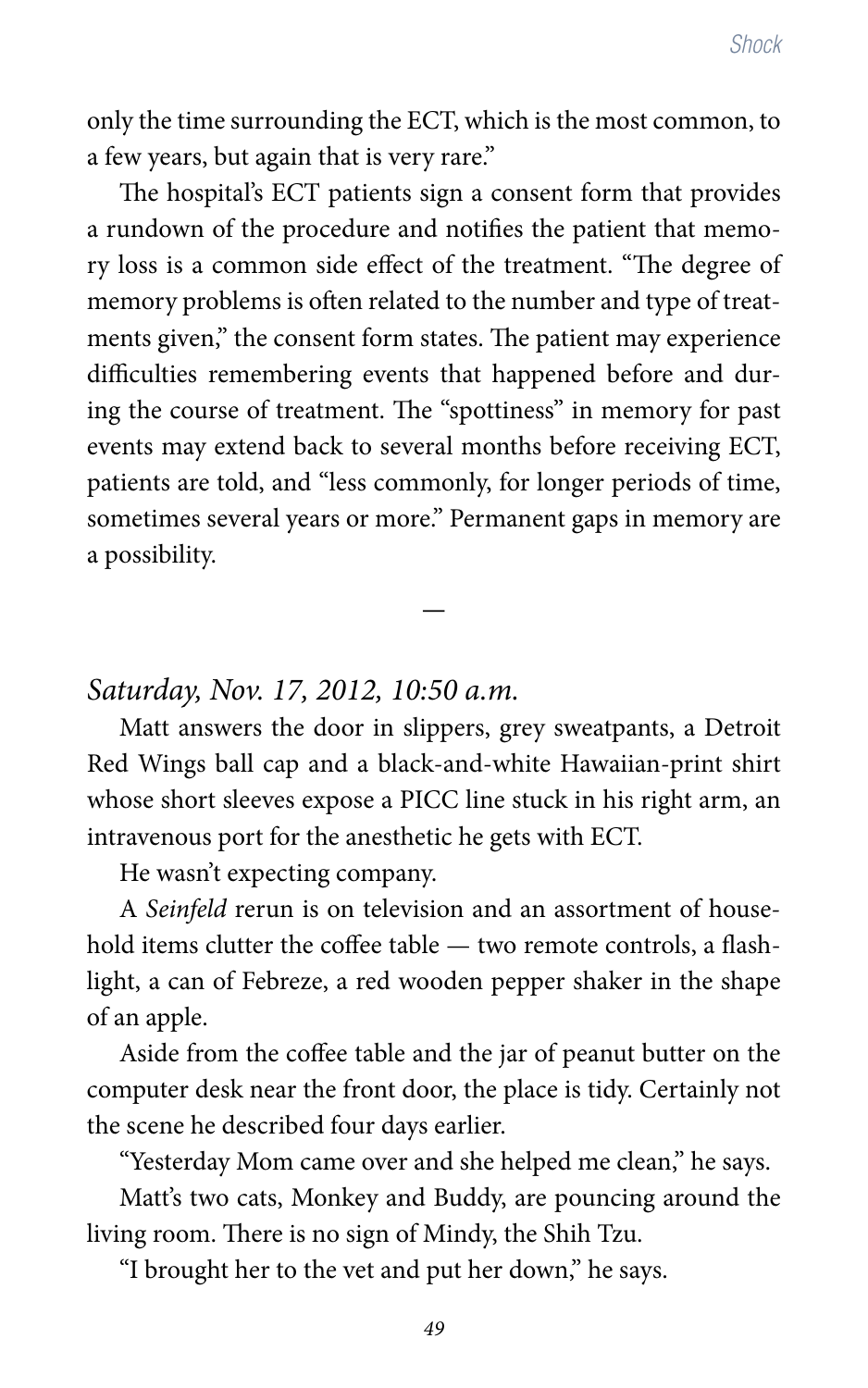So how's he feeling today?

"I sleep a lot. Ten, eleven hours a night . . . I struggle to do the dishes, to do my laundry, to maintain my house . . . The fogginess is making it hard for me to cook. Before ECT I made spaghetti hundreds of times. I can't seem to follow a recipe. I can't seem to remember the recipes."

Friday was pizza night, but he couldn't recall how to set the oven timer. "It was killing me. I couldn't figure it out. I could not figure it out."

Would he say ECT has worked?

"Yes, yeah. But there is a cost. You lose a little of yourself. But I remember the way I was feeling before I went into the hospital and I don't want to go back to that."

Velehorschi says she is not worried about Matt's struggles with his memory. "It's common," she says. "It's mainly short-term memory loss surrounding the time of the treatment." That period will remain "patchy," she says, "possibly for a long time."

Velehorschi says Windsor Regional hooked up Matt with an anxiety treatment program and that it was the hospital that connected Matt with the Canadian Mental Health Association.

An appointment has been set with a caseworker. "I don't know what fruit will come from that tree," he says.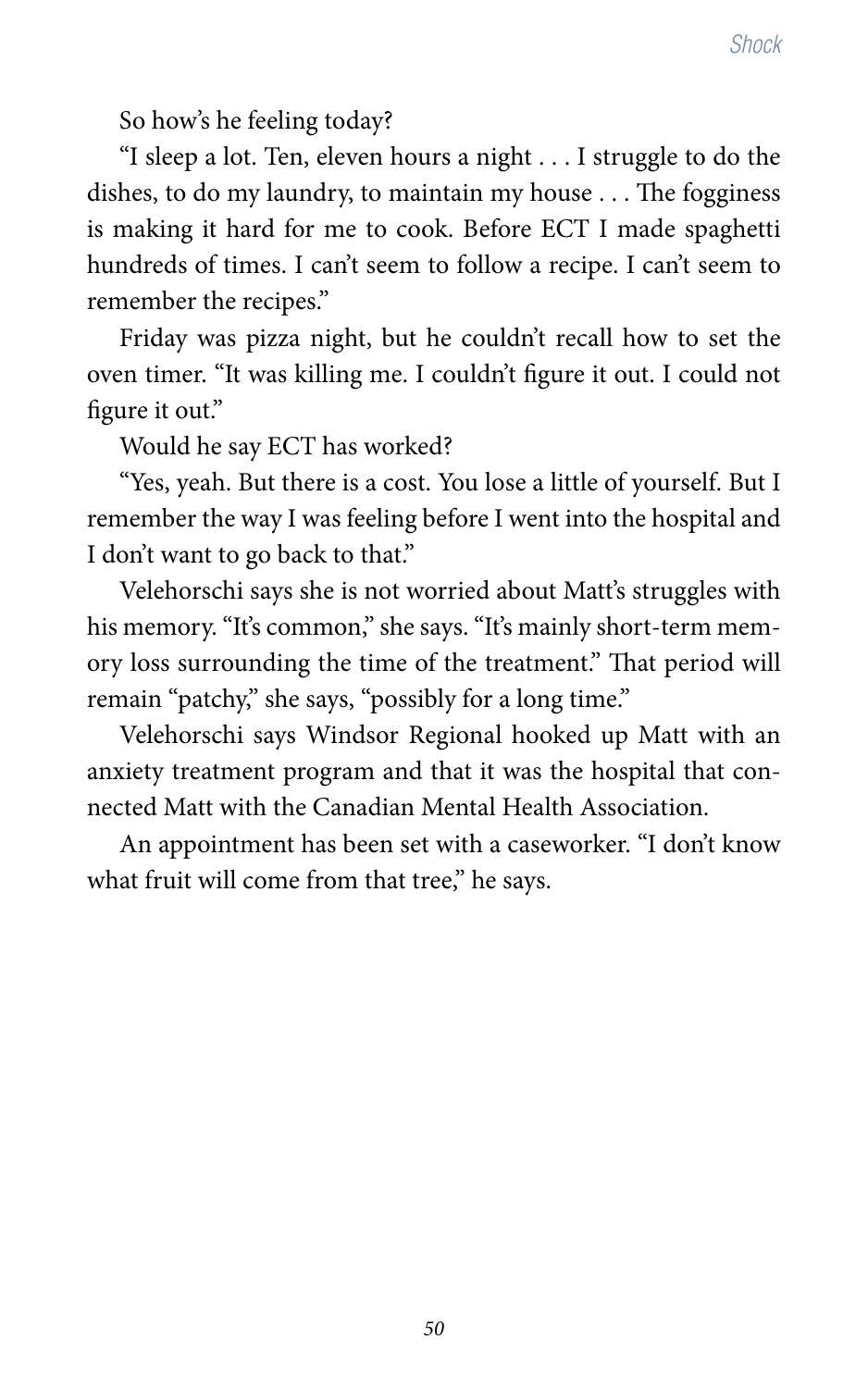#### 6 Aftershock

Just 10 years ago, psychiatrist Dr. Jeffrey Daskalakis was performing ECT in a 100-square-foot lab on the seventh floor of CAMH's College Street location. Today he's the point man for the hospital's new \$7.4-million brain stimulation centre.

This is the future.

Daskalakis predicts that in five years, magnetic seizure therapy (MST) will outpace ECT. This next-generation treatment uses targeted, high-frequency magnetic stimulation instead of electricity to produce a seizure, and CAMH is one of only five hospitals in the world to offer it.

Daskalakis continues to run CAMH's ECT program, giving him perhaps a unique view on comparative outcomes. The cognitive effects of the two therapies are, he believes, inarguable. ECT causes "significant memory impairment, cognitive problems," he says. Those effects, he adds, are experienced by the "vast majority" of ECT patients. He breaks sharply with the defensive message many of his most-esteemed hospital colleagues have been promoting for decades. "It's undeniable, it's irrefutable; there is profound memory loss in some cases," he says of ECT.

Pulling out a piece of paper and a pen, the doctor starts scribbling. Here comes the pitch. "Let's take Toronto. Our population is, say, six million. We're dealing with roughly 12 per cent of the population or maybe even 15 per cent . . . who will have depression at some point in their life. So of those 900,000, one-third will be suffering from depression on an ongoing basis. That's enough to fill 10 SkyDomes. Maybe not 10. Maybe five."

This would be Jeffrey Daskalakis's target market.

Since late summer, CAMH has offered MST as a clinical trial.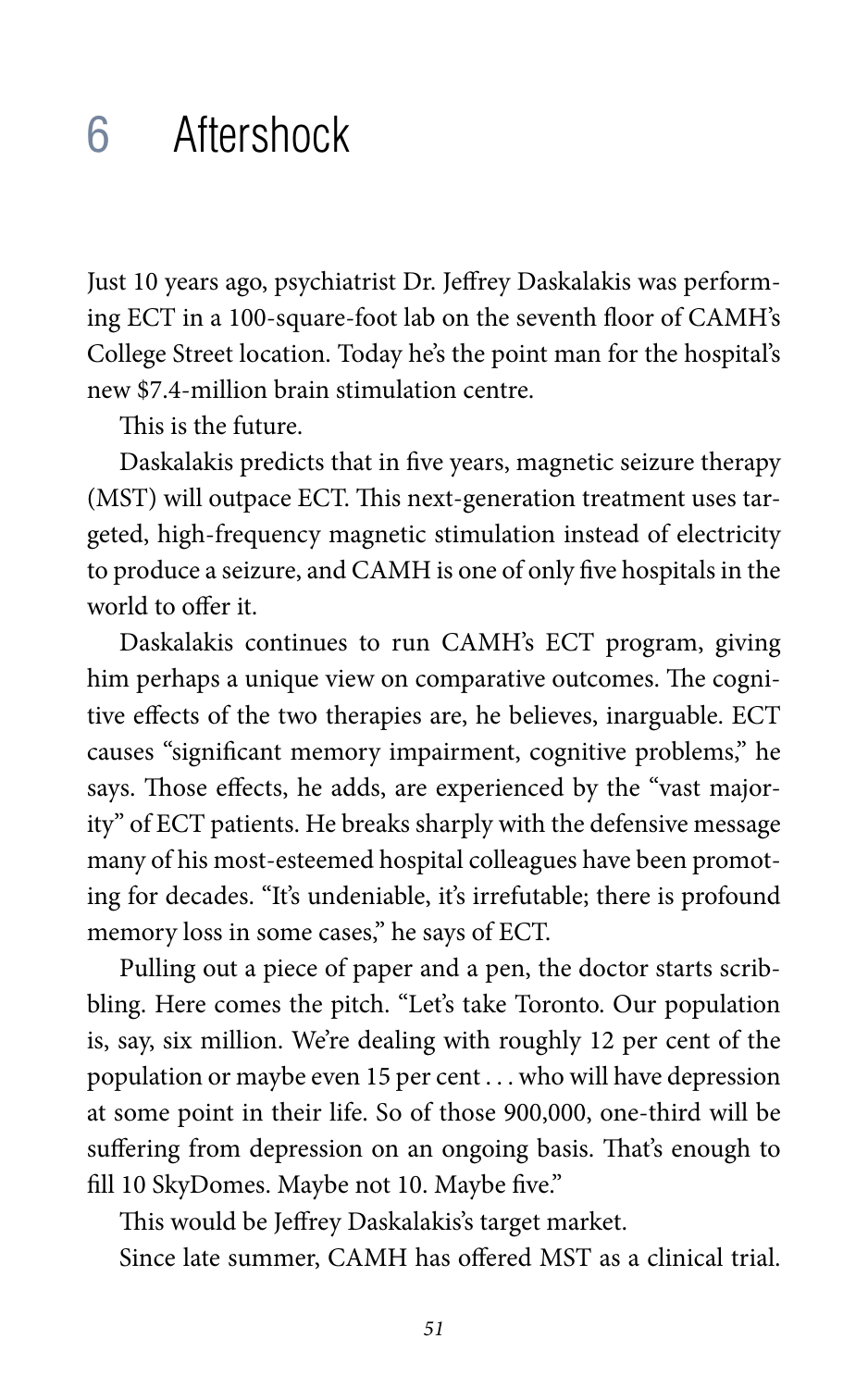In a cheery font, an 87-word section of the single-page, tri-fold pamphlet that the hospital provides to patients describes how the procedure works: by delivering high-frequency, high-intensity magnetic stimulation that passes into a focused area of the brain, creating a seizure. Preliminary research suggests that by specifically targeting the frontal lobe area, as opposed to what Daskalakis calls the "unpredictable pathways" of ECT, magnetic stimulation may sidestep the cognitive side effects associated with electroshock.

"The early studies of MST suggest its efficacy is comparable to ECT," he says. "If that's true, then you have a treatment that is as good as ECT without any of the deleterious memory effects."

That magnetically induced seizures are just as effective as electrically induced ones is an "intriguing suggestion," says CAMH's Barry Martin. But, he cautions, "Regardless of the enthusiasm, which I share — one has to be embracing the advances in technology— the problem is they still remain unproven."

Science still hasn't isolated where the therapeutic benefit of the seizure really lies. "I'm not sure that magnetic seizure therapy is going to get at that," he says. "It would be lamentable if we just passed through to these new developments and abandoned the search for the therapeutic mechanism."

In the New Year, Jeffrey Daskalakis will begin a pivotal research trial that will compare ECT against magnetic seizure therapy in 200 patients.

**—**

That's tomorrow.

Today Matt Damphouse calls his half-green, half-yellow porch a picture of his "insanity," painted on a pre-ECT frenzied high. He didn't have the energy to finish, he says.

Months have passed from that moment.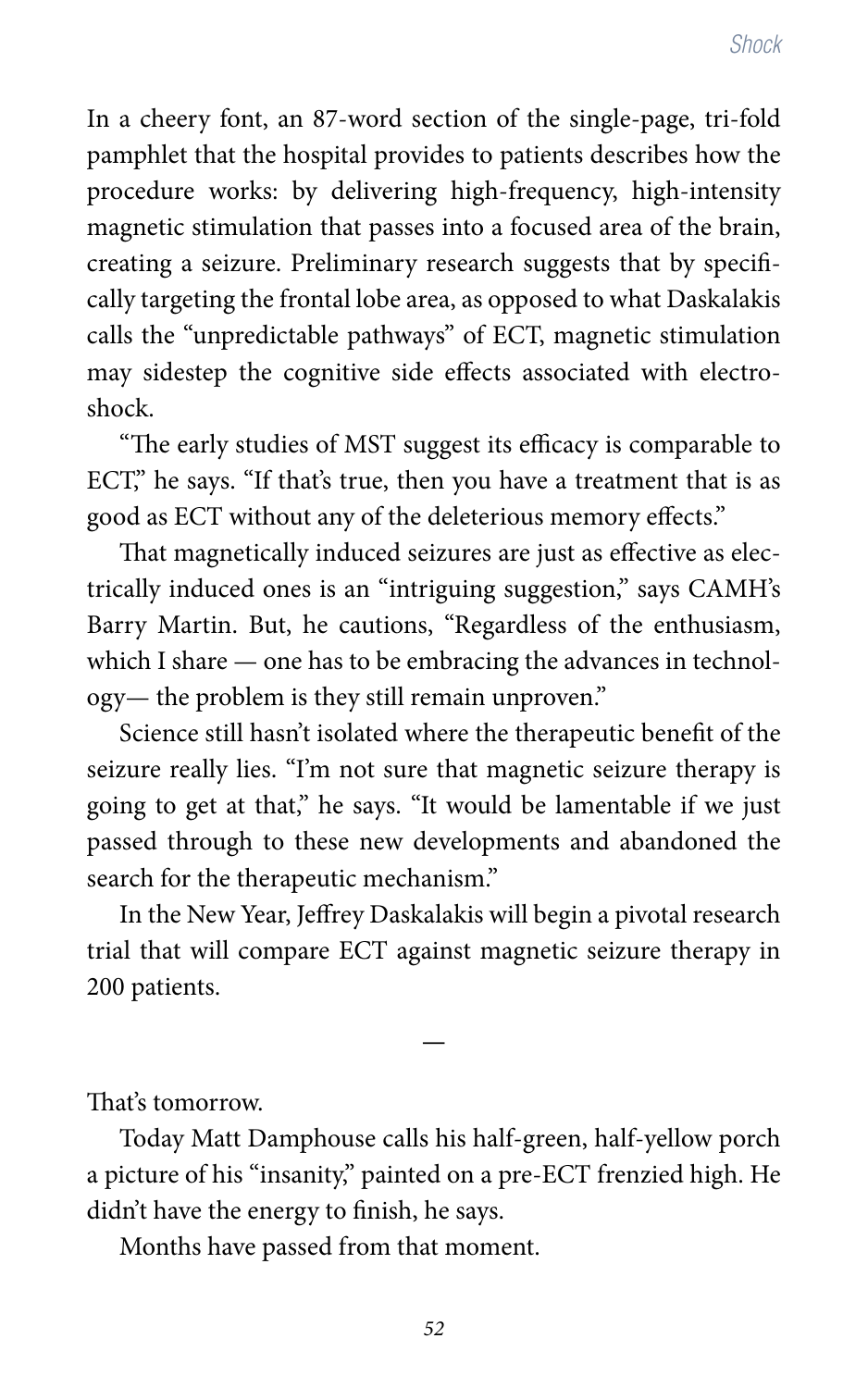He says he's feeling okay now.

Matt's mother, Elaine, sees signs of comeback. Matt no longer answers questions in deadened monosyllables. He will initiate conversation. "We're driving and he'll say, 'Oh my gosh, did you see that?' "

There are parts of Matt that remain missing, lost. "We play Scrabble and he could always beat me with one hand tied behind his back and now he struggles to get the words," Elaine says.

Meanwhile, he takes a step forward and then a step back. He planned to spend a weekend socializing with friends, then cancelled because of intestinal problems.

Matt's ECT treatments continue. When last we spoke, he was preparing for his 20th treatment. The end of the story has not yet been written, or remains half-painted, like the green/yellow porch on the sweet two-bedroom bungalow.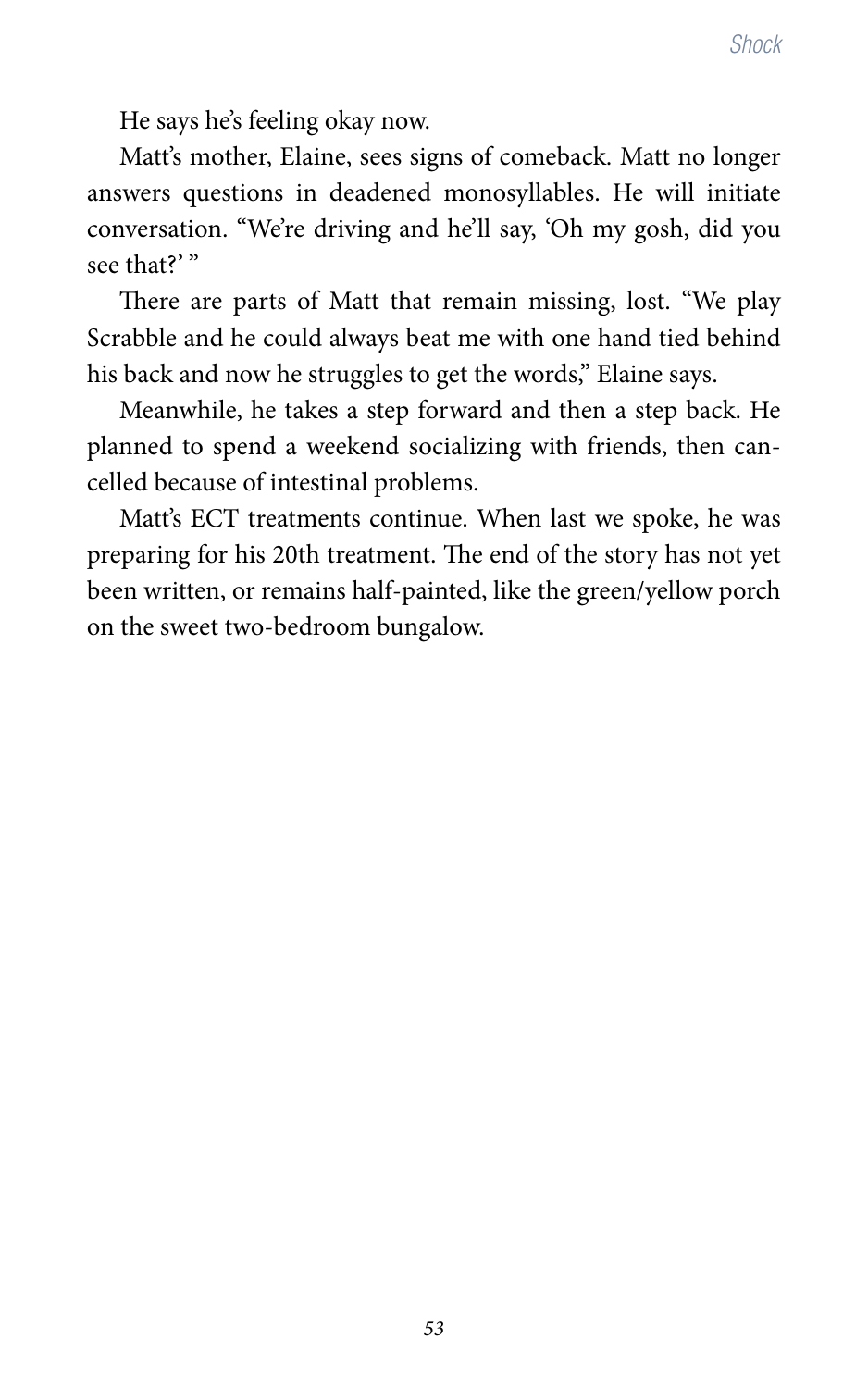

JENNIFER WELLS (front) is an award-winning feature writer at the Toronto Star. The recipient of two National Newspaper Awards, two gold National Magazine Awards and a National Business Book Award, Wells has reported on a diverse range of topics, from malaria in Peru, to American locomotive manufacture, to the extraction of conflict minerals in the Democratic Republic of the Congo. The mother of three sons, Wells lives in Toronto with her husband, Peter.

DIANA ZLOMISLIC (back) joined the Toronto Star in 2002. After spending several years working behind the scenes, culminating in her editorship of the Saturday Star, Zlomislic returned to her first love, reporting, as a member of the paper's investigative team. She recently completed a three-month fellowship in Liberia where she worked for Journalists for Human Rights, a media non-governmental organization.